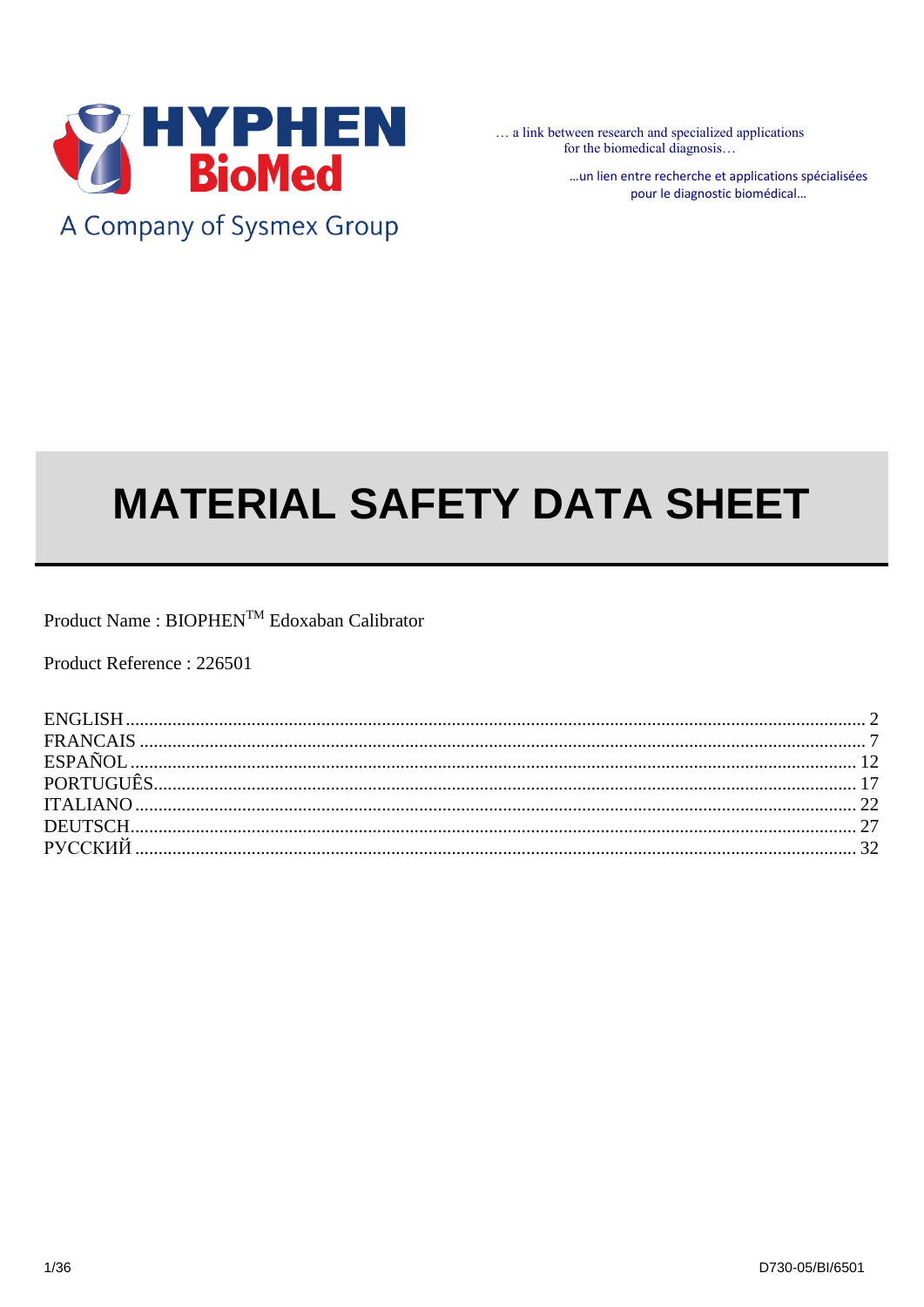

# **MATERIAL SAFETY DATA SHEET**

# <span id="page-1-0"></span>**ENGLISH**

# SECTION 1: PRODUCT & COMPANY IDENTIFICATION

#### **1.1 Product identifier**

| <b>Name</b>                         | <b>Product number</b> |
|-------------------------------------|-----------------------|
| <b>BIOPHEN™ Edoxaban Calibrator</b> | 226501                |

**1.2 Relevant identified uses of the substance or mixture and uses advised against**

In vitro medical device

#### **1.3 Details of the manufacturer and supplier of the safety data sheet**

|                           | <b>HYPHEN BioMed</b>                                           |
|---------------------------|----------------------------------------------------------------|
|                           | 155 rue d'Eragny                                               |
|                           | 95000 Neuville-sur-Oise                                        |
|                           | France                                                         |
| Phone:                    | +33.1.34.40.65.10                                              |
| Fax:                      | +33.1.34.48.72.36                                              |
| E-mail address:           | info@hyphen-biomed.com                                         |
|                           | 1.4 Emergency telephone number                                 |
|                           | Phone: $+33.1.34.40.65.10$ (during normal business hours only) |
| France                    |                                                                |
| Phone:                    | +33.1.45.42.59.59 (Poisons Information Service in France)      |
| Other countries           |                                                                |
| Contact local authorities |                                                                |
|                           |                                                                |

Australia: +61 13 11 26 (Emergency Poison Advice) - 24 hours

# SECTION 2: HAZARDS IDENTIFICATION

# **2.1 Classification of the substance or mixture**

#### **Classification information**

This product does not meet the criteria for classification in any hazard class according to Regulation (EC) No 1272/2008 on classification, labelling and packaging of substances and mixtures (CLP).

#### **2.2 Label elements**

The product is not subject to labelling requirements in accordance with current EC guidelines and corresponding national legislation.

#### **2.3 Other hazards**

None

# SECTION 3: COMPOSITION / INFORMATION ON INGREDIENTS

#### **3.1 Substances**

Not applicable the product is not a substance.

#### **3.2 Mixtures**

#### **Hazardous ingredients**

This product does not contain substances to be mentioned according to EU Regulation No 1907/2006 (REACH), Annex II

#### **3.3 Other information**

#### Do not inject or ingest.

The preparation contains material of human origin which has been tested and found negative for HBSAg, anti-HIV and HCV. As with all materials of human origin, this product should be regarded as potentially hazardous to health. Therefore, it should be handled in compliance with appropriate laboratory safety procedures.

# SECTION 4: FIRST AID MEASURES

#### **4.1 Description of first aid measures**

#### **General information**

If symptoms develop or when in doubt, seek medical attention. Never give anything by mouth to an unconscious person. Do not leave victim unattended.

#### **After inhalation**

IF INHALED: Remove victim to fresh air. Keep warm and at rest. If irritation occurs, seek medical attention.

### **After skin contact**

SKIN CONTACT: Wash off immediately with plenty of soap and water. Take off immediately all contaminated clothing. Wash contaminated clothing before reuse. If skin reaction occurs, seek medical attention.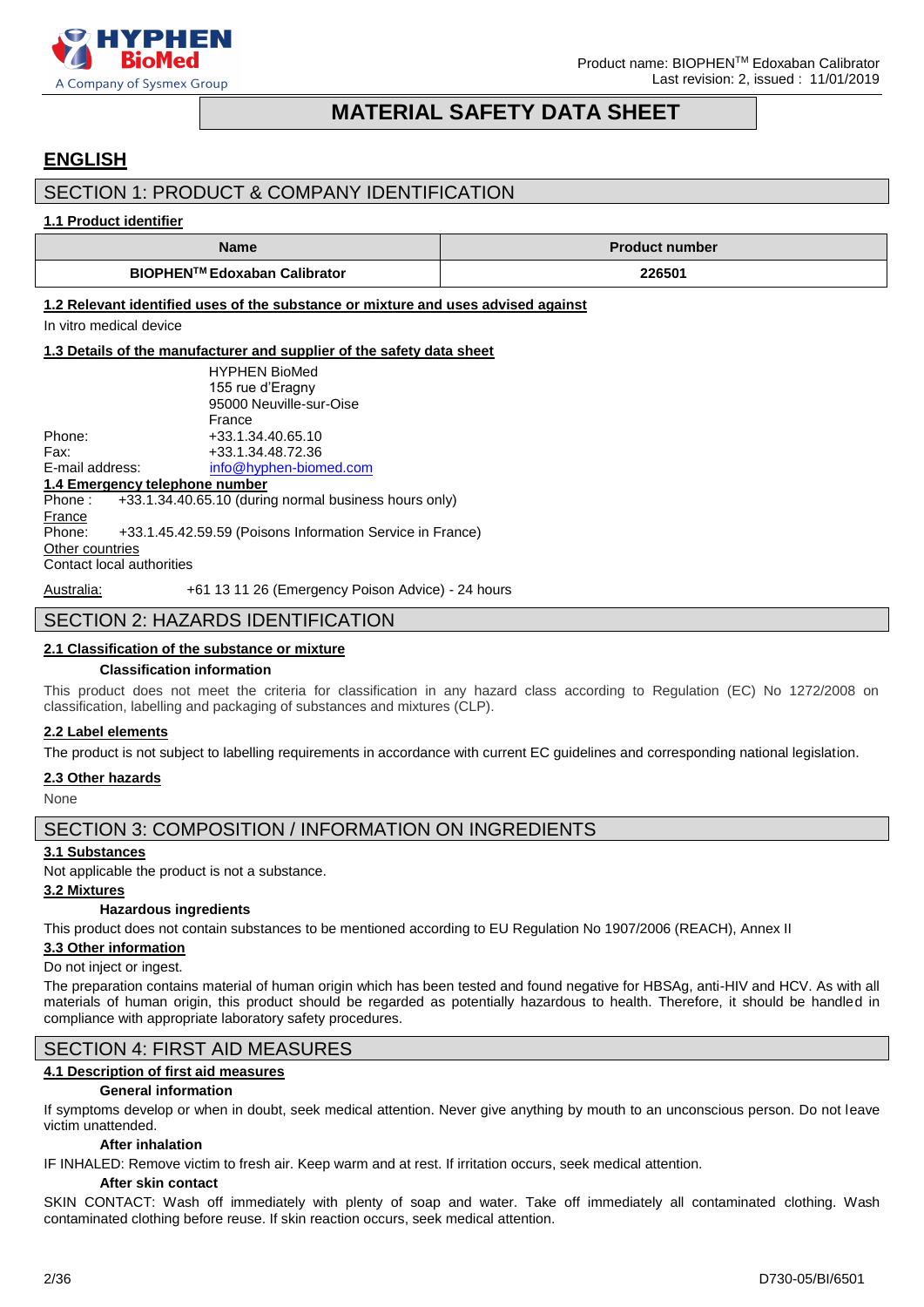

#### **After eye contact**

EYE CONTACT: Rinse immediately with plenty of water for at least 15 minutes holding the eyelids open. If possible remove contact lenses. Continue to rinse. Seek medical attention preferably an ophthalmologist.

#### **After ingestion**

INGESTION: get immediately medical attention. Do not induce vomiting. Never give anything by mouth to an unconscious person.

#### **4.2 Most important symptoms and effects, both acute and delayed**

No data available.

#### **4.3 Indication of any immediate medical attention and special treatment needed**

No data available.

# SECTION 5: FIREFIGHTING MEASURES

#### **5.1 Extinguishing media**

#### **Suitable extinguishing media**

Product itself is non-combustible; adapt fire extinguishing measures to surrounding areas

#### **Unsuitable extinguishing media**

Water spray

#### **5.2 Special hazard arising from the substance or mixture**

In the event of fire, the following can be released: Carbon dioxide (CO<sub>2</sub>); Carbon monoxide (CO)

#### **5.3 Advice for firefighters**

In the event of a fire: Wear protective equipment. Self-contained breathing apparatus.

Do not allow extinguishing water to enter sewerage or any water course. Do not breathe fire/explosion fumes.

# SECTION 6: ACCIDENTAL RELEASE MEASURES

### **6.1 Personal protections, protective equipment and emergency procedures**

Refer to protective measures listed in section 7 and 8. Avoid contact with skin, eyes and clothing

Avoid dust formation. Do not breathe gas/mist/vapours.

#### **6.2 Environmental precautions**

Prevent further spillage if safe. Do not allow product to enter drains or any water course. Avoid release to the environment.

#### **6.3 Methods and material for containment and cleaning up**

Do not place spilled material back in the original container. Collect spilled material with absorbent material. Clean contaminated surfaces and devices in compliance with all applicable legal requirements and regulations. Transfer to suitable, closed and labelled containers for storage/disposal.

# SECTION 7: HANDLING AND STORAGE

#### **7.1 Precautions for safe handing**

#### **Advice on safe handing**

For safe product handling, select and apply appropriate prevention and control measures that will reduce to a minimum the intrinsic risk hazard. Design and operate processes, insofar as the state of technology permits, in such a way that dangerous substances may not be released / contact with the skin can be ruled out.

#### **General protective and hygiene measures**

Do not eat, drink or smoke during work time. Keep away from food, drink and animal feeding stuffs. Wash hands and skin before breaks and after work. Do not inhale vapours. Avoid contact whit eyes and skin. Remove soiled or soaked clothing immediately.

#### **Advice on protection against fire and explosion**

No special measures necessary.

**7.2 Conditions for safe storage, including any incompatibilities**

**Technical measures and storage conditions**

Keep container tightly closed in a cool, well-ventilated place.

**Incompatible materials**

No data available.

**Recommended storage temperature**

Value : 2- 8°C

#### **Requirements for storage rooms and vessels**

Containers which are opened must be carefully closed and kept upright to prevent leakage.

#### **7.3 Specific end uses**

Apart from the uses mentioned in section 1.2 no other specific uses are stipulated.

### SECTION 8: EXPOSURE CONTROLS, PERSONAL PROTECTION

#### **8.1 Control parameters**

**Occupational exposure limit values** 

No parameters available for monitoring.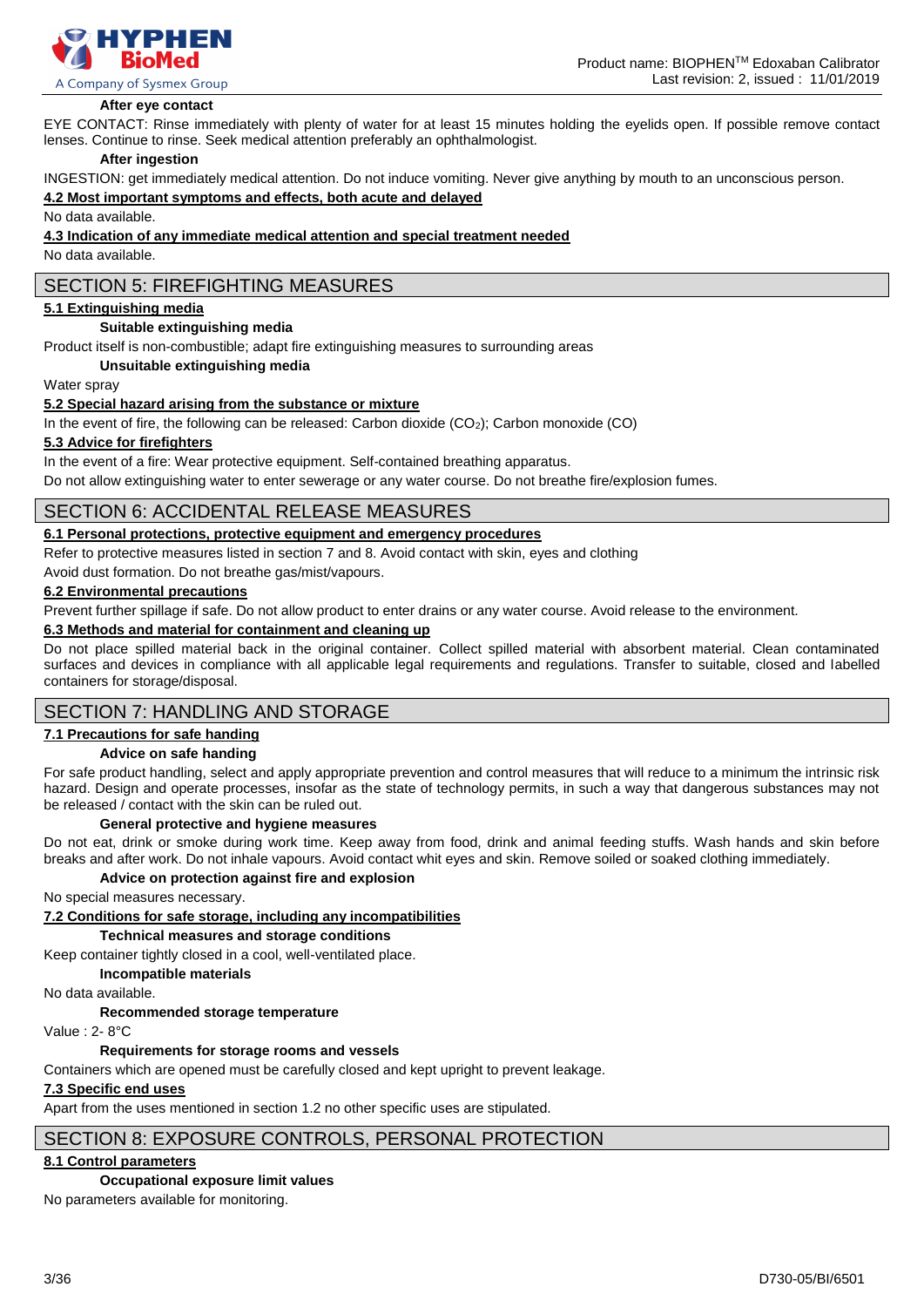

#### **Biological limit values**

No data available

#### **8.2 Exposure controls**

#### **Appropriate engineering controls**

Technical measures and appropriate working operations should be given priority over the use of personal protective equipment. Any measure taken shall comply with good hygiene practice.

#### **Personal protective equipment**

During product handling, wear appropriate protective clothing in compliance with the applicable rules.

#### **Respiratory protection**

Respiratory protection not required. Where protection from nuisance levels of dusts are necessary, use type N95 (US) or type P1 (EN 143) dust masks. Use respirators and components tested and approved under appropriate government standards such as NIOSH (US) or CEN (EU).

#### **Hand/skin protection**

During handling, wear appropriate protective gloves. Prior to use, check in any case suitability of protective glove for the specific workplace conditions. Use proper glove removal technique (without touching glove's outer surface) to avoid skin contact with this product. Dispose of contaminated gloves after use in accordance with applicable laws and good laboratory practices. Wash and dry hands.

Protective gloves must be tested and approved under EN374 standard.

Replace protective gloves immediately when they become worn and damaged.

#### **Eye / face protection**

Use equipment for eye protection tested and approved under appropriate government standards such as NIOSH (US) or EN 166(EU). **Body protection**

The type of protective equipment must be selected according to the concentration and amount of the dangerous substance at the specific workplace.

# **Other**

No data available

#### **Environmental exposure controls**

Prevent further spillage/release of material if safe. Do not allow product to enter drains or any water course. Avoid release to the environment.

### SECTION 9: PHYSICAL AND CHEMICAL PROPERTIES

#### **9.1 Information on basic physical and chemical properties**

| <b>Property</b>                               | CAL <sub>1</sub>          | CAL <sub>2</sub>          | CAL <sub>3</sub>          |
|-----------------------------------------------|---------------------------|---------------------------|---------------------------|
| Appearance                                    | <b>Lyophilised Powder</b> | <b>Lyophilised Powder</b> | <b>Lyophilised Powder</b> |
| Color                                         | White / Yellow            | White / Yellow            | White / Yellow            |
| Odour                                         | <b>ND</b>                 | <b>ND</b>                 | <b>ND</b>                 |
| pH value                                      | <b>ND</b>                 | <b>ND</b>                 | <b>ND</b>                 |
| <b>Boiling point</b>                          | <b>ND</b>                 | <b>ND</b>                 | <b>ND</b>                 |
| <b>Melting point</b>                          | <b>ND</b>                 | <b>ND</b>                 | <b>ND</b>                 |
| <b>Decomposition point</b>                    | <b>ND</b>                 | <b>ND</b>                 | <b>ND</b>                 |
| <b>Flash point</b>                            | <b>ND</b>                 | <b>ND</b>                 | <b>ND</b>                 |
| <b>Auto-ignition temperature</b>              | <b>ND</b>                 | <b>ND</b>                 | <b>ND</b>                 |
| <b>Oxidising properties</b>                   | <b>ND</b>                 | <b>ND</b>                 | <b>ND</b>                 |
| <b>Explosive properties</b>                   | <b>ND</b>                 | <b>ND</b>                 | <b>ND</b>                 |
| <b>Flammability</b>                           | <b>ND</b>                 | <b>ND</b>                 | <b>ND</b>                 |
| Lower flammability or explosive limits        | <b>ND</b>                 | <b>ND</b>                 | <b>ND</b>                 |
| <b>Upper flammability or explosive limits</b> | <b>ND</b>                 | <b>ND</b>                 | <b>ND</b>                 |
| Vapour pressure                               | <b>ND</b>                 | <b>ND</b>                 | <b>ND</b>                 |
| <b>Vapour density</b>                         | <b>ND</b>                 | <b>ND</b>                 | <b>ND</b>                 |
| <b>Evaporation rate</b>                       | <b>ND</b>                 | <b>ND</b>                 | <b>ND</b>                 |
| <b>Relative density</b>                       | <b>ND</b>                 | <b>ND</b>                 | <b>ND</b>                 |
| Solubility in water                           | <b>ND</b>                 | <b>ND</b>                 | <b>ND</b>                 |
| <b>Solubility</b>                             | <b>ND</b>                 | <b>ND</b>                 | <b>ND</b>                 |
| <b>Partition coefficient: n-octano/water</b>  | <b>ND</b>                 | <b>ND</b>                 | <b>ND</b>                 |
| <b>Viscosity</b>                              | <b>ND</b>                 | <b>ND</b>                 | <b>ND</b>                 |
| <b>Other information</b>                      | <b>ND</b>                 | <b>ND</b>                 | <b>ND</b>                 |

ND : No data available.

#### **9.2 Other information**

No data available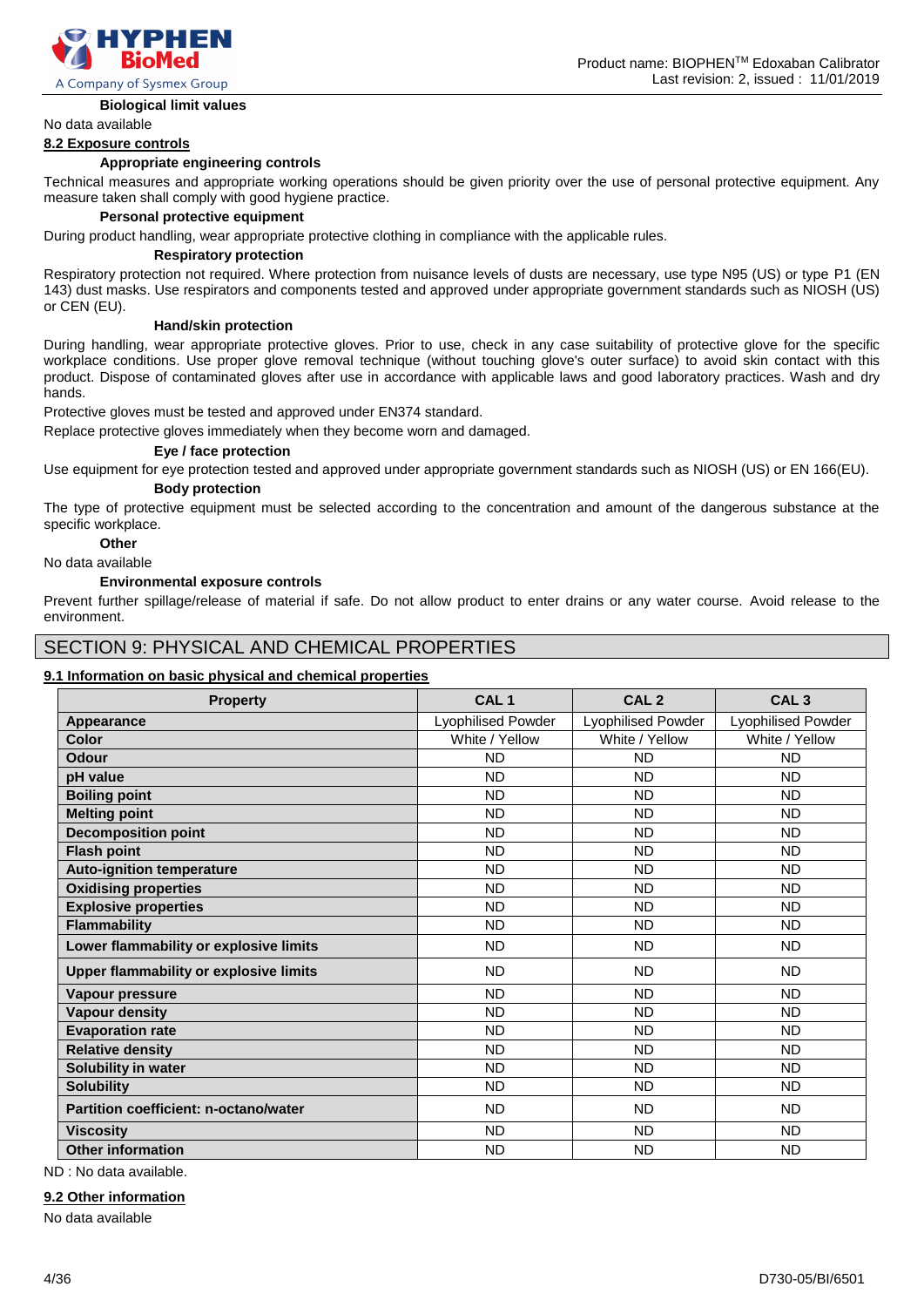

# SECTION 10: STABILITY AND REACTIVITY

#### **10.1 Reactivity**

No dangerous reactions known if handled in compliance with applicable provisions/under normal conditions of use.

### **10.2 Chemical stability**

The preparation is stable if handled and stored as recommended under section 7.

#### **10.3 Possibility of hazardous reactions**

None if used for the intended purpose.

#### **10.4 Conditions to avoid**

None if used for the intended purpose.

#### **10.5 Incompatible materials**

None known.

#### **10.6 Hazardous decomposition products**

None if used for the intended purpose.

# SECTION 11: TOXICOLOGICAL INFORMATION

### **11.1 Information on toxicological effects**

| <b>Effects</b>                           | CAL <sub>1</sub> | CAL <sub>2</sub> | CAL <sub>3</sub> |
|------------------------------------------|------------------|------------------|------------------|
| <b>Acute oral toxicity</b>               | <b>ND</b>        | <b>ND</b>        | <b>ND</b>        |
| <b>Acute dermal toxicity</b>             | <b>ND</b>        | ND               | <b>ND</b>        |
| <b>Acute inhalational toxicity</b>       | <b>ND</b>        | <b>ND</b>        | <b>ND</b>        |
| <b>Skin corrosion/irritation</b>         | <b>ND</b>        | ND               | ND.              |
| Serious eye damage/eye irritation        | <b>ND</b>        | <b>ND</b>        | <b>ND</b>        |
| <b>Respiratory or skin sensitisation</b> | <b>ND</b>        | ND               | ND               |
| <b>Germ cell mutagenicity</b>            | <b>ND</b>        | <b>ND</b>        | <b>ND</b>        |
| <b>Reproductive toxicity</b>             | <b>ND</b>        | <b>ND</b>        | ND.              |
| Carcinogenicity                          | <b>ND</b>        | <b>ND</b>        | <b>ND</b>        |
| <b>Specific target organ toxicity:</b>   |                  |                  |                  |
| Single exposure                          | <b>ND</b>        | <b>ND</b>        | <b>ND</b>        |
| <b>Repeated exposure</b>                 |                  |                  |                  |
| <b>Aspiration hazard</b>                 | <b>ND</b>        | ND               | ND               |

ND : No data available.

No component of this product present at levels greater than or equal to 0.1 % is identified as probable, possible or confirmed human carcinogen by IARC.

# SECTION 12: ECOLOGICAL INFORMATION

# **12.1 Toxicity**

| <b>Toxicity</b>                                                                                          | Cal 1     | Cal 2     | Cal <sub>3</sub> |
|----------------------------------------------------------------------------------------------------------|-----------|-----------|------------------|
| <b>Fish toxicity</b>                                                                                     |           |           |                  |
| <b>Acute</b><br>$\overline{\phantom{a}}$<br><b>Chronic</b>                                               | <b>ND</b> | <b>ND</b> | <b>ND</b>        |
| $\overline{\phantom{a}}$<br><b>Daphnia toxicity</b>                                                      |           |           |                  |
| Acute<br>$\overline{\phantom{a}}$                                                                        | <b>ND</b> | <b>ND</b> | ND.              |
| <b>Chronic</b><br>$\overline{\phantom{a}}$                                                               |           |           |                  |
| <b>Algae toxicity</b><br><b>Acute</b><br>$\blacksquare$<br><b>Chronic</b><br>٠                           | <b>ND</b> | <b>ND</b> | ND.              |
| <b>Bacteria toxicity</b><br><b>Acute</b><br>$\blacksquare$<br><b>Chronic</b><br>$\overline{\phantom{a}}$ | <b>ND</b> | <b>ND</b> | <b>ND</b>        |

ND : No data available.

#### **12.2 Persistence and degradability**

No data available.

### **12.3 Bio-accumulative potential**

No data available.

# **12.4 Mobility in soil**

No data available.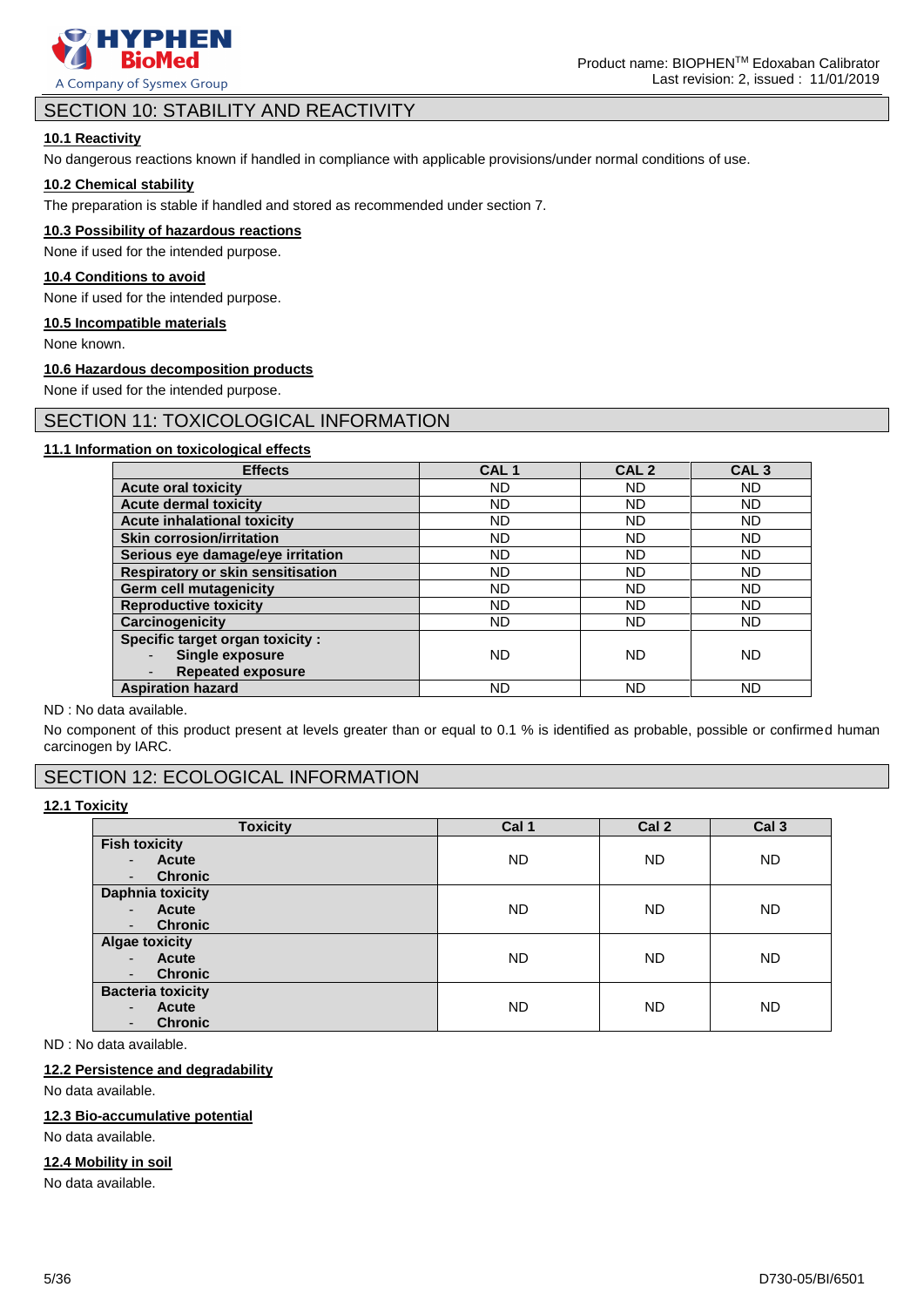

#### **12.5 Results of PBT and vPvB assessment**

| <b>Assessment</b>                  | והח<br>⊍di | . . I     | Cal 3     |
|------------------------------------|------------|-----------|-----------|
| <b>DDT</b><br>essment              | <b>ND</b>  | <b>ND</b> | ND        |
| <b>vPvB</b><br><b>assessment</b> : | <b>ND</b>  | <b>ND</b> | <b>ND</b> |

ND : No data available.

#### **12.6 Other adverse effects**

No data available.

#### **12.7 Other information**

Do not discharge product unmonitored into the environment.

# SECTION 13: WASTE DISPOSAL CONSIDERATIONS

#### **13.1 Waste treatment methods**

#### **Product**

Dispose of waste in compliance with national rules and consultation with environmental services. The waste code is established in consultation with your regional waste disposer.

#### **Packaging**

Empty properly packaging. Completely emptied packaging or practically empty packaging containing residues shall be disposed of properly in consultation with your regional waste disposer.

### SECTION 14: TRANSPORT INFORMATION

The product is not covered by international regulations on the transport of dangerous goods (IMDG, IATA, ADR/RID).

### SECTION 15: REGULATORY INFORMATION

#### **15.1 Safety, health and environmental regulations/legislation specific for the substance or mixture**

#### **EU regulations**

This MSDS file is comply to the requirements described on the Regulation (EC) No 1907/2006 (REACH) and 1272/2008 (CLP).

#### **15.2 Chemical safety assessment**

No data available.

# SECTION 16: OTHER INFORMATION

#### **16.1 Key literature references and sources for data**

Regulation EC 1907/2006(REACH), Regulation (EC) 1272/2008 (CLP) its current version.

Regulations concerning the International Carriage of Dangerous Goods according to ADR, RID, IMDG, IATA in their current version.

The data sources used to determine physical, toxic and ecotoxic data, are indicated directly in the corresponding section of this SDS.

The above information is based on our present-day knowledge and experience. The information provided above is not a technical specification and does not guarantee any properties or performance and does not represent any contractual relationship.

HYPHEN BioMed and its appointed agents/distributors or OEM contractors shall not be held liable for any damage resulting from or from contact with the products included in the kit.

#### **16.2 Abbreviations and acronyms**

ADR: European Agreement Concerning the International Carriage of Dangerous Goods by Road

CLP: European Regulation on Classification, Labelling and Packaging of Substances and Mixtures

CMR : cancerogen mutagen reprotoxic

IATA-DGR: International Air Transport Association - Dangerous Goods Regulations

IMDG: International Maritime Dangerous Goods code

NIOSH: National Institute for Occupational Safety and Health (NIOSH) in the U.S.

PBT: Persistent, Bioaccumulative, Toxic

REACH: European Union Regulation on Registration, Evaluation, Authorisation and restriction of CHemicals

RID: International Rule for Transport of Dangerous Substances by Rail

vPvB: very Persistent, very Bioaccumulative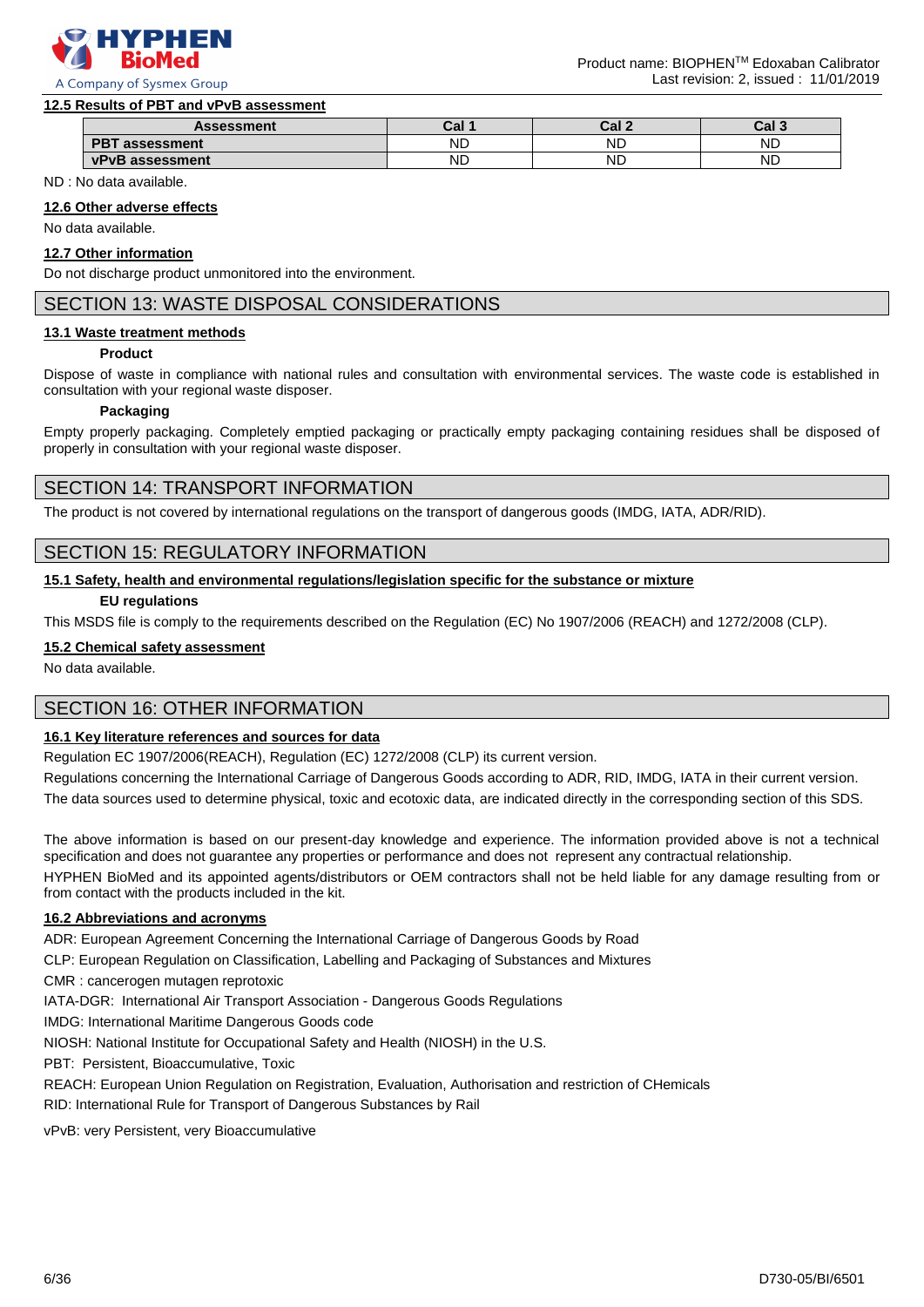

# **FICHE DE DONNEES DE SECURITE**

# <span id="page-6-0"></span>**FRANCAIS**

# SECTION 1: IDENTIFICATION DU PRODUIT ET DE LA SOCIETE

#### **1.1 Identification du produit**

| <b>Nom</b>                   | Référence interne |
|------------------------------|-------------------|
| BIOPHEN™ Edoxaban Calibrator | 226501            |

#### **1.2 Utilisations définies pour la substance / préparation**

Dispositif médical in vitro.

#### **1.3 Renseignements concernant le fabricant et fournisseur de la fiche de sécurité**

| <b>Fabricant:</b> | <b>HYPHEN BioMed</b>    |
|-------------------|-------------------------|
|                   | 155 rue d'Eragny        |
|                   | 95000 Neuville-sur-Oise |
|                   | France                  |
| Tel:              | +33.1.34.40.65.10       |
| Fax:              | +33.1.34.48.72.36       |
| Adresse e-mail:   | info@hyphen-biomed.com  |

#### **1.4 Numéro d'urgence**

Tel: +33.1.34.40.65.10 (durant les heures ouvrables)

```
France
```
Tel : +33.1.45.42.59.59 (Les centres antipoison Français)

```
Etranger
```
Se référer aux autorités compétentes

# SECTION 2: INDENTIFICATION DES DANGERS

#### **2.1 Classification de la substance ou du mélange**

#### **Informations concernant la classification**

Le produit ne satisfait pas aux critères de classification et d'étiquetage du Règlement (CE) n° 1272/2008, dit Règlement CLP.

#### **2.2 Eléments d'étiquetage**

Le produit ne nécessite pas d'étiquetage conformément aux directives CE ou les lois nationales respectives.

# **2.3 Autres dangers**

Aucun(e)

# SECTION 3: COMPOSITION / INFORMATIONS SUR LES COMPOSANTS

#### **3.1 Substances**

Non applicable, le produit n'est pas une substance.

#### **3.2 Mélanges**

#### **Composés dangereux**

Le produit ne contient pas de substances à mentionner selon le règlement (CE) n° 1907/2006 (REACH), annexe II.

### **3.3 Autres informations**

#### Ne pas injecter ou ingérer.

Ce produit contient du matériel d'origine humaine testé au moment de la donation et qui s'est avéré non réactif vis-à-vis des anticorps anti-VIH, des antigènes de surface du virus de l'hépatite B et des anticorps anti-VHC. Comme pour tous les échantillons d'origine humaine, ce produit doit être traité suivant des procédures de laboratoire appropriées.

# SECTION 4: PREMIERS SECOURS

#### **4.1 Description des premiers secours**

#### **Informations générales**

En cas de doute ou si des symptômes se déclarent, demander conseil à un médecin. Si la victime est inconsciente, ne rien lui faire ingurgiter. Ne pas laisser la victime sans surveillance.

#### **Après inhalation**

En cas d'inhalation, transporter la victime à l'air libre, la garder au chaud et au repos. En cas d'irritation des voies respiratoires, consulter un médecin.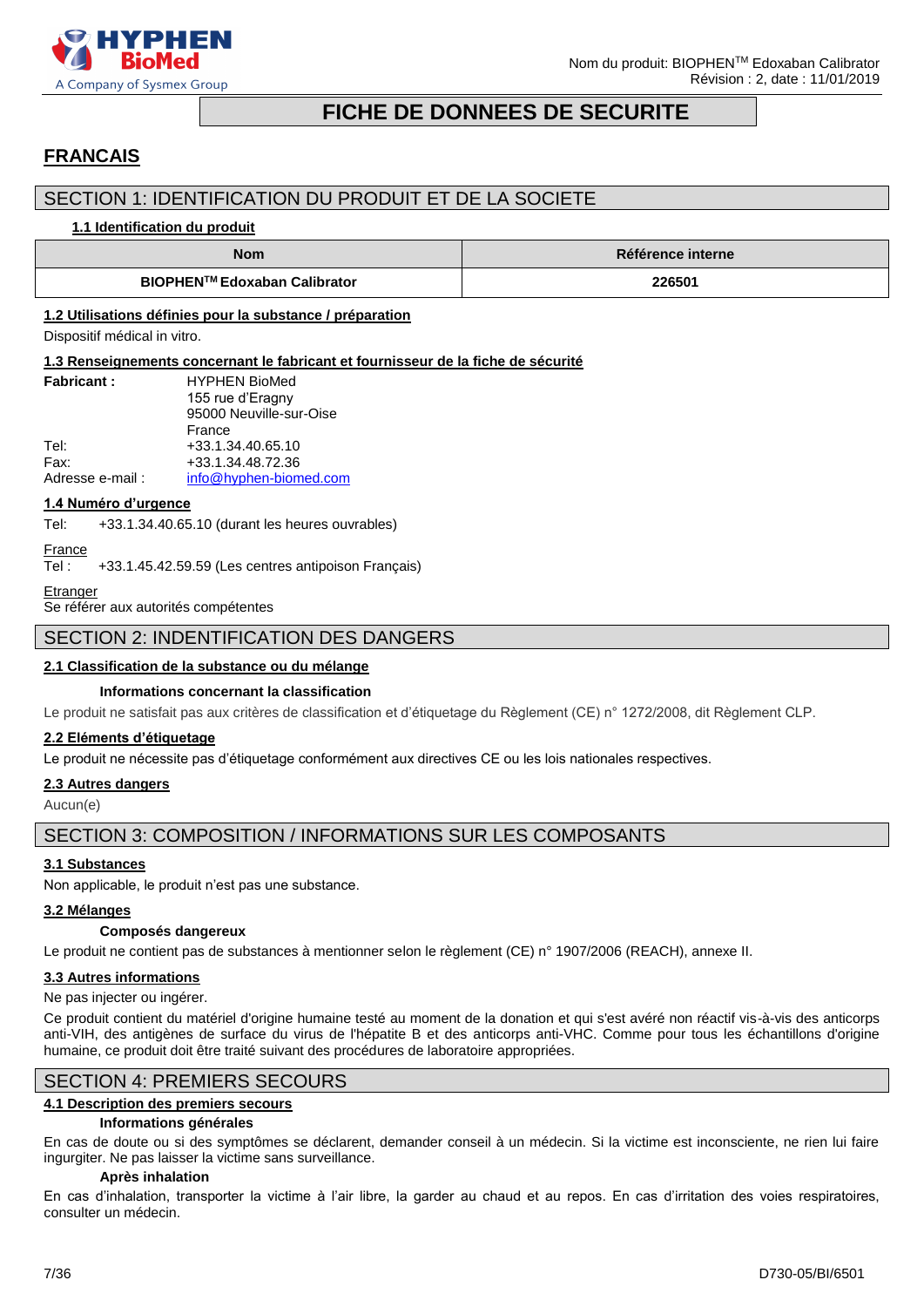

#### **Après contact cutanée**

Après un contact avec la peau, se laver immédiatement et abondamment avec de l'eau et du savon. Enlever immédiatement les vêtements et les chaussures souillés, imprégnés, les nettoyer soigneusement avant de les porter à nouveau. En cas de réactions cutanées, consulter un médecin

#### **Après contact oculaire**

En cas de contact avec les yeux, rincer immédiatement et abondamment à l'eau courante en maintenant les paupières écartées pendant 15 minutes. Protéger l'œil non blessé, enlever les lentilles de contact si la victime en porte et si elles peuvent être enlevées facilement, continuer à rincer. Consulter un ophtalmologiste.

#### **Après ingestion**

En cas d'ingestion, appeler immédiatement un médecin. Ne pas faire vomir. Ne rien donner à boire ou à manger.

#### **4.2 Principaux symptômes et effets, aigus et différés**

Données non disponibles

#### **4.3 Indication des éventuels soins médicaux immédiats et traitements particuliers nécessaires**

Données non disponibles

### SECTION 5: MESURES DE LUTTE CONTRE L'INCENDIE

#### **5.1 Moyens d'extinction**

#### **Moyen d'extinction approprié**

Produit non combustible en lui même; adapter les mesures d'extinction d'incendie dans les zones environnantes.

#### **Moyen d'extinction non approprié**

Jet d'eau

#### **5.2 Procédures particulières de lutte anti-incendie**

En cas d'incendie, les substances suivantes peuvent être libérées: dioxyde de carbone (CO2), le monoxyde de carbone (CO).

#### **5.3 Conseils pour les pompiers**

En cas d'incendie, utiliser un appareil respiratoire autonome et porter un vêtement de protection.

Ne pas évacuer les eaux d'extinction dans les canalisations publiques ni dans les plans d'eau. Ne pas inhaler les gaz d'explosion et d'incendie

### SECTION 6: MESURES A PRENDRE EN CAS DE REJET ACCIDENTEL

# **6.1 Protections individuelles, Equipement de protection et procédures d'urgence**

Se référer aux mesures de protection énumérées dans les rubriques 7 et 8. Eviter le contact avec la peau, les yeux et les vêtements. Eviter la formation de poussières. Eviter de respirer les vapeurs, les brouillards ou les gaz.

#### **6.2 Précautions pour l'environnement**

Eviter un déversement ou une fuite supplémentaire (si cela est possible et sans danger). Empêcher le produit de pénétrer dans les égouts. Tout déversement dans l'environnement doit être évité.

#### **6.3 Méthodes et matériel de confinement et de nettoyage**

Ne jamais remettre de la matière déversée dans les récipients d'origine en vue d'un recyclage. Ramasser avec un produit absorbant. Nettoyer soigneusement les surfaces et les objets souillés en se conformant aux règlementations relatives à l'environnement. Conserver dans des récipients adaptés et fermés pour l'élimination.

# SECTION 7: MANIPULATION ET STOCKAGE

#### **7.1 Précaution pour manipuler sans danger**

#### **Conseils sur la manipulation sans dangers**

Minimiser les risques dus à la manipulation du produit par des mesures de sécurité et de prévention appropriées. Les processus (modes opératoires) doivent être conçus de façon à empêcher la libération de matières dangereuses ou un contact avec la peau en conformité avec les règles de l'art.

#### **Mesures de protection et d'hygiène générales**

Ne pas fumer, ne pas manger ni boire pendant le temps de travail. Tenir à l'écart des aliments, des boissons, des aliments pour les animaux. Après le travail et avant les pauses, se laver les mains et le visage. Ne pas inhaler les vapeurs. Eviter le contact avec les yeux et la peau. Enlever immédiatement tout vêtement souillé ou éclaboussé.

#### **Indications pour la protection contre l'incendie et l'explosion**

Pas de mesures spéciales nécessaires.

#### **7.2 Conditions de stockage incluant les incompatibilités**

**Mesures techniques et conditions de stockage**

Conserver les récipients hermétiquement fermés dans un endroit frais et bien ventilé.

#### **Matières incompatibles**

Pas de données disponibles

#### **Température de stockage recommandée**

Valeurs : 2 - 8 ° C

#### **Exigences concernant les lieux et containeurs de stockages**

Les emballages entamés doivent être refermés soigneusement et maintenus en position verticale afin d'éviter les fuites.

#### **7.3 Utilisations particulières**

Hormis les utilisations mentionnées à la section 1.2, aucune autre utilisation spécifique n'est prévue.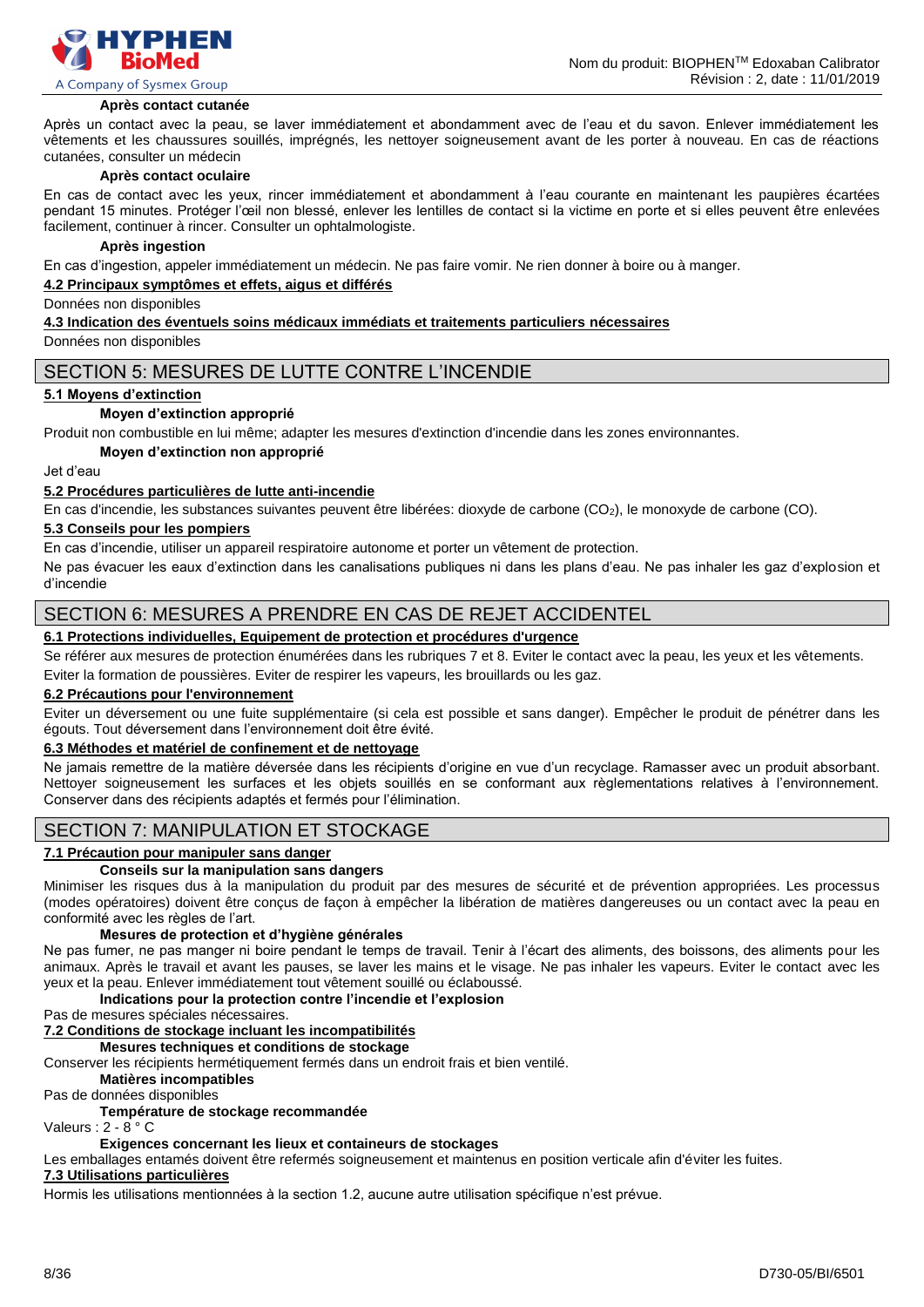

# SECTION 8 : CONTROLE DE L'EXPOSITION / PROTECTION INDIVIDUELLE

#### **8.1 Valeurs limites d'exposition**

#### **Valeurs limites d'exposition professionnelles**

Aucun paramètre existant à surveiller.

**Valeurs limites biologiques**

# Données non disponibles

**8.2 Contrôle de l'exposition**

#### **Contrôles techniques appropriés**

Les mesures techniques et l'application des méthodes de travail adéquates ont priorité sur l'utilisation d'équipements de protection individuelle. Respecter les pratiques générales d'hygiène industrielle.

#### **Equipement de protection individuel**

Lors de la manipulation des produits, porter exclusivement des vêtements de protection appropriés qui respectent les règlementations en vigueur.

#### **Protection respiratoire**

La protection des voies respiratoires n'est pas requise. Utiliser des masques de protection type N95 (US) ou de type P1 (EN 143) pour se protéger lors de la formation de poussières. Utiliser du matériel testé et approuvé par des normes telles que NIOSH (US) ou CEN (EU).

#### **Protection des mains et cutanée**

Manipuler avec des gants. Les gants doivent être contrôlés avant l'utilisation. Utiliser une technique de retrait appropriée afin d'éviter que la peau entre en contact avec le produit (par exemple : sans toucher la surface extérieur du gant). Jeter les gants contaminés après l'utilisation conformément aux lois en vigueur et aux bonnes pratiques de laboratoire. Laver et sécher les mains. Les gants de protection sélectionnés doivent satisfaire aux standards EN374.

Les gants de protection doivent être remplacés immédiatement s'ils sont physiquement endommagés ou usés.

#### **Protection des yeux et du visage**

Utiliser un équipement de protection des yeux testé et approuvé selon les normes gouvernementales en vigueur, telles que NIOSH (US) et EN 166 (EU).

#### **Protection du corps**

Choisir une protection corporelle en relation avec le type, la concentration et les quantités de produits mis en œuvre.

# **Autres protections**

### Données non disponibles

#### **Contrôles concernant l'exposition environnementale**

Eviter un déversement ou une fuite supplémentaire (si cela est possible et sans danger). Empêcher le produit de pénétrer dans les égouts. Tout déversement dans l'environnement doit être évité.

# SECTION 9 : PROPRIETES PHYSIQUES ET CHIMIQUES

#### **9.1 Informations sur les propriétés physico-chimiques de bases**

| Propriété                                  | CAL <sub>1</sub>   | CAL <sub>2</sub>   | CAL <sub>3</sub>   |
|--------------------------------------------|--------------------|--------------------|--------------------|
| <b>Aspect</b>                              | Poudre Lyophilisée | Poudre Lyophilisée | Poudre Lyophilisée |
| <b>Couleur</b>                             | Blanc / Jaune      | Blanc / Jaune      | Blanc / Jaune      |
| <b>Odeur</b>                               | <b>ND</b>          | <b>ND</b>          | <b>ND</b>          |
| Valeur du pH                               | <b>ND</b>          | <b>ND</b>          | <b>ND</b>          |
| Point d'ébullition                         | <b>ND</b>          | <b>ND</b>          | <b>ND</b>          |
| Point d'éclair                             | <b>ND</b>          | <b>ND</b>          | <b>ND</b>          |
| Inflammabilité (solide, gaz)               | <b>ND</b>          | <b>ND</b>          | <b>ND</b>          |
| Point de fusion                            | <b>ND</b>          | <b>ND</b>          | <b>ND</b>          |
| Point de décomposition                     | <b>ND</b>          | <b>ND</b>          | <b>ND</b>          |
| <b>Point d'inflammation</b>                | <b>ND</b>          | <b>ND</b>          | <b>ND</b>          |
| Température d'Auto-inflammation            | <b>ND</b>          | <b>ND</b>          | <b>ND</b>          |
| Propriétés d'oxydation                     | <b>ND</b>          | <b>ND</b>          | <b>ND</b>          |
| Propriétés d'explosion                     | <b>ND</b>          | <b>ND</b>          | <b>ND</b>          |
| Basse inflammabilité ou limite d'explosion | <b>ND</b>          | <b>ND</b>          | <b>ND</b>          |
| Haute inflammabilité ou limite d'explosion | <b>ND</b>          | <b>ND</b>          | <b>ND</b>          |
| <b>Pression de vapeur</b>                  | <b>ND</b>          | <b>ND</b>          | <b>ND</b>          |
| Densité relative                           | <b>ND</b>          | <b>ND</b>          | <b>ND</b>          |
| Solubilité dans l'eau                      | <b>ND</b>          | <b>ND</b>          | <b>ND</b>          |
| Autres solubilités                         | <b>ND</b>          | <b>ND</b>          | <b>ND</b>          |
| Coefficient de partition: n-octano/eau     | <b>ND</b>          | <b>ND</b>          | <b>ND</b>          |
| <b>Viscosité</b>                           | <b>ND</b>          | <b>ND</b>          | <b>ND</b>          |
| Densité de vapeur                          | <b>ND</b>          | <b>ND</b>          | <b>ND</b>          |
| Taux d'évaporation                         | <b>ND</b>          | <b>ND</b>          | <b>ND</b>          |

ND : Données Non Disponible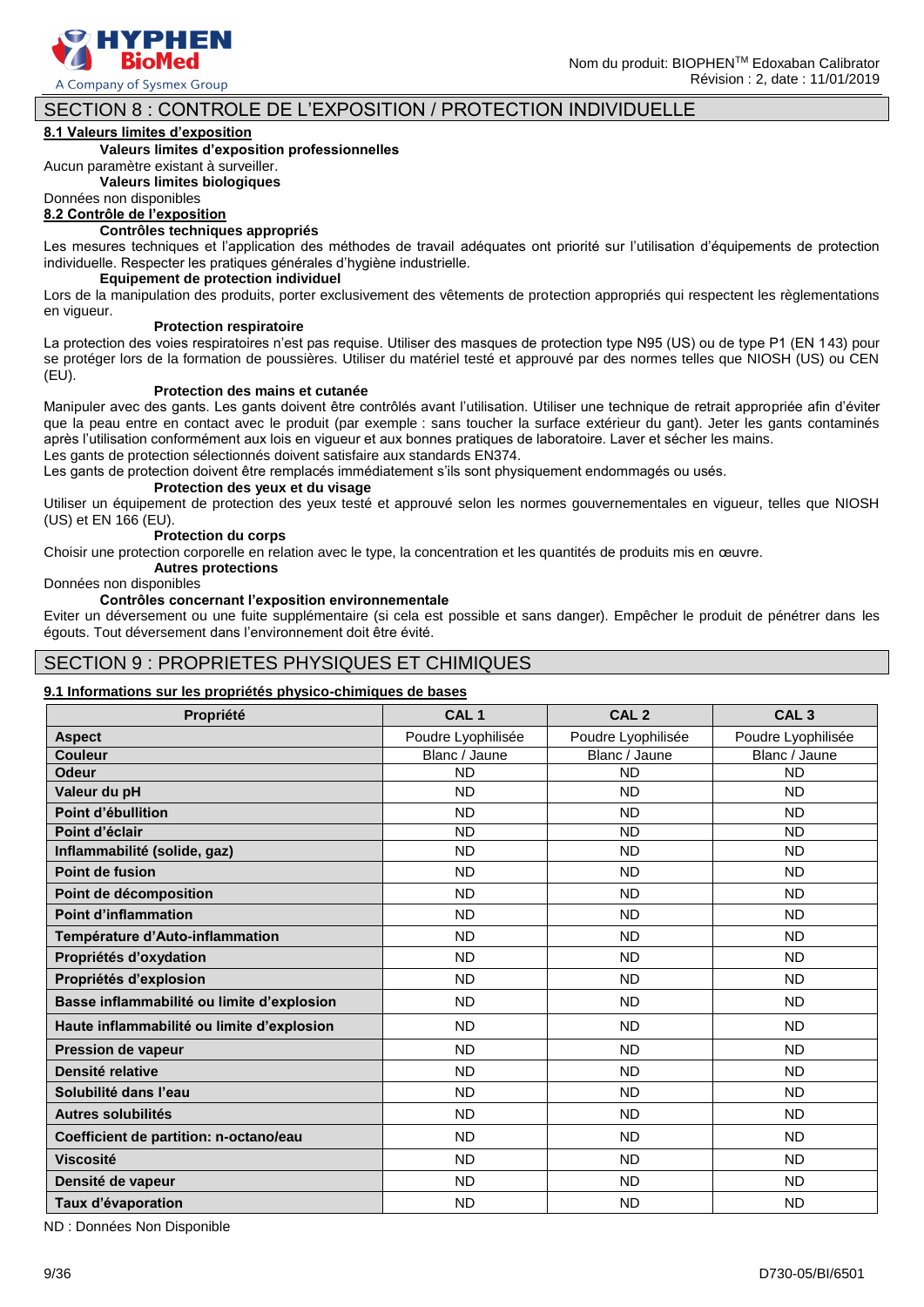

# **9.2 Autres informations**

# SECTION 10: STABILITE ET REACTIVITE

#### **10.1 Réactivité**

Pas de réaction dangereuse si le produit est utilisé conformément au mode d'emploi.

#### **10.2 Stabilité chimique**

La préparation est stable si les conditions de manipulation et de stockage recommandées dans la section 7 sont appliquées.

**10.3 Réaction dangereuse potentielle**

# Néant si utilisation appropriée.

**10.4 Conditions à éviter**

Néant si utilisation appropriée.

**10.5 Matériels incompatibles**

Données non connues

### **10.6 Produits de décompositions dangereux**

Néant si utilisation appropriée.

# SECTION 11: INFORMATIONS TOXICOLOGIQUES

#### **11.1 Informations sur les effets toxiques**

| <b>Effets</b>                                                                                   | Cal 1     | Cal <sub>2</sub> | Cal <sub>3</sub> |
|-------------------------------------------------------------------------------------------------|-----------|------------------|------------------|
| Toxicité orale aiguë                                                                            | ND.       | ND.              | ND               |
| Toxicité cutanée aiguë                                                                          | <b>ND</b> | <b>ND</b>        | ND.              |
| Toxicité aiguë par inhalation                                                                   | ND        | <b>ND</b>        | ND.              |
| <b>Corrosion/Irritation cutanée</b>                                                             | ND        | <b>ND</b>        | <b>ND</b>        |
| Lésion/irritation oculaire                                                                      | ND        | <b>ND</b>        | ND               |
| Sensibilisation respiratoire et cutanée                                                         | ND        | <b>ND</b>        | ND.              |
| Mutagénicité sur les cellules germinales                                                        | ND        | ND               | ND.              |
| Cancérogénicité                                                                                 | ND        | <b>ND</b>        | ND               |
| Toxicité sur la reproduction                                                                    | ND        | <b>ND</b>        | ND               |
| Toxique pour certains organes cibles :<br><b>Exposition unique</b><br><b>Exposition répétée</b> | ND        | ND.              | ND               |
| <b>Risque d'aspiration</b>                                                                      | ND        | ND               | ND               |

#### ND : Données Non Disponible

Aucun composant de ce produit présent à des concentrations supérieures ou égales à 0,1% n'a été identifié comme CMR probable, possible ou reconnu pour l'homme.

# SECTION 12 : INFORMATIONS ECOLOGIQUES

#### **12.1 Ecotoxicité**

| <b>Toxicité</b>                   | Cal 1     | Cal <sub>2</sub> | Cal <sub>3</sub> |
|-----------------------------------|-----------|------------------|------------------|
| Toxicité sur les poissons         |           |                  |                  |
| Aiguë<br>$\overline{\phantom{0}}$ | <b>ND</b> | <b>ND</b>        | <b>ND</b>        |
| <b>Chronique</b>                  |           |                  |                  |
| Toxicité sur les daphnies         |           |                  |                  |
| Aiguë<br>$\overline{\phantom{a}}$ | <b>ND</b> | <b>ND</b>        | <b>ND</b>        |
| <b>Chronique</b>                  |           |                  |                  |
| Toxicité sur les algues           |           |                  |                  |
| Aiguë<br>$\overline{\phantom{a}}$ | <b>ND</b> | <b>ND</b>        | <b>ND</b>        |
| <b>Chronique</b>                  |           |                  |                  |
| Toxicité sur bactéries            |           |                  |                  |
| Aiguë<br>$\overline{\phantom{0}}$ | <b>ND</b> | <b>ND</b>        | <b>ND</b>        |
| <b>Chronique</b>                  |           |                  |                  |

ND : Données Non Disponible

#### **12.2 Mobilité dans les sols**

Données non disponibles

#### **12.3 Persistance et dégradabilité**

Données non disponibles

# **12.4 Bioaccumulation potentielle**

Données non disponibles

| 12.5 Résultats d'évaluation des PBT et vPvB |                   |           |       |                  |  |
|---------------------------------------------|-------------------|-----------|-------|------------------|--|
|                                             | <b>Evaluation</b> | Cal 1     | Cal 2 | Cal <sub>3</sub> |  |
|                                             | <b>PBT</b>        | <b>ND</b> | ND    | <b>ND</b>        |  |
|                                             | <b>vPvB</b>       | ND        | ND    | <b>ND</b>        |  |

ND : Données Non Disponible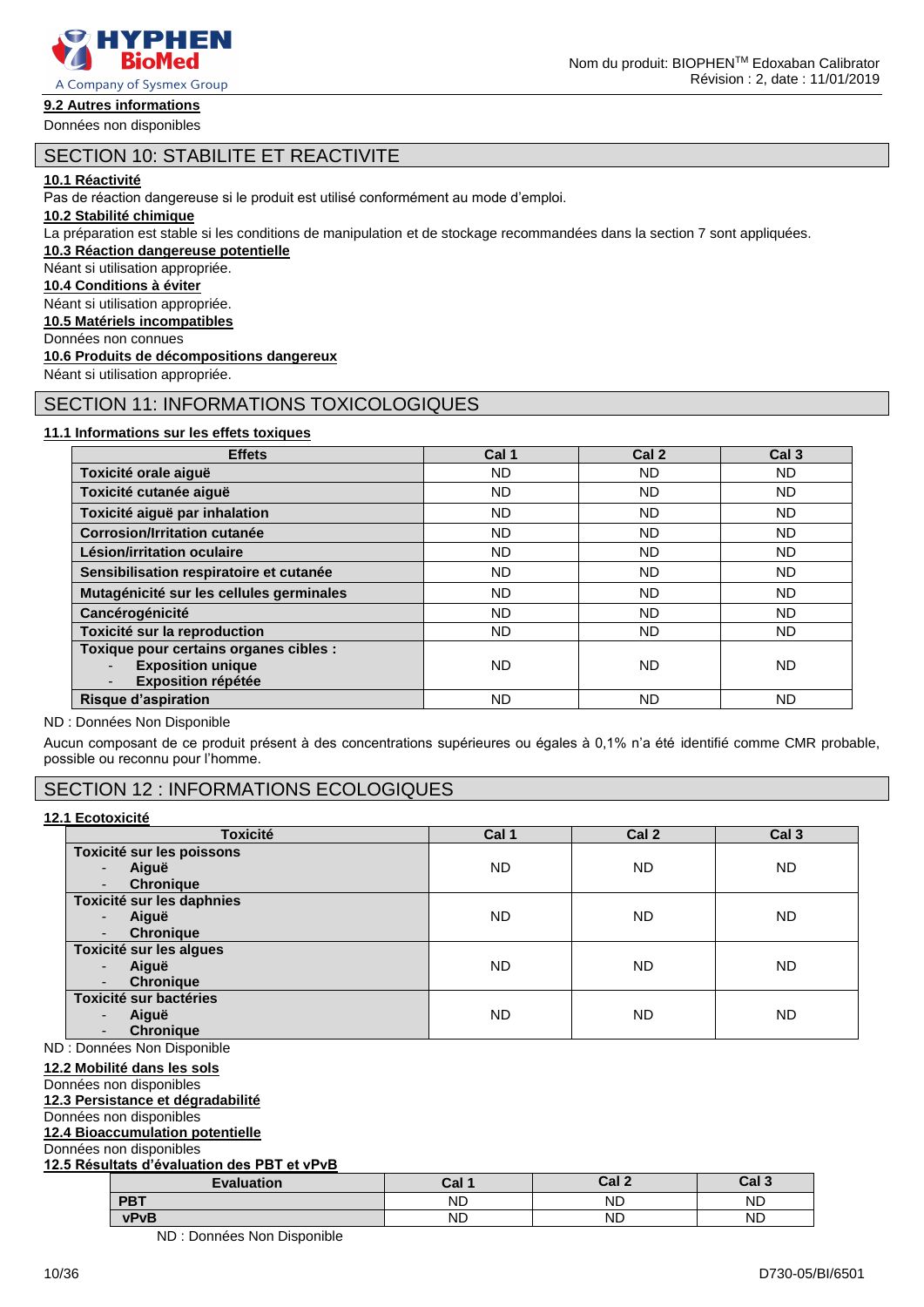

#### **12.6 Autres effets nocifs** Données Non Disponible

# **12.7 Autre information**

Ne pas verser le produit dans l'environnement.

# SECTION 13: CONSIDERATIONS RELATIVES A L'ELIMINATION

#### **13.1 Méthode de traitement des déchets**

#### **Produit**

Eliminer les déchets selon les règlementations nationales en vigueurs et en accord avec les services environnementaux. L'attribution d'un numéro de code de déchet doit être effectuée en accord avec le service régional d'élimination des déchets.

#### **Emballage**

Les résidus doivent être retirés des emballages. Les emballages vides et les emballages contenant encore des résidus doivent être éliminés en accord avec le service régional d'élimination des déchets.

### SECTION 14: INFORMATIONS RELATIVES AU TRANSPORT

Le produit n'est pas un produit dangereux selon les règlementations relatives au transport (ADR, RID, IATA, IMDG).

# SECTION 15: INFORMATIONS REGLEMENTAIRES

**15.1 Règlementations / législation particulières a la substance ou mélange de sécurité, de sante et d'environnement**

Cette fiche de sécurité est conforme aux exigences décrites dans les règlements (CE) no 1907/2006 (REACH) et 1272/2008 (CLP).

#### **15.2 Évaluation de la sécurité chimique**

Pas de données disponibles.

# SECTION 16: AUTRES DONNEES

# **16.1 Sources des données utilisées pour l'établissement de la fiche**

Règlement (CE) no 1907/2006 (REACH), 1272/2008 (CLP) dans se version actuellement en vigueur.

Règlements relatifs aux transports d'après ADR, RID, IATA, IMDG dans leurs versions respectives actuellement en vigueur.

Les sources de données évaluées pour la détermination des données physiques, toxicologiques et éco-toxicologiques sont indiquées dans les sections respectives.

Ces indications sont fondées sur l'état actuel de nos connaissances, mais ne constituent pas une garantie quant aux propriétés du produit et ne donnent pas lieu à un rapport juridique.

HYPHEN BIOMED et ses agents/distributeurs déclarés ou contractants OEM ne sauraient être tenus pour responsables d'un dommage éventuel résultant de ou du contact d'un réactif inclus dans le coffret.

#### **16.2 Abréviations**

ADR : Accord européen relatif au transport international des marchandises dangereuses par route

CLP : Règlement européen relatif à la classification, à l'étiquetage et à l'emballage des substances chimiques et des mélanges

CMR : Cancérogène, Mutagène et Reprotoxique

IATA-DGR : Association internationale du transport aérien - Réglementation pour le transport des marchandises dangereuses IMDG : Code maritime international des marchandises dangereuses

NIOSH : Institut national pour la sécurité et la santé au travail (agence fédérale américaine)

PBT : Persistant, Bio-accumulatif et Toxique

REACH : Règlement européen relatif à l'enregistrement, évaluation et autorisation des produits chimiques

RID : Règlement concernant le transport international ferroviaire des marchandises dangereuses sur le continent européen

vPvB : Très Persistant, Très Bio-accumulatif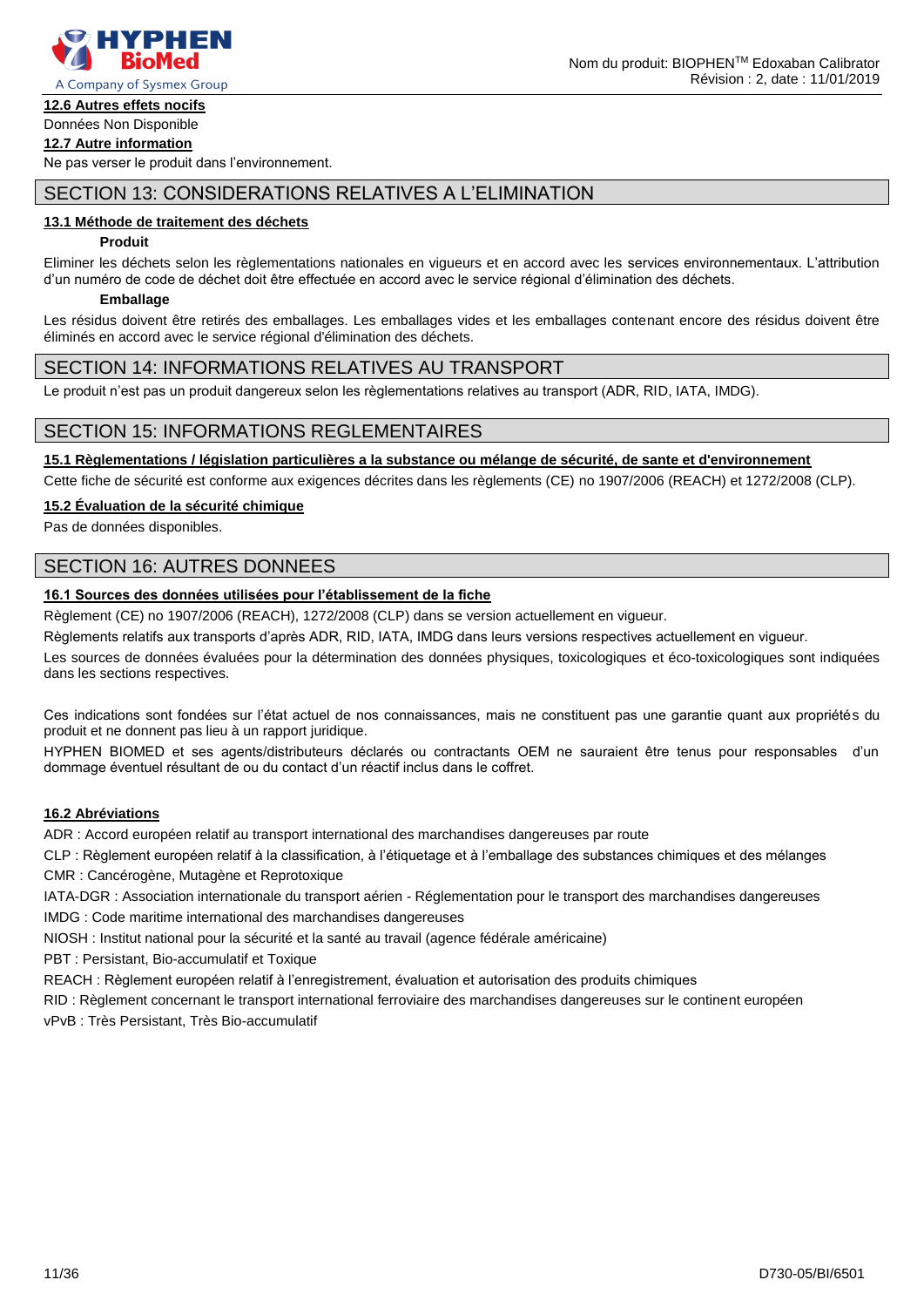

# **FICHA DE DATOS DE SEGURIDAD**

# <span id="page-11-0"></span>**ESPAÑOL**

# SECCIÓN 1: IDENTIFICACIÓN DEL PRODUCTO Y DE LA EMPRESA

#### **1.1 Identificación del producto**

| Nombre                       | Referencia |
|------------------------------|------------|
| BIOPHEN™ Edoxaban Calibrator | 226501     |

#### **1.2 Uso/aplicación y usos desaconsejados**

Producto sanitario para utilización in vitro

#### **1.3 Datos sobre el fabricante y proveedor de la ficha de seguridad**

| <b>Fabricante:</b> | <b>HYPHEN BioMed</b>    |
|--------------------|-------------------------|
|                    | 155 rue d'Eragny        |
|                    | 95000 Neuville-sur-Oise |
|                    | Francia                 |
| Tel∴               | +33.1.34.40.65.10       |
| Fax:               | +33.1.34.48.72.36       |
|                    |                         |

Dirección de correo electrónico: [info@hyphen-biomed.com](mailto:info@hyphen-biomed.com)

#### **1.4 Teléfono de urgencias**

Tel.: +33.1.34.40.65.10 (Este número solamente está disponible en horas de oficina)

Francia

Tel.: +33.1.45.42.59.59 (central de información toxicológica en Francia)

#### Extraniero

Dirigirse al(a los) organismo(s) competente(s)

# SECCIÓN 2: IDENTIFICACIÓN DE LOS PELIGROS

# **2.1 Clasificación de la sustancia o de la mezcla**

#### **Información referente a la clasificación**

Este producto no cumple los criterios definidos en el reglamento (CE) 1272/2008 –también denominado reglamento CLP– para la clasificación y etiquetado.

#### **2.2 Elementos de etiquetado**

Para este producto no se requiere ningún etiquetado conforme a las directivas CE o a la legislación nacional vigente.

#### **2.3 Otros peligros**

Ninguno

# SECCIÓN 3: COMPOSICIÓN / INFORMACIÓN SOBRE LOS COMPONENTES

# **3.1 Sustancias**

No aplicable. El producto no es una sustancia.

#### **3.2 Mezclas**

#### **Compuestos peligrosos**

Este producto no contiene sustancias que deban ser mencionadas conforme al Reglamento (CE) nº 1907/2006 (REACH), anexo II **3.3 Otros datos**

# No inyectar ni ingerir.

El producto contiene material de origen humano que ha sido analizado en el momento de la donación y que fue encontrado como no reactivo por lo que respecta a los anticuerpos contra VIH, antígenos de superficie de la hepatitis B y virus de la hepatitis C (VHC). Al igual que en todas las muestras de origen humano, este producto debe manipularse utilizando procedimientos de laboratorio apropiados.

# SECCIÓN 4: PRIMEROS AUXILIOS

# **4.1 Descripción de los primeros auxilios**

#### **Información general**

Si aparecen síntomas o en casos de duda, consultar al médico. No administrar nunca algo por la boca a una persona inconsciente. Atender a la persona afectada y no dejarla sin vigilancia.

#### **Tras una inhalación**

EN CASO DE INHALACIÓN: Llevar a la persona al aire fresco. Colocar al afectado en posición de descanso y mantenerlo caliente. En caso de irritación de las vías respiratorias, consultar a un médico.

#### **Tras un contacto cutáneo**

EN CASO DE CONTACTO CON LA PIEL: Lavar inmediatamente con abundante agua y jabón. Quitarse inmediatamente todas las prendas de ropa manchadas o empapadas. Lavar a fondo la ropa antes de volver a usarla. En caso de reacciones cutáneas, consultar al médico.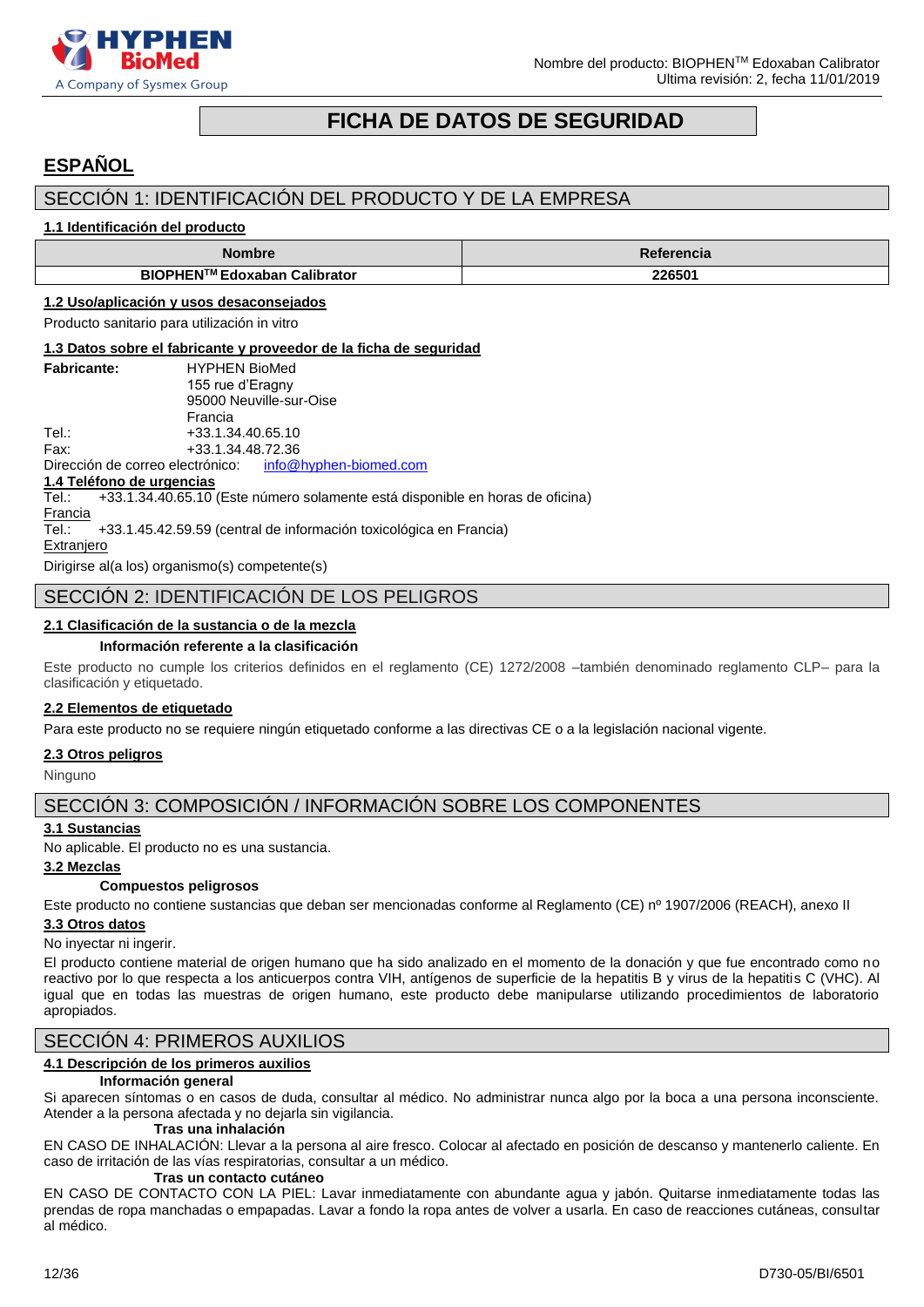

#### **Tras un contacto ocular**

EN CASO DE CONTACTO CON LOS OJOS: Enjuagar inmediatamente durante 15 minutos bajo un chorro de agua, con el párpado bien abierto, protegiendo el ojo sano. A ser posible retirar las lentes de contacto eventualmente presentes. Seguir enjuagando. Acudir a un oculista.

#### **Tras una ingestión**

EN CASO DE INGESTIÓN, solicitar atención médica inmediatamente. No inducir al vómito. No suministrar nunca nada por la boca a una persona inconsciente.

#### **4.2 Principales síntomas y efectos, agudos y retardados**

Datos no disponibles.

**4.3 Indicación de posibles cuidados médicos inmediatos y de tratamientos especiales necesarios**

Datos no disponibles.

# SECCIÓN 5: MEDIDAS DE LUCHA CONTRA INCENDIOS

#### **5.1 Medios de extinción**

#### **Medios de extinción adecuados**

Producto no combustible en sí mismo; adaptar las medidas de extinción de incendios en las zonas circundantes.

**Medios de extinción inadecuados**

Chorro de agua pleno

#### **5.2 Procedimientos especiales de lucha contra incendios**

En caso de incendio se pueden liberar las siguientes sustancias: dióxido de carbono (CO<sub>2</sub>) y monóxido de carbono (CO).

#### **5.3 Recomendaciones para los bomberos**

En caso de incendio: Llevar protección respiratoria independiente del entorno y ropa de protección.

El agua de extinción no se debe verter al alcantarillado o a las aguas de escorrentía. No inhalar los gases de explosión o de incendio.

### SECCIÓN 6: MEDIDAS EN CASO DE LIBERACIÓN ACCIDENTAL

#### **6.1 Protecciones personales, equipos de protección y procedimientos de emergencia**

Atender a las medidas de protección recogidas en las secciones 7 y 8. Evitar el contacto con la piel, los ojos y las ropa. Evitar la formación de polvo. No inhalar el vapor/niebla/gas.

#### **6.2 Precauciones ambientales**

Impedir la propagación y el derrame del material liberado, si es posible hacerlo sin peligro. No verter en las aguas residuales. Evítese su liberación al entorno.

#### **6.3 Métodos y material de contención y de limpieza**

No verter el producto derramado en su envase original con la finalidad de una reutilización. Recoger el producto derramado con material absorbente. Limpiar especialmente a fondo las superficies y objetos ensuciados cumpliendo todas las disposiciones legales relevantes para el medio ambiente. Guardar en contenedores cerrados y adecuados y llevarlos para su eliminación.

# SECCIÓN 7: MANIPULACIÓN Y ALMACENAMIENTO

# **7.1 Precauciones para una manipulación segura**

#### **Recomendaciones sobre la manipulación segura**

El riesgo en el manejo con el producto debe reducirse a un grado mínimo mediante la aplicación de medidas preventivas y de protección. Configurar los procedimientos de trabajo, en la medida en que sea posible según el estado de la técnica, de manera que no se liberen sustancias peligrosas y que pueda excluirse un contacto con la piel.

#### **Medidas generales de protección y de higiene**

No comer, beber ni fumar durante el trabajo. Mantenerse alejado de alimentos, bebidas y comida para animales. Lavarse las manos y la piel antes de las pausas y después del trabajo. No inhalar los vapores. Evitar todo contacto de los ojos con pequeñas porciones de piel. Quitar inmediatamente cualquier ropa manchada o salpicada.

### **Indicaciones para la protección contra incendios y explosiones.**

No existen medidas especiales necesarias.

# **7.2 Condiciones de almacenamiento incluidas las incompatibilidades**

# **Medidas técnicas y condiciones de almacenamiento**

Mantener los recipientes herméticamente cerrados y guardarlos en lugar fresco y bien ventilado.

#### **Materiales incompatibles**

Datos no disponibles

#### **Temperatura de almacenamiento recomendada** Valor: 2 - 8 ° C

# **Exigencias relativas a los lugares y contenedores de almacenamiento**

Los envases abiertos deben cerrarse perfectamente y mantenerlos en posición vertical para evitar derrames.

# **7.3 Aplicaciones finales específicas**

Con excepción de los usos mencionados en la sección 1.2, no hay previstas otras aplicaciones específicas.

# SECCIÓN 8: CONTROL DE LA EXPOSICIÓN / PROTECCIÓN INDIVIDUAL

# **8.1 Parámetros de control**

**Valores límite de exposición profesional**

No existen parámetros disponibles para vigilancia.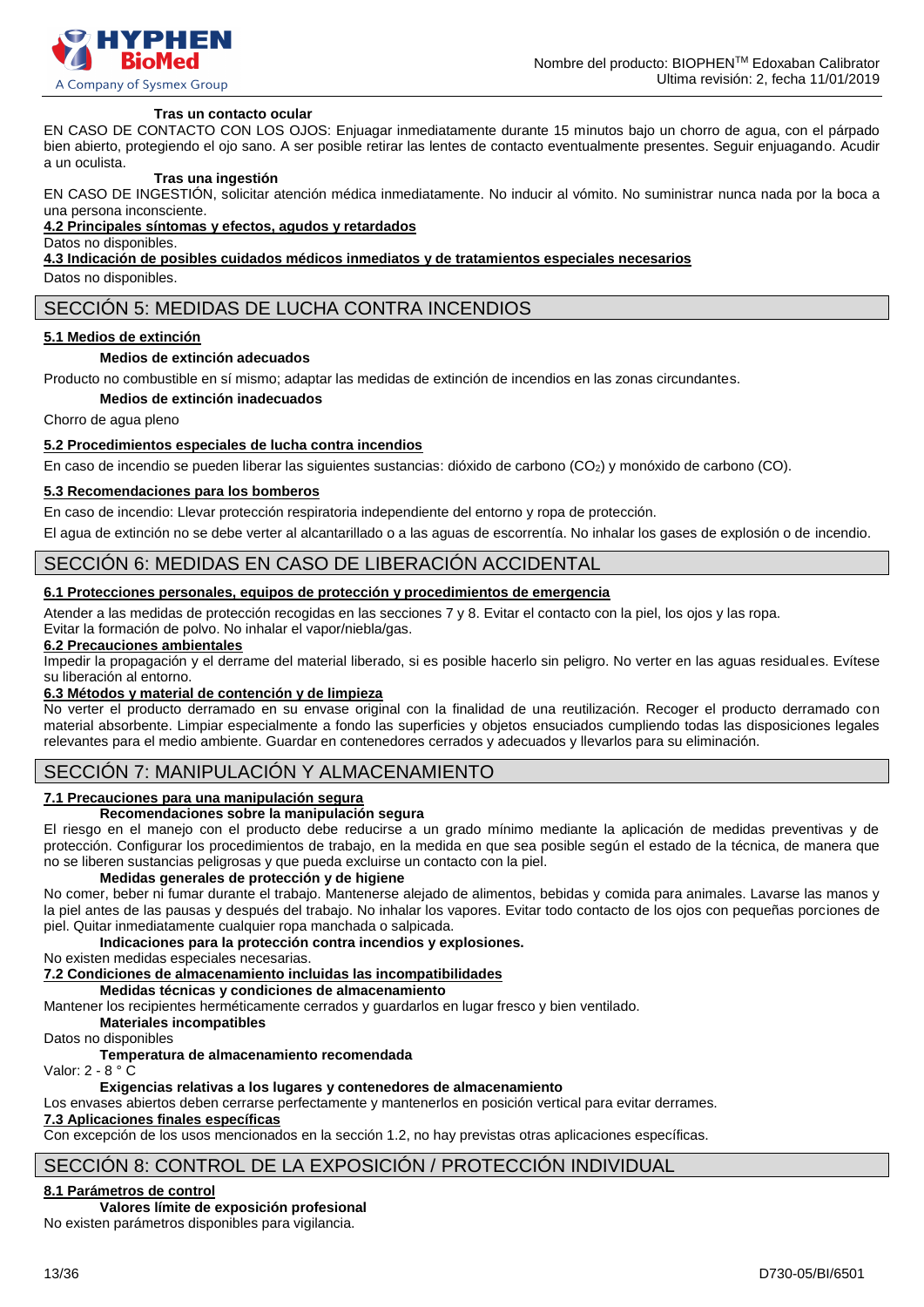

#### **Valores límite biológicos**

# Datos no disponibles.

**8.2 Control de la exposición**

**Controles técnicos apropiados** Datos no disponibles.

# **Equipo de protección individual**

Durante la manipulación de los productos llevar exclusivamente la ropa de protección correspondiente conforme a las prescripciones vigentes.

#### **Protección respiratoria**

No se requiere protección respiratoria. Para la protección frente a la formación de polvo, utilizar mascarilla antipolvo tipo N95 (US) o una mascarilla de protección respiratoria con filtro P1(EN 143). Los aparatos de protección respiratoria deberán estar verificados y autorizados según los estándares estatales correspondientes como NIOHS (US) o CEN (UE).

#### **Protección de las manos y protección cutánea**

Durante la manipulación utilizar guantes protectores. Comprobar la idoneidad específica de los guantes para el puesto de trabajo antes de ponérselos. Aplicar un método apropiado para quitarse los guantes protectores con el fin de evitar un contacto con la piel (por ejemplo, quitárselos sin tocar con la mano desnuda la superficie exterior contaminada). Los guantes contaminados se deberán eliminar debidamente después de llevarlos, teniendo en cuanta las disposiciones legales y a tenor de las buenas prácticas de laboratorio. Lavarse y secarse las manos.

Los guantes protectores a usar deben estar verificados y autorizados según EN374.

Los guantes de protección se deben cambiar inmediatamente si están físicamente dañados o gastados.

#### **Protección ocular y facial**

Para la protección ocular llevar exclusivamente equipamiento que esté verificado y autorizado conforme a las normas vigentes como NIOSH (US) o EN 166 (UE).

#### **Protección corporal**

El tipo de equipamiento de protección deberá seleccionarse en función de la concentración y la cantidad del producto en el puesto de trabajo.

#### **Otras protecciones**

Datos no disponibles.

#### **Controles sobre la exposición ambiental**

Impedir la propagación y el derrame del material liberado, si es posible hacerlo sin peligro. No verter en las aguas residuales. Impedir la liberación en el medio ambiente.

# SECCIÓN 9: PROPIEDADES FÍSICAS Y QUÍMICAS

#### **9.1 Información sobre propiedades físicas y químicas básicas**

| Propiedad                                        | Cal 1             | Cal <sub>2</sub>  | Cal <sub>3</sub>  |
|--------------------------------------------------|-------------------|-------------------|-------------------|
| Apariencia                                       | Polvo Liofilizado | Polvo Liofilizado | Polvo Liofilizado |
| <b>Color</b>                                     | Blanco / Amarillo | Blanco / Amarillo | Blanco / Amarillo |
| Olor                                             | <b>ND</b>         | <b>ND</b>         | ND.               |
| Valor del pH                                     | <b>ND</b>         | <b>ND</b>         | <b>ND</b>         |
| Punto de ebullición                              | <b>ND</b>         | <b>ND</b>         | <b>ND</b>         |
| Punto de fusión                                  | <b>ND</b>         | <b>ND</b>         | <b>ND</b>         |
| Punto de descomposición                          | <b>ND</b>         | <b>ND</b>         | <b>ND</b>         |
| Punto de ignición                                | <b>ND</b>         | <b>ND</b>         | <b>ND</b>         |
| Temperatura de autoignición                      | <b>ND</b>         | <b>ND</b>         | <b>ND</b>         |
| Propiedades de oxidación                         | <b>ND</b>         | <b>ND</b>         | <b>ND</b>         |
| Propiedades de explosión                         | <b>ND</b>         | <b>ND</b>         | <b>ND</b>         |
| Inflamabilidad (sólido, gas)                     | <b>ND</b>         | <b>ND</b>         | <b>ND</b>         |
| Límite inferior de inflamabilidad o explosividad | <b>ND</b>         | <b>ND</b>         | <b>ND</b>         |
| Límite superior de inflamabilidad o explosividad | <b>ND</b>         | <b>ND</b>         | <b>ND</b>         |
| Presión de vapor                                 | <b>ND</b>         | <b>ND</b>         | <b>ND</b>         |
| Densidad de vapor                                | <b>ND</b>         | <b>ND</b>         | <b>ND</b>         |
| Intervalo de evaporación                         | <b>ND</b>         | <b>ND</b>         | <b>ND</b>         |
| Densidad relativa                                | <b>ND</b>         | <b>ND</b>         | <b>ND</b>         |
| Solubilidad en agua                              | <b>ND</b>         | <b>ND</b>         | <b>ND</b>         |
| <b>Otras solubilidades</b>                       | <b>ND</b>         | <b>ND</b>         | <b>ND</b>         |
| Coeficiente de reparto: n-octanol/agua           | <b>ND</b>         | <b>ND</b>         | <b>ND</b>         |
| <b>Viscosidad</b>                                | <b>ND</b>         | <b>ND</b>         | <b>ND</b>         |
| <b>Otros datos</b>                               | <b>ND</b>         | <b>ND</b>         | <b>ND</b>         |

ND : Datos no disponibles.

#### **9.2 Otra información**

Datos no disponibles

# SECCIÓN 10: ESTABILIDAD Y REACTIVIDAD

#### **10.1 Reactividad**

No se producen reacciones peligrosas si se tienen en cuenta las prescripciones/indicaciones para el manejo.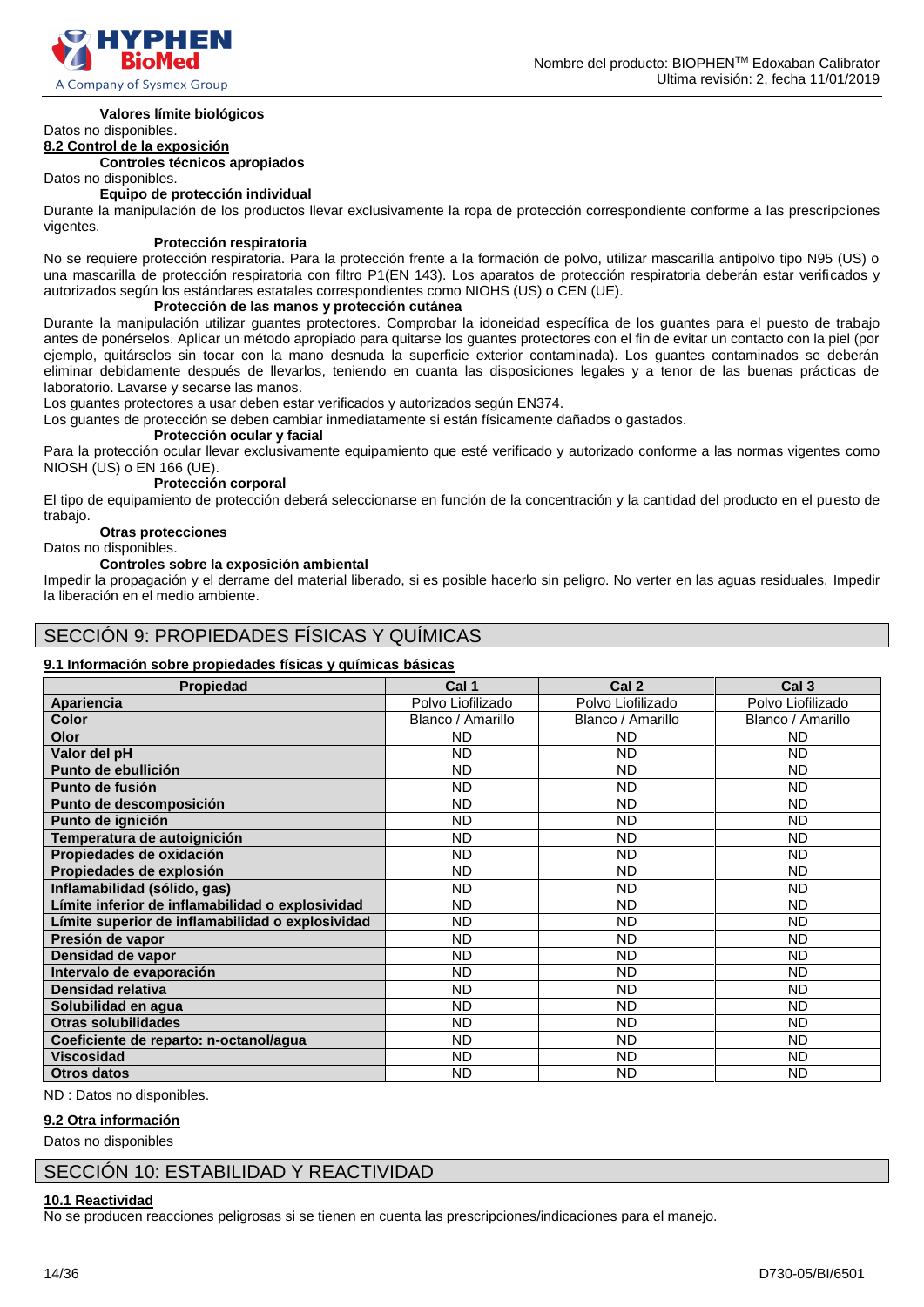

#### **10.2 Estabilidad química**

El preparado es estable si se manipula y almacena tal como se recomienda en la sección 7.

**10.3 Posibilidad de reacciones peligrosas**

Ninguna en caso de utilización conforme al uso previsto.

### **10.4 Condiciones que deben evitarse**

Ninguna en caso de utilización conforme al uso previsto.

**10.5 Materiales incompatibles**

Datos no conocidos.

**10.7 Productos de descomposición peligrosos** Ninguno en caso de utilización conforme al uso previsto.

# SECCIÓN 11: INFORMACIÓN TOXICOLÓGICA

### **11.1 Información sobre los efectos tóxicos**

| <b>Efectos</b>                                 | Cal 1     | Cal 2     | Cal <sub>3</sub> |
|------------------------------------------------|-----------|-----------|------------------|
| <b>Toxicidad oral aguda</b>                    | ND.       | <b>ND</b> | <b>ND</b>        |
| Toxicidad cutánea aguda                        | ND.       | ND.       | <b>ND</b>        |
| Toxicidad aguda por inhalación                 | ND        | <b>ND</b> | <b>ND</b>        |
| Irritación o corrosión cutáneas                | <b>ND</b> | <b>ND</b> | <b>ND</b>        |
| Lesiones oculares graves o irritación ocular   | ND.       | <b>ND</b> | <b>ND</b>        |
| Sensibilización respiratoria y cutánea         | ND        | <b>ND</b> | <b>ND</b>        |
| Mutagenicidad en células germinales            | ND.       | <b>ND</b> | <b>ND</b>        |
| Toxicidad para la reproducción                 | ND.       | <b>ND</b> | ND               |
| Carcinogenicidad                               | ND.       | <b>ND</b> | <b>ND</b>        |
| Toxicidad específica en determinados órganos : |           |           |                  |
| exposición única                               | <b>ND</b> | <b>ND</b> | ND               |
| exposiciones repetidas                         |           |           |                  |
| Peligro por aspiración                         | ND        | <b>ND</b> | <b>ND</b>        |

ND : Datos no disponibles.

Ningún componente que esté contenido en este producto en una concentración ≥ 0,1% se considera como posiblemente cancerígeno o se haya probado su carcinogenicidad en el ser humano.

# SECCIÓN 12: INFORMACIÓN ECOLÓGICA

# **12.1 Toxicidad**

| <b>Toxicidad</b>                    | Cal 1     | Cal <sub>2</sub> | Cal <sub>3</sub> |
|-------------------------------------|-----------|------------------|------------------|
| <b>Toxicidad en peces</b>           |           |                  |                  |
| Aguda<br>$\blacksquare$             | <b>ND</b> | <b>ND</b>        | <b>ND</b>        |
| Crónica<br>$\overline{\phantom{a}}$ |           |                  |                  |
| <b>Toxicidad en dafnias</b>         |           |                  |                  |
| Aguda<br>$\overline{\phantom{a}}$   | <b>ND</b> | <b>ND</b>        | <b>ND</b>        |
| Crónica<br>٠                        |           |                  |                  |
| <b>Toxicidad en algas</b>           |           |                  |                  |
| Aguda<br>$\overline{a}$             | <b>ND</b> | <b>ND</b>        | <b>ND</b>        |
| Crónica<br>٠                        |           |                  |                  |
| <b>Toxicidad en bacterias</b>       |           |                  |                  |
| Aguda<br>$\overline{\phantom{a}}$   | <b>ND</b> | <b>ND</b>        | <b>ND</b>        |
| Crónica<br>٠                        |           |                  |                  |

ND : Datos no disponibles.

#### **12.2 Persistencia y degradación**

- Datos no disponibles.
- **12.3 Potencial de bioacumulación**

Datos no disponibles.

# **12.4 Movilidad en suelos**

Datos no disponibles.

| 12.5 Resultados de las valoraciones PBT y vPvB |       |                  |                  |  |  |
|------------------------------------------------|-------|------------------|------------------|--|--|
| Valoración                                     | Cal 1 | Cal <sub>2</sub> | Cal <sub>3</sub> |  |  |
| Valoración PBT                                 | ND    | ND               | <b>ND</b>        |  |  |
| Valoración vPvB                                | ND    | ND               | <b>ND</b>        |  |  |

ND : Datos no disponibles.

#### **12.6 Otros efectos nocivos**

Datos no disponibles.

# **12.7 Otros datos**

No verter el producto sin supervisión en el medio ambiente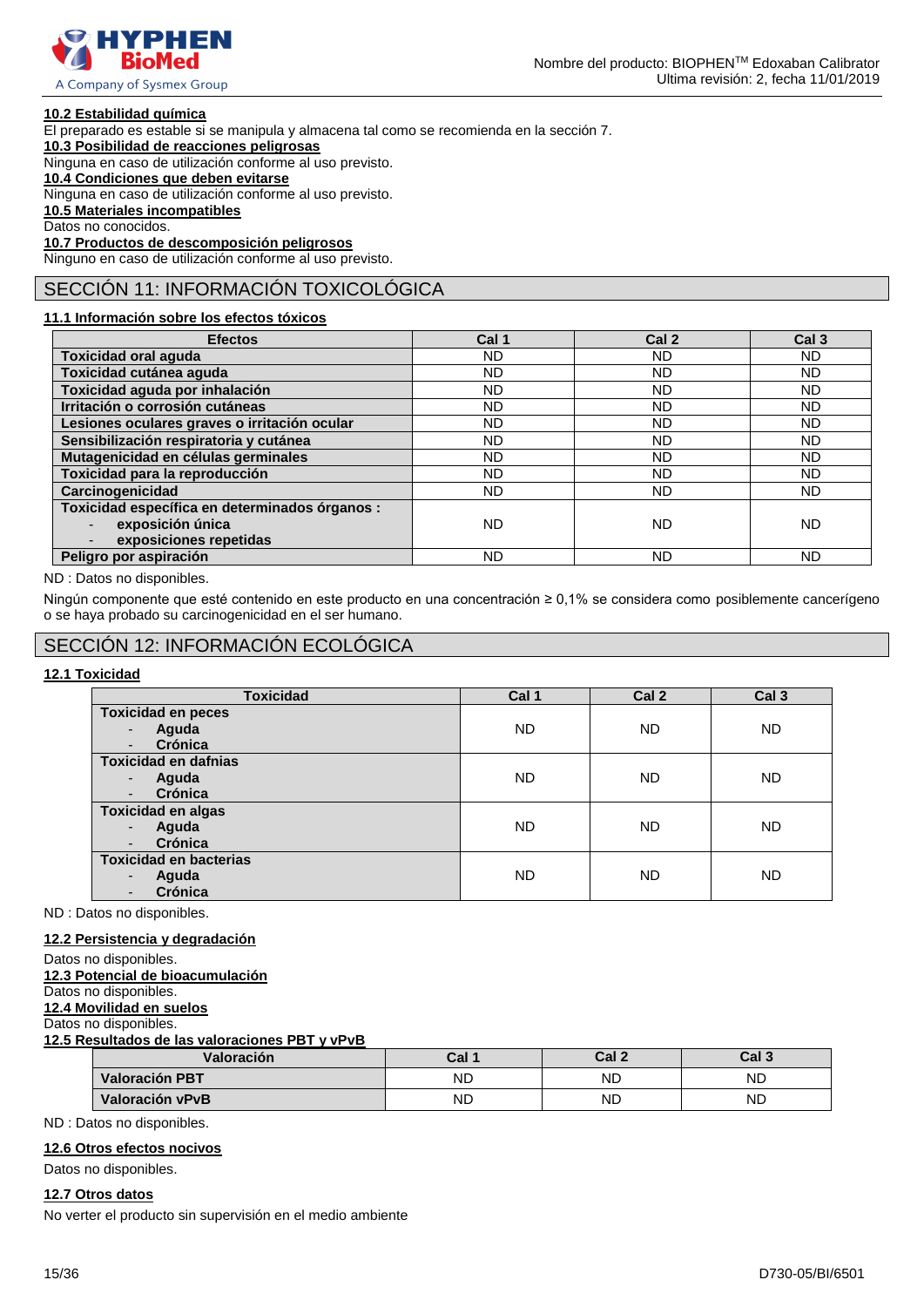

# SECCIÓN 13: CONSIDERACIONES RELATIVAS A LA ELIMINACIÓN

#### **13.1 Método de tratamiento de residuos**

#### **Producto**

Llevar los residuos para su eliminación conforme a las prescripciones nacionales y de acuerdo con los servicios de protección del medio ambiente. La asignación de un número de residuo se realizará de acuerdo con el organismo regional encargado de la eliminación de residuos.

#### **Envase**

Vaciar completamente los envases. Aquellos envases vacíos y los que no estén completamente vacíos que todavía contengan restos de producto se llevarán para su eliminación debida de acuerdo con el organismo regional encargado de la eliminación.

# SECCIÓN 14: INFORMACIÓN SOBRE LAS CONDICIONES DE ALMACENAMIENTO Y TRANSPORTE

El producto no es ninguna mercancía peligrosa a tenor de las normas de transporte (ADR, RID, IATA, IMDG).

# SECCIÓN 15: INFORMACIÓN REGLAMENTARIA

### **15.1 Normativas/legislación de seguridad, salud y medio ambiente específicas para la sustancia o mezcla**

Esta ficha de datos de seguridad cumple los requisitos exigidos en el Reglamento (CE) nº 1907/2006 (REACH) y 1272/2008 (CLP).

#### **15.2 Evaluación de la seguridad química**

No existen datos disponibles.

# SECCIÓN 16: OTRAS INFORMACIONES

#### **16.1 Principales referencias bibliográficas y fuentes de datos**

Reglamento (CE) n.º 1907/2006 (REACH), 1272/2008 (CLP) en su versión válida respectiva.

Normas de transporte conforme a ADR, RID, IMDG, IATA en su versión válida respectiva.

Las fuentes de datos que se han utilizado para determinar los datos físicos, toxicológicos y ecotoxicológicos se indican directamente en las secciones respectivas.

Los datos se apoyan en el nivel de nuestros conocimientos y experiencias actuales. Los datos no tienen valor como aseguramiento de las propiedades y tampoco justifican ninguna relación jurídica contractual.

HYPHEN BioMed y sus agentes/distribuidores o proveedores OEM rechazan toda responsabilidad sobre cualquier posible daño resultante de, o por contacto con, un reactivo incluido en el kit.

En cas d'incendie, les substances suivantes peuvent être libérées: dioxyde de carbone (CO2), le monoxyde de carbone (CO).

#### **16.2 Abreviaturas y acrónimos**

ADR: European Agreement concerning the International Carriage of Dangerous Goods by Road (Acuerdo Europeo sobre transporte internacional de mercancías peligrosas por carretera)

CLP: Regulation on Classification, Labelling and Packaging of Substances and Mixtures (Reglamento de la CE sobre clasificación, etiquetado y envasado de sustancias y mezclas)

CMR : cancerogen mutagen reprotoxic (sustancias carcinógenas, mutágenas y tóxicas para la reproducción)

IATA-DGR: = International Air Transport Association - Dangerous Goods Regulations (Regulaciones de productos peligrosos de la IATA en el tráfico aéreo)

IMDG: International Maritime Dangerous Goods code (Regulación para el transporte de mercancías peligrosas en la navegación marítima internacional)

NIOSH: Instituto Nacional para la seguridad en el trabajo y la salud (EE. UU.)

PBT: persistente (P), biocumulativo (B) y tóxico (T)

REACH: Reglamento de la UE para el registro, evaluación, autorización y restricción de sustancias químicas

RID: Regulación para el transporte internacional de mercancías peligrosas en el transporte por ferrocarril

vPvB: very Persistent and very Bioaccumulative (muy persistente y muy bioacumulativo)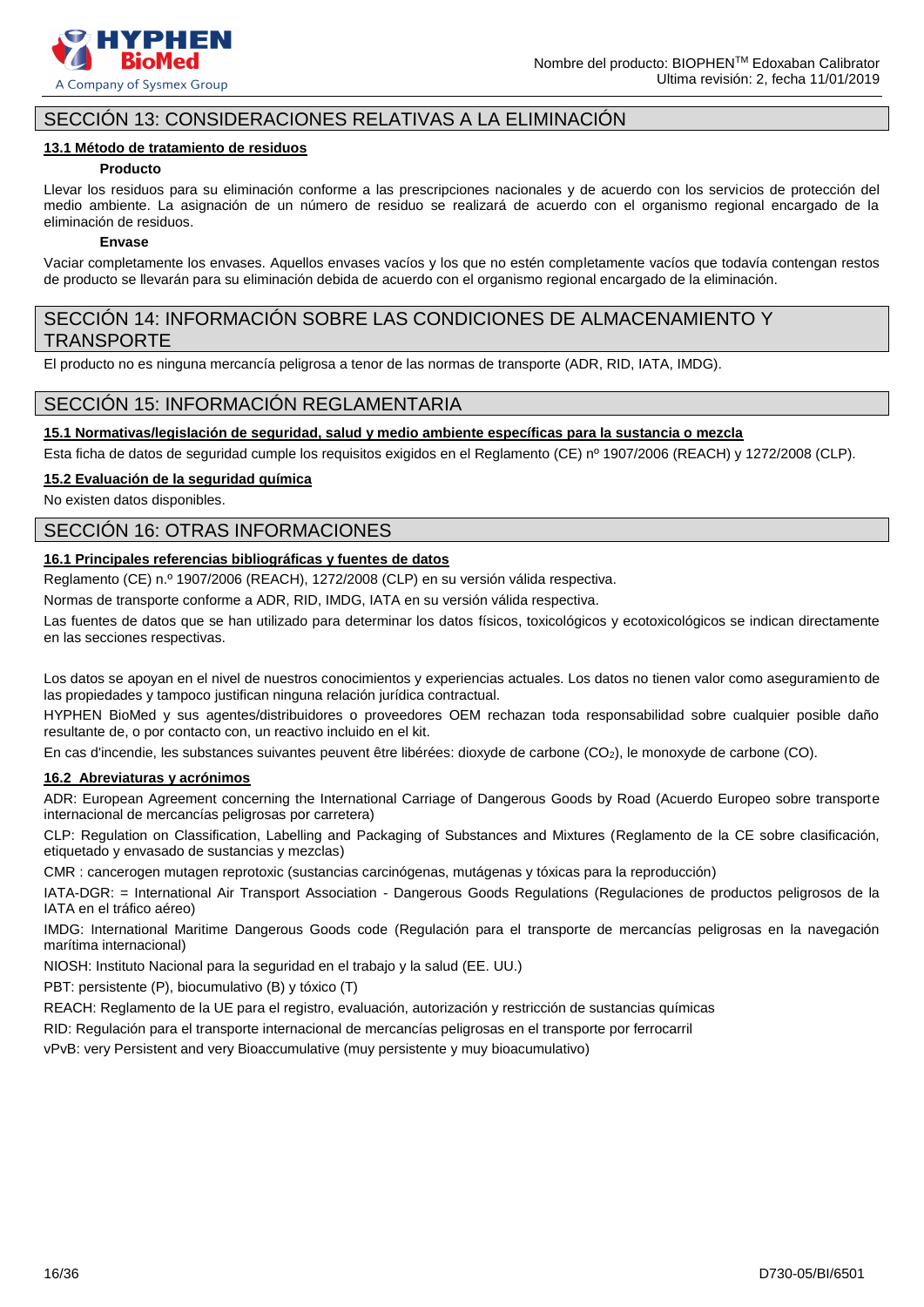

# **FICHA DE DADOS DE SEGURANÇA**

# <span id="page-16-0"></span>**PORTUGUÊS**

# SECÇÃO 1: IDENTIFICAÇÃO DA SUBSTÂNCIA/MISTURA E DA SOCIEDADE/EMPRESA

**1.1 Identificador do produto**

| <b>Nome</b>                  | <b>Número</b> |
|------------------------------|---------------|
| BIOPHEN™ Edoxaban Calibrator | 226501        |

**1.2 Utilizações identificadas relevantes da substância ou mistura e utilizações desaconselhadas.**

Dispositivo médico para utilização in vitro

**1.3 Identificação do fornecedor da ficha de dados de segurança**

|                                        | 1.5 Identificação do fornecedor da ficha de dados de segurançã                |
|----------------------------------------|-------------------------------------------------------------------------------|
| <b>Fabricante:</b>                     | <b>HYPHEN BioMed</b>                                                          |
|                                        | 155 rue d'Eragny                                                              |
|                                        | 95000 Neuville-sur-Oise                                                       |
|                                        | Franca                                                                        |
| Tel:                                   | +33.1.34.40.65.10                                                             |
| Fax:                                   | +33.1.34.48.72.36                                                             |
| Endereço de e-mail:                    | info@hyphen-biomed.com                                                        |
| 1.4 Contacto de telefone de emergência |                                                                               |
| Tel:                                   | +33.1.34.40.65.10 (Só disponível nos horários de funcionamento de escritório) |
| Franca                                 |                                                                               |

Tel: +33.1.45.42.59.59 (Centro de Informação Anti-Venenos / Intoxicações francês)

Estrangeiro Dirigir-se à autoridade competente

# SECÇÃO 2: IDENTIFICAÇÃO DOS PERIGOS

#### **2.1 Classificação da substância ou mistura**

#### **Classificação**

O produto não cumpre os critérios de classificação e de rotulagem no âmbito do Regulamento 1272/2008 (CLP).

#### **2.2 Elementos do rótulo**

O produto não requer rotulagem de perigo de acordo com as directivas CE / regulamentação nacional aplicáveis.

#### **2.3 Outros perigos**

Nenhuma

# SECÇÃO 3: COMPOSIÇÃO/INFORMAÇÃO SOBRE OS COMPONENTES

#### **3.1 Substâncias**

Não aplicável, o produto não é uma substância.

### **3.2 Misturas**

#### **Componentes perigosos**

Este produto não contém substâncias a mencionar de acordo com o Regulamento da UE n.º 1907/2006 (REACH), Anexo II

#### **3.3 Outras informações**

Não deve ser injetado nem ingerido.

Este produto contém componentes de origem humana testado no momento de doação e resultado não reactivo para HBsAg, anti-HCV,e anti-HIV. Todavia, todo o material de origem humana deve ser manuseado usando procedimentos laboratoriais apropriados.

# SECÇÃO 4: PRIMEIROS SOCORROS

#### **4.1 Descrição das medidas de primeiros socorros**

#### **Informações gerais**

Ao manifestar-se de sintomas ou em caso de dúvida obter atendimento médico. Nunca administrar nada por via oral a uma pessoa inconsciente. Não deixar a vítima sozinha/ sem vigilância.

#### **Após inalação**

APÓS INALAÇAO: Levar o sinistrado para o ar fresco. Mantê-lo quente e calmo. Em caso de irritação das vias respiratórias consultar um médico.

#### **Após contacto cutâneo**

APÓS CONTACTO COM A PELE: Limpar imediatamente com muita água e sabão. Retirar imediatamente todo o vestuário contaminado. Lavar antes de reutilizá-lo. No caso de reacções cutâneas, consultar o médico .

#### **Após contacto ocular**

APÓS CONTACTO COM OS OLHOS: Lavar os olhos com água corrente durante pelo menos 15 minutos, mantendo-os bem abertos. Retirar as lentes de contato, se usar e for possível. Continuar a lavar durante. Consultar um oftalmologista.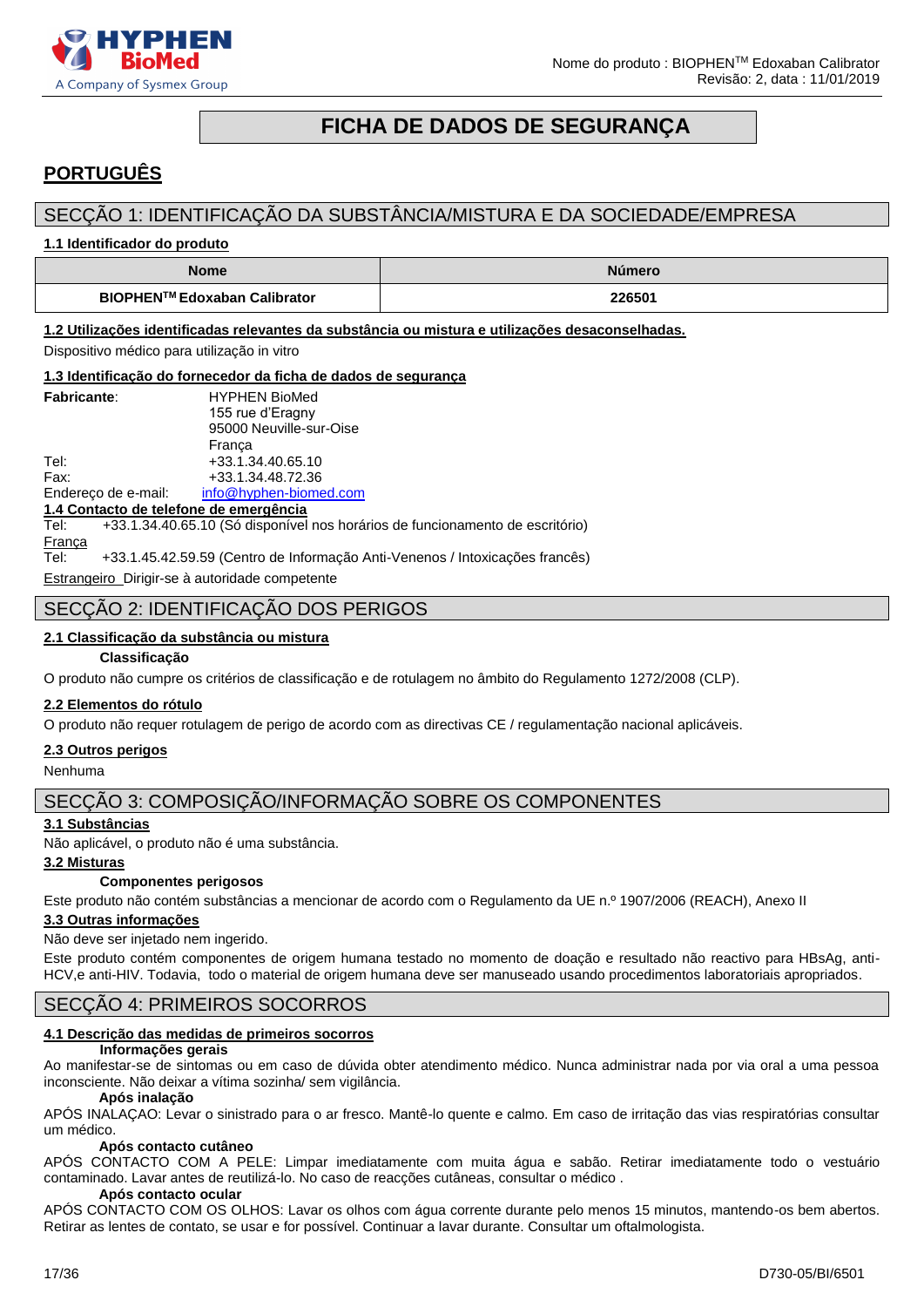

#### **Após ingestão**

APÓS INGESTÃO, consultar um médico imediatamente. Não provocar o vómito. Nunca forçar a ingestão de algo a alguém inconsciente.

**4.2 Sintomas e efeitos mais importantes, tanto agudos como retardados**

Dados indisponíveis.

**4.3 Indicações sobre cuidados médicos urgentes e tratamentos especiais necessários**

Dados indisponíveis.

# SECÇÃO 5: MEDIDAS DE COMBATE A INCÊNDIOS

#### **5.1 Meios de extinção**

#### **Meios adequados de extinção**

Trata-se de um produto incombustível. Devem adaptar-se as medidas de extinção de incêndios nas áreas circundantes. **Meios inadequados de extinção**

Jacto de água de grande volume

#### **5.2 Perigos especiais decorrentes da substância ou mistura**

Em caso de incêndio, é possível libertar-se as substâncias seguintes: dióxido de carbono (CO2); monóxido de carbono (CO).

#### **5.3 Recomendações para o pessoal de combate a incêndios**

Em caso de incêndio: Usar um aparelho de respiração autónomo e vestuário de protecção.

Não deixar penetrar a água de extinção nos esgotos ou nas águas. Não respirar os gases de explosão e de incêndio.

#### SECÇÃO 6: MEDIDAS A TOMAR EM CASO DE FUGAS ACIDENTAIS

#### **6.1 Precauções individuais, equipamento de proteção e procedimentos de emergência**

Consultar as medidas de proteção apresentadas nas secções 7 e 8. Evitar o contacto com a pele, os olhos e o vestuário. Evitar a formação de pó. Evitar respirar o gás/névoa/vapores.

#### **6.2 Precauções a nível ambiental**

Bloquear o derrame de matéria se for possível sem se colocar a si em perigo. Não deixar infiltrar nas águas residuais. Evitar a dispersão no ambiente.

#### **6.3 Métodos e materiais de confinamento e limpeza**

Não repôr o produto derramado na embalagem original para reutilização. Absorver o produto derramado com material absorvente. Limpar cuidadosamente superfícies contaminadas e equipamentos incluindo os dispositivos no respeito da legislação/normas em vigor no domínio do ambiente. Manter em recipientes fechados adequados, para eliminação.

### SECÇÃO 7: MANUSEAMENTO E ARMAZENAMENTO

#### **7.1 Precauções para um manuseamento seguro**

#### **Recomendações para um manuseamento seguro**

Para minimizar riscos, devem ser adoptadas as medidas destinadas à precaução e protecção das pessoas durante o manuseio do produto. O processo deve ser desenhado, o quanto for possível, de acordo com o estado actual da técnica, de modo a prevenir à liberação de substâncias perigosas e ao contato com a pele.

#### **Medidas gerais de proteção e higiene**

Não comer, beber ou fumar durante a utilização. Manter afastada toda a comida e bebida, bem como os alimentos para animais. Lavar as mãos e a pele exposta antes das pausas e depois da utilização. Não inalar vapores. Evitar o contacto com os olhos e a pele. Retirar imediatamente todo o vestuário sujo ou molhado.

#### **Recomendações de proteção contra incêndios e explosões**

Não são necessárias quaisquer medidas especiais.

**7.2 Condições de armazenamento seguro, incluindo eventuais incompatibilidades**

**Medidas técnicas e condições de armazenamento**

Manter recipiente bem fechado, em lugar fresco, bem ventilado.

**Materiais incompatíveis**

Dados indisponíveis

#### **Temperatura de armazenamento recomendada**

Valor: 2 - 8 °C

#### **Requisitos para locais ou recipientes de armazenamento**

Todos os recipientes abertos devem ser bem fechados e mantidos na vertical para evitar derrames.

#### **7.3 Utilizações finais específicas**

Para além das utilizações mencionadas na secção 1.2 não estão estipuladas outras utilizações específicas.

# SECÇÃO 8: CONTROLO DA EXPOSIÇÃO/PROTEÇÃO INDIVIDUAL

#### **8.1 Parâmetros de controlo**

#### **Valores-limite de exposição profissional**

Não existem parâmetros disponíveis para monitorização.

**Valores-limite biológicos** 

Dados indisponíveis.

# **8.2 Controlo da exposição**

#### **Controlos técnicos adequados**

Dar prioridade às medidas técnicas e processos/métodos de trabalho em relação do uso de equipamento de protecção individual. Tomar precauções de acordo com os princípios das boas práticas de higiene e segurança.

#### **Equipamento de proteção individual**

Durante o manuseio do produto, usar só vestuário conforme à legislação em vigor.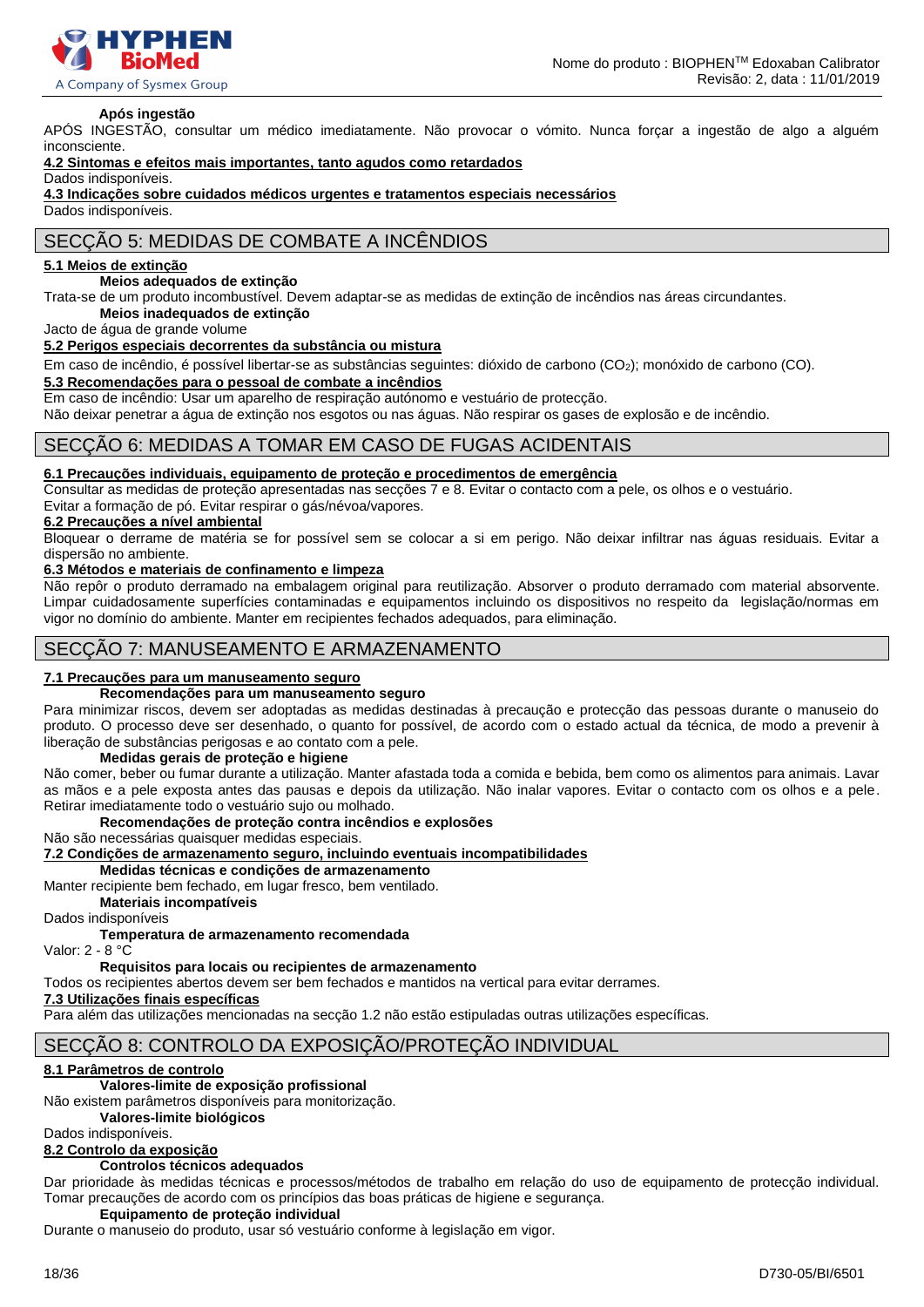

#### **Proteção respiratória**

Não é necessária uma protecção respiratória. Sempre que seja necessária protecção respiratória para impedir a respiração de pós incomodativos (níveis elevados de poeira), use máscaras do tipo N95 (US) ou do tipo P1 (EN 143). Use máscaras e respiradores aprovados por normais governamentais apropriadas, como a NIOSH (US) ou a CEN (EU).

### **Proteção das mãos e da pele**

Usar luvas de protecção durante o manuseio. Antes da utilização, verifique a aptidão das luvas para o lugar de trabalho. Use uma técnica adequada para a remoção das luvas (sem tocar na parte exterior da luva) para evitar o contacto da pele com este produto. Descarte as luvas contaminadas após o uso, de acordo com as regras e as boas práticas de trabalho laboratorial. Lave e seque as mãos.

As luvas devem ser testadas e comprovadas em conformidade com a norma europeia EN374.

As luvas de protecção devem ser substituídas quando danificadas ou quando apresentarem os primeiros sinais de desgaste.

#### **Proteção dos olhos e do rosto**

Use equipamento de protecção ocular testado e aprovado por normais governamentais apropriadas, como a NIOSH (US) ou a EN 166(EU).

#### **Protecção do corpo**

Escolher os equipamentos de protecção individual em função da concentração e quantidade de produto e do local de trabalho. **Outras proteções**

Dados indisponíveis.

#### **Controlo da exposição ambiental**

Bloquear o derrame de matéria se for possível sem se colocar a si em perigo. Não deixar infiltrar nas águas residuais. Evitar a dispersão no ambiente.

# SECÇÃO 9: PROPRIEDADES FÍSICAS E QUÍMICAS

#### **9.1 Informações sobre propriedades físicas e químicas de base**

| Propriedade                                    | CAL <sub>1</sub> | CAL <sub>2</sub> | CAL <sub>3</sub> |
|------------------------------------------------|------------------|------------------|------------------|
| <b>Estado físico</b>                           | Pó liofilizado   | Pó liofilizado   | Pó liofilizado   |
| <b>Color</b>                                   | Branco / Amarelo | Branco / Amarelo | Branco / Amarelo |
| Odor                                           | <b>ND</b>        | <b>ND</b>        | <b>ND</b>        |
| pH                                             | <b>ND</b>        | <b>ND</b>        | <b>ND</b>        |
| Ponto de ebulição                              | <b>ND</b>        | <b>ND</b>        | <b>ND</b>        |
| Ponto de fusão                                 | <b>ND</b>        | <b>ND</b>        | <b>ND</b>        |
| Ponto de decomposição                          | <b>ND</b>        | <b>ND</b>        | <b>ND</b>        |
| Ponto de inflamação                            | <b>ND</b>        | <b>ND</b>        | <b>ND</b>        |
| Temperatura de autoinflamação                  | <b>ND</b>        | <b>ND</b>        | <b>ND</b>        |
| <b>Propriedades oxidantes</b>                  | <b>ND</b>        | <b>ND</b>        | <b>ND</b>        |
| Propriedades explosivas                        | <b>ND</b>        | <b>ND</b>        | <b>ND</b>        |
| Inflamabilidade                                | <b>ND</b>        | <b>ND</b>        | <b>ND</b>        |
| Limite de explosão ou inflamabilidade inferior | <b>ND</b>        | <b>ND</b>        | <b>ND</b>        |
| Limite de explosão ou inflamabilidade superior | <b>ND</b>        | <b>ND</b>        | <b>ND</b>        |
| Pressão de vapor                               | <b>ND</b>        | <b>ND</b>        | <b>ND</b>        |
| Densidade de vapor                             | <b>ND</b>        | <b>ND</b>        | <b>ND</b>        |
| Taxa de evaporação                             | <b>ND</b>        | <b>ND</b>        | <b>ND</b>        |
| Densidade relativa                             | <b>ND</b>        | <b>ND</b>        | <b>ND</b>        |
| Solubilidade em água                           | <b>ND</b>        | <b>ND</b>        | <b>ND</b>        |
| Solubilidade                                   | <b>ND</b>        | <b>ND</b>        | <b>ND</b>        |
| Coeficiente de partição n-octanol/água         | <b>ND</b>        | <b>ND</b>        | <b>ND</b>        |
| <b>Viscosidade</b>                             | <b>ND</b>        | <b>ND</b>        | <b>ND</b>        |
| <b>Outras informações</b>                      | <b>ND</b>        | <b>ND</b>        | <b>ND</b>        |

ND : Dados indisponíveis.

### **9.2 Outras informações**

Dados indisponíveis.

#### SECÇÃO 10: ESTABILIDADE E REATIVIDADE

#### **10.1 Reatividade**

Nenhuma reacção perigosa em condições normais de utilização.

### **10.2 Estabilidade química**

A preparação é estável se armazenado e manuseado como descrito/indicado em secção 7.

# **10.3 Possibilidade de reações perigosas**

Nenhuma se for utilizado conforme as indicações.

**10.4 Condições a evitar**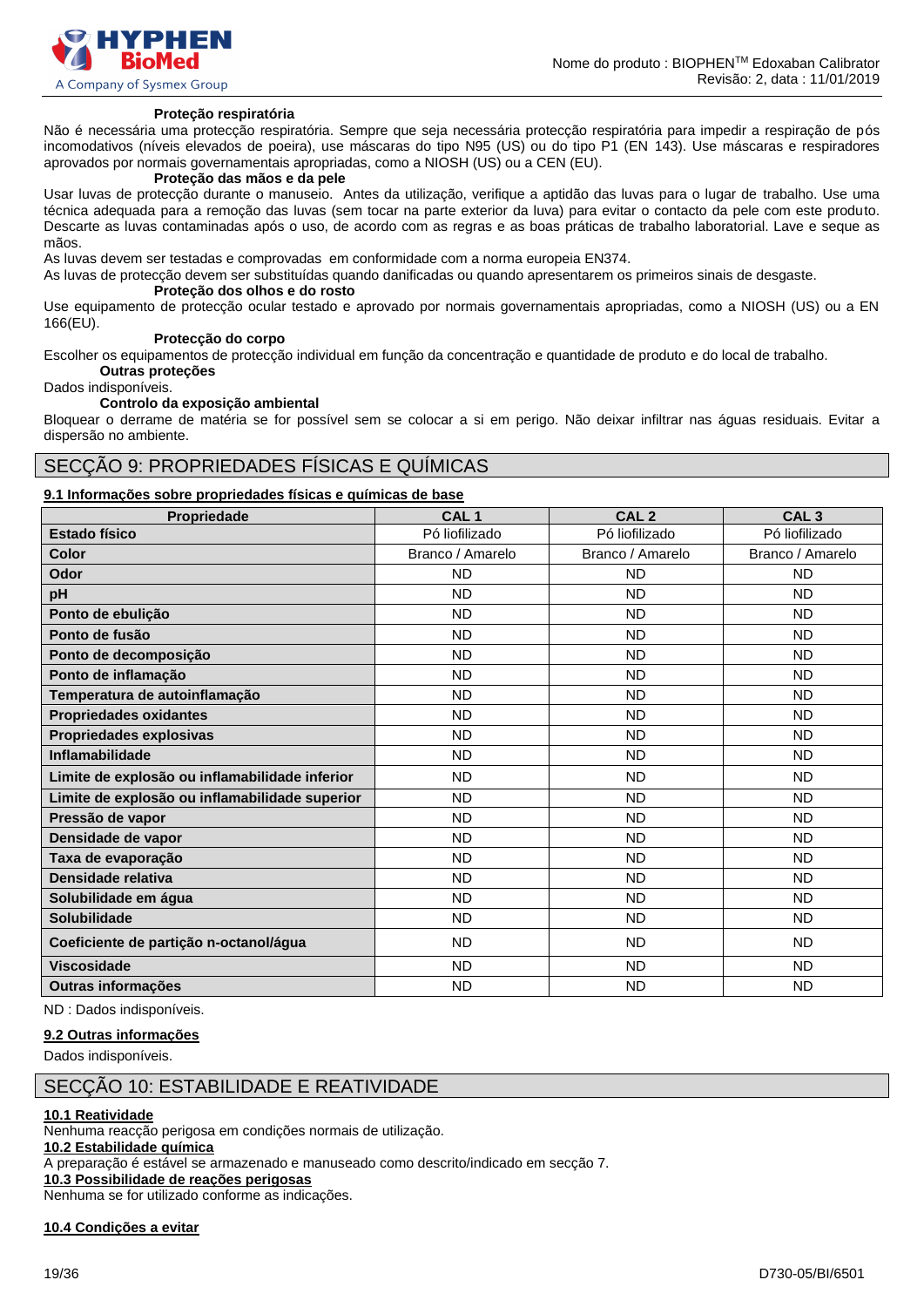

Nenhuma se for utilizado conforme as indicações. **10.5 Materiais incompatíveis** Nenhum conhecido. **10.6 Produtos de decomposição perigosos** Nenhuma se for utilizado conforme as indicações.

# SECÇÃO 11: INFORMAÇÃO TOXICOLÓGICA

#### **11.1 Informações sobre os efeitos toxicológicos**

| <b>Efeitos</b>                            | CAL <sub>1</sub> | CAL <sub>2</sub> | CAL <sub>3</sub> |
|-------------------------------------------|------------------|------------------|------------------|
| Toxicidade aguda por via oral             | ND.              | ND.              | ND.              |
| Toxicidade aguda por via cutânea          | ND.              | <b>ND</b>        | ND.              |
| Toxicidade aguda por via inalatória       | ND.              | <b>ND</b>        | ND.              |
| Corrosão/irritação cutânea                | ND.              | <b>ND</b>        | <b>ND</b>        |
| Lesões oculares graves/irratação ocular   | ND.              | <b>ND</b>        | <b>ND</b>        |
| Sensibilização cutânea, Sensibilização    | ND.              | <b>ND</b>        | ND.              |
| respiratória                              |                  |                  |                  |
| Mutagenicidade em células germinativas    | ND.              | <b>ND</b>        | ND.              |
| Carcinogenicidade                         | ND.              | <b>ND</b>        | <b>ND</b>        |
| Toxicidade reprodutiva                    | ND.              | <b>ND</b>        | ND.              |
| Toxicidade para órgãos-alvo específicos : |                  |                  |                  |
| exposição única                           | ND.              | ND               | <b>ND</b>        |
| exposição repetida                        |                  |                  |                  |
| Perigo de aspiração                       | ND.              | <b>ND</b>        | <b>ND</b>        |

ND : Dados indisponíveis.

Nenhum componente contido no produto em concentrações ≥ 0,1% é considerado como potencialmente cancerígeno o comprovado como cancerígeno no homem.

# SECÇÃO 12: INFORMAÇÃO ECOLÓGICA

#### **12.1 Toxicidade**

| <b>Toxicidade</b>            | CAL <sub>1</sub> | CAL <sub>2</sub> | CAL <sub>3</sub> |
|------------------------------|------------------|------------------|------------------|
| <b>Toxicidade nos peixes</b> |                  |                  |                  |
| Aguda<br>Crónica             | <b>ND</b>        | <b>ND</b>        | <b>ND</b>        |
| Toxicidade nas dáfnias       |                  |                  |                  |
| Aguda                        | <b>ND</b>        | <b>ND</b>        | <b>ND</b>        |
| Crónica                      |                  |                  |                  |
| <b>Toxicidade nas algas</b>  |                  |                  |                  |
| Aguda                        | <b>ND</b>        | <b>ND</b>        | <b>ND</b>        |
| <b>Crónica</b>               |                  |                  |                  |
| Toxicidade nas bactérias     |                  |                  |                  |
| Aguda<br>٠                   | ND               | ND               | ND.              |
| Crónica                      |                  |                  |                  |

ND : Dados indisponíveis.

#### **12.2 Persistência e degradabilidade**

Dados indisponíveis.

# **12.3 Potencial de bioacumulação**

Dados indisponíveis.

# **12.4 Mobilidade no solo**

Dados indisponíveis. **12.5 Resultados da avaliação PBT e vPvB**

| Avaliacão            | CAL : | CAL 2     | CAL <sub>3</sub> |
|----------------------|-------|-----------|------------------|
| <b>Avaliação PBT</b> | ND    | <b>ND</b> | <b>ND</b>        |
| Avaliação vPvB       | ND    | <b>ND</b> | <b>ND</b>        |

ND : Dados indisponíveis.

# **12.6 Outros efeitos adversos**

# Dados indisponíveis.

# **12.7 Outras informações**

Não faça descargas do produto para o ambiente, sem uma supervisão apropriada

# SECÇÃO 13: CONSIDERAÇÕES RELATIVAS À ELIMINAÇÃO

# **13.1 Métodos de tratamento de resíduos**

### **Produto**

Encaminhar os resíduos para uma eliminação adequada em consulta com os serviços de saneamento e ambientais . A atribuição de um número de código de resíduo,deverá ser providenciada em acordo com a empresa de coleta de lixo regional.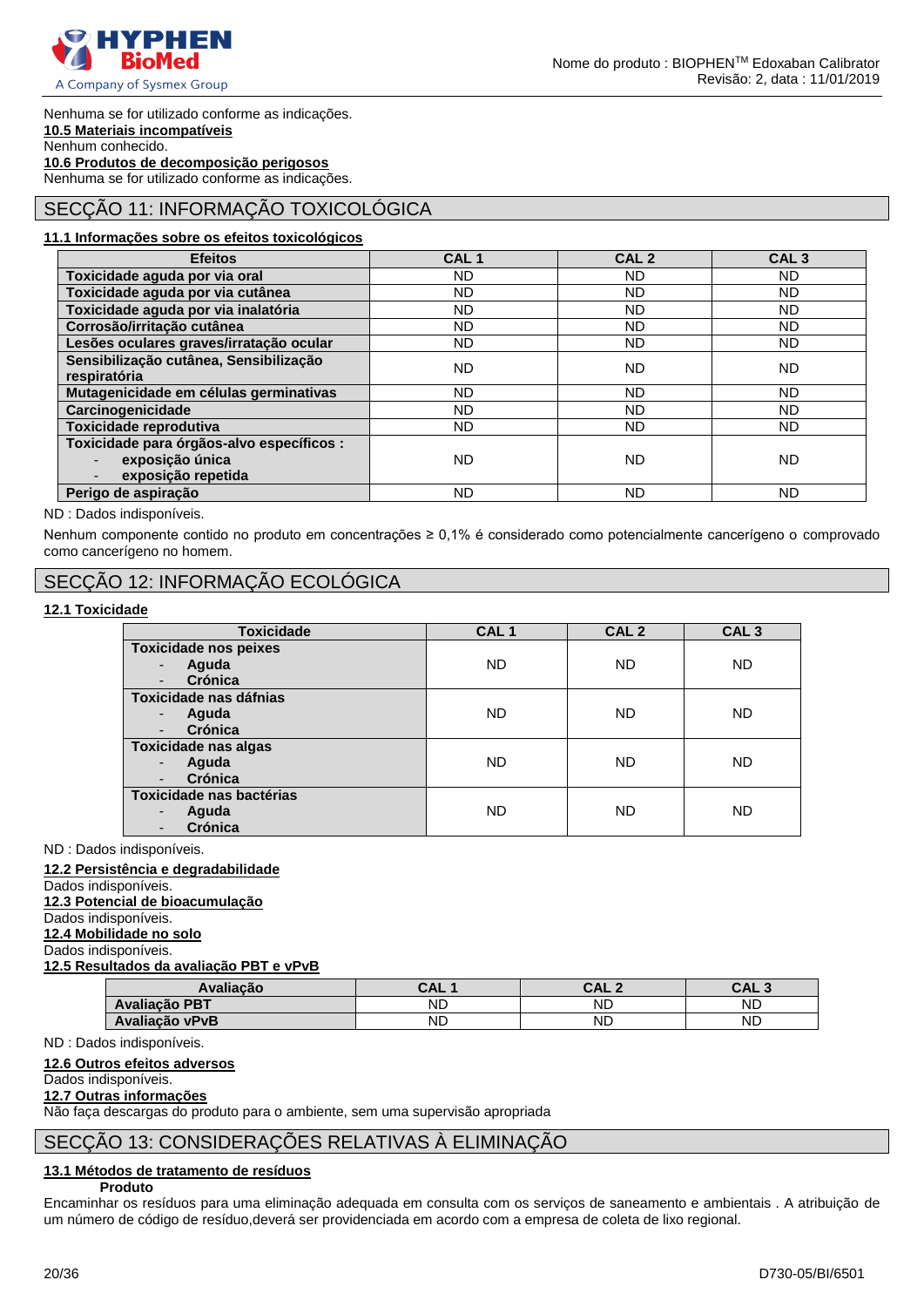

#### **Embalagem**

Esvaziar completamente a embalagem do seu conteúdo. Embalagens vazios e não completamente esvaziados dos seus conteúdos devem ser encaminhadas para uma eliminação adequada em acordo com a empresa de coleta de lixo regional.

### SECÇÃO 14: INFORMAÇÕES RELATIVAS AO TRANSPORTE

O produto não é uma mercadoria perigosa no sentido da Regulamentação do transporte de mercadorias perigosas (ADR, RID, IATA, IMDG).

# SECÇÃO 15: INFORMAÇÃO SOBRE REGULAMENTAÇÃO

#### **15.1 Regulamentação/legislação específica para a substância ou mistura em matéria de saúde, segurança e ambiente**

Esta ficha de dados está conforme os requisitos descritos no Regulamento (CE) N.º 1907/2006 (REACH) e 1272/2008 (CLP).

#### **15.2 Avaliação da segurança química**

Dados indisponíveis.

### SECÇÃO 16: OUTREAS INFORMACOES

#### **16.1 Referências bibliográficas importantes e fontes dos dados utilizados:**

Regulamento (CE) No. 1907/2006 (REACH), 1272/2008 (CLP) na última versão.

Prescrições para o transporte de acordo com ADR, RID, IMDG, IATA na versão respectiva actualmente em vigor.

As fontes de dados utilizadas para a avaliação e determinação de dados físicos, toxicológicos e ecotoxicológicos são indicadas nas secções respectivas.

As informações fornecidas baseiam-se no estado actual dos nossos conhecimentos e experiências. No entanto, nenhuma informação deve ser interpretada como uma garantia relativamente às propriedades nem fundamentam uma quaisquer relação contratual.

HYPHEN BioMed e respetivos agentes/distribuidores, bem como os contratantes OEM não devem ser responsabilizados por quaisquer danos resultantes do contacto com os produtos incluídos no kit.

#### **16.2 Abreviaturas e acrónimos**

ADR: European Agreement concerning the International Carriage of Dangerous Goods by Road (Acordo Europeu relativo ao Transporte Internacional de Mercadorias Perigosas por Estrada)

CLP: Regulation on Classification, Labelling and Packaging of Substances and Mixtures (Regulamento (CE) n.º 1272/2008 relativo à Classificação, Rotulagem e Embalagem de substancias e misturas)

CMR : cancerogen mutagen reprotoxic (Carcinogénico, mutagénico ou tóxico para a reprodução)

IATA-DGR: = International Air Transport Association - Dangerous Goods Regulations ( Regulamento IATA-Carga Perigosa Aéreo) IMDG: International Maritime Dangerous Goods code (Código Marítimo Internacional para o Transporte de Mercadorias Perigosas) NIOSH: Instituto nacional para segurança e saúde profissional dos Estados Unidos.

PBT: Substância Persistente, Bioacumulável e Tóxica

REACH: Regulamento (CE) n.º 1907/2006 relativo ao Registo, Avaliação, Autorização e Restrição de Produtos Químicos

RID: Regulamento relativo ao Transporte Internacional Ferroviário de Mercadorias Perigosas

vPvB: very Persistent and very Bioaccumulative (Muito Persistente e muito Bioacumulável)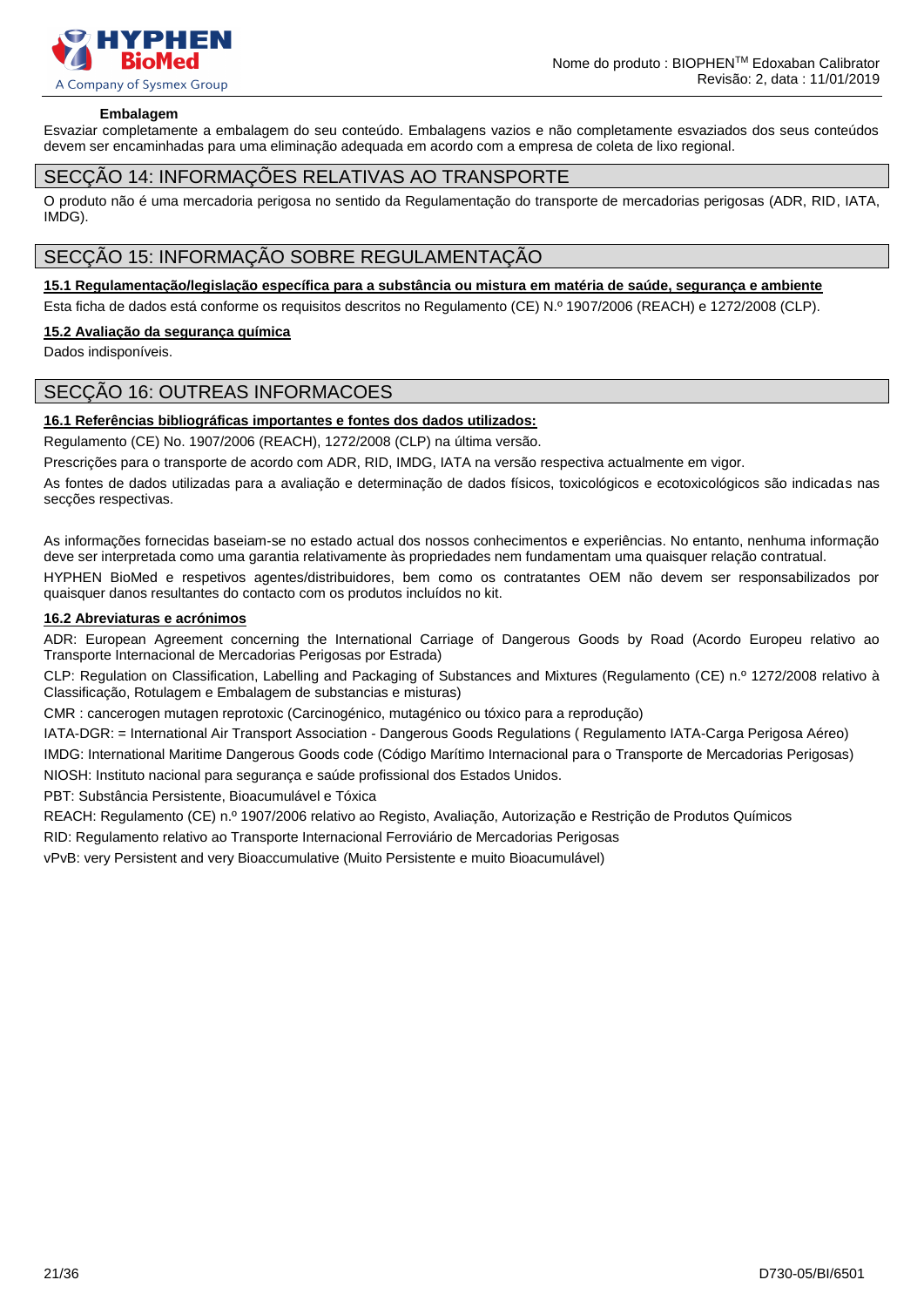

# **Scheda dati di sicurezza**

# <span id="page-21-0"></span>**ITALIANO**

# SEZIONE 1: IDENTIFICAZIONE DEL PRODOTTO E DELLA SOCIETÀ/IMPRESA

#### **1.1 Identificatore del prodotto**

| Nome commerciale             | Codice prodotto: |
|------------------------------|------------------|
| BIOPHEN™ Edoxaban Calibrator | 226501           |

#### **1.2 Usi pertinenti identificati della sostanza o miscela e usi sconsigliati**

Dispositivo medico per uso in vitro

#### **1.3 Informazioni sul fornitore della scheda di dati di sicurezza**

| <b>Produttore:</b> | <b>HYPHEN BioMed</b>    |
|--------------------|-------------------------|
|                    | 155 rue d'Eragny        |
|                    | 95000 Neuville-sur-Oise |
|                    | France                  |
| Tel∴               | +33.1.34.40.65.10       |
| Fax:               | +33.1.34.48.72.36       |
| $E$ -Mail:         | info@hyphen-biomed.com  |

#### **1.4 Numero telefonico di emergenza**

Tel.: +33.1.34.40.65.10 (solo disponibile durante gli orari d'ufficio) **Francia** Tel.: +33.1.45.42.59.59 (Centro di informazione Veleno francese)

Estero Adire le autorità competenti

# SEZIONE 2: IDENTIFICAZIONE DEI PERICOLI

#### **2.1 Classificazione della sostanza o della miscela**

#### **Informazioni relative alla classificazione**

Questo prodotto non risponde ai criteri di classificazione in alcuna classe di pericolo in conformità del regolamento (CE) n. 1272/2008 relativo alla classificazione, all'etichettatura e all'imballaggio delle sostanze e delle miscele.

#### **2.2 Elementi dell'etichetta**

Il prodotto non è soggetto ad etichettatura secondo le direttive europee / la legislativa nazionale.

#### **2.3 Altri pericoli**

Nessuno

# SEZIONE 3: COMPOSIZIONE/INFORMAZIONE SUGLI INGREDIENTI

#### **3.1 Sostanze**

Non pertinente. Il prodotto non è una sostanza.

#### **3.2 Miscele**

#### **Ingredienti pericolosi**

Il prodotto non contiene delle sostanze pericolose da identificare ai sensi del Regolamento CE 1907/2006 (REACH), allegato II

#### **3.3 Altre informazioni**

#### Non iniettare ne ingerire.

Questo prodotto contiene materiali di origine umana testati al momento della donazione e risultato non reattivo per anticorpi anti-HIV, antigeni di superficie del virus dell'epatite B ed anticorpi anti-HCV. Questo materiale, come avviene per tutti i campioni di origine umana, deve essere trattato secondo adeguate procedure di laboratorio.

# SEZIONE 4: MISURE DI PRIMO SOCCORSO

#### **4.1 Descrizione delle misure di pronto soccorso**

#### **Informazioni generali:**

Consultare un medico in caso di presenza di sintomi o di dubbio. Non somministrare (per la bocca) alcunchè a persone svenute. Non lasciare mai da solo la vittima.

#### **Inalazione**

IN CASO DI INALAZIONE: trasportare la persona all'aria fresca. Tenerla calda e calma. In caso di irritazione delle vie respiratorie, consultare il medico.

#### **Contatto con la pelle**

IN CASO DI CONTATTO CON LA PELLE: Lavare immediatamente con acqua e sapone. Togliersi di dosso immediatamente tutti gli indumenti contaminati . Lavarli prima del loro riutilizzo. In caso di irritazioni cutanee, consultare il medico.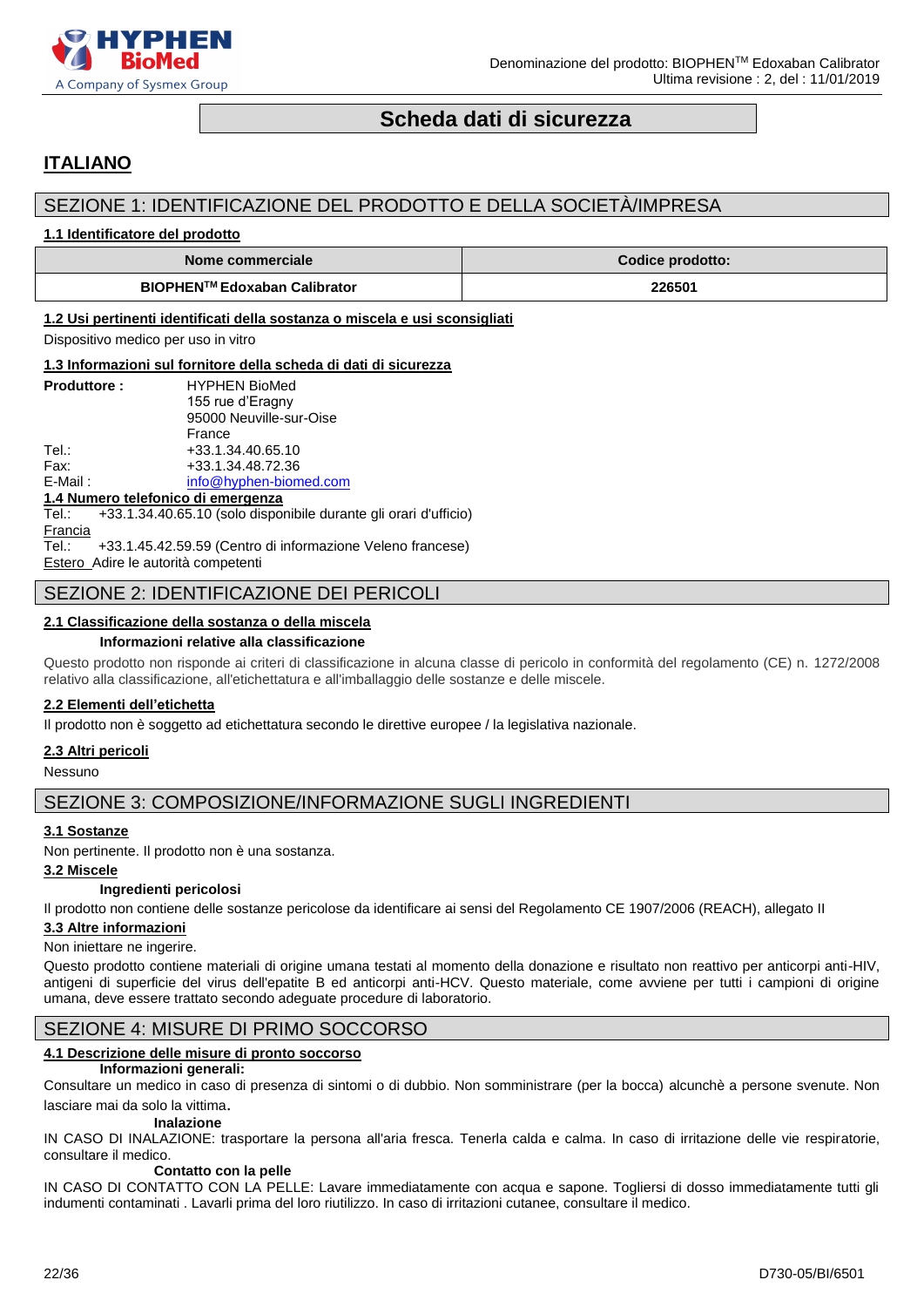

#### **Contatto con gli occhi**

IN CASO DI CONTATTO CON GLI OCCHI: Sciacquare immediatamente a fondo per al meno 15 minuti sotto acqua corrente tenendo le palpebre aperte. Togliere le eventuali lenti a contatto se è agevole farlo. Continuare a sciacquare. Consultare un medico oculista.

# **Ingestione**

IN CASO DI INGESTIONE:, ricorrere immediatamente a visita medica. Non provocare il vomito. Non somministrare nulla per via orale a persona in grado di incoscienza.

#### **4.2 Principali sintomi ed effetti, sia acuti e che ritardati**

Nessun dato disponibile.

**4.3 Indicazione dell'eventuale necessità di consultare immediatamente un medico oppure di trattamenti speciali** Nessun dato disponibile.

# SEZIONE 5: MISURE ANTINCENDIO

# **5.1 Mezzi di estinzione**

**Mezzi di estinzione consigliati**

Questo prodotto non è di per sé combustibile. Adattare le misure antincendio alle condizioni d'incendio circostanti.

**Mezzi di estinzione da evitare**

Getto d'acqua pieno.

#### **5.2 Misure antincendio particolari**

In caso di incendio, possono essere rilasciate le seguenti sostanze : biossido di carbonio (CO<sub>2</sub>), monossido di carbonio (CO)

#### **5.3 Raccomandazioni per gli addetti all'estinzione degli incendi**

In caso d'incendio: Usare autorespiratori e indumenti di protezione.

Impedire l'entrata dell'acqua contaminata usata per lo spegnimento nelle fognature o nelle acque. Non inalare i gas risultanti da una esplosione o i gas di combustione.

# SEZIONE 6: MISURE IN CASO DI RILASCIO ACCIDENTALE

#### **6.1 Precauzioni personali, dispositivi di protezione e procedure in caso di emergenza**

Procedere come specificato nelle sezioni 7 e 8. Evitare il contatto con la pelle, gli occhi e gli indumenti. Evitare la dispersione di polveri. Non respirare i gas/la nebbia/i vapori.

### **6.2 Precauzioni ambientali**

Bloccare le perdite / impedire la propagazione se è possibile senza pericolo. Non immettere nelle acque reflue. Non disperdere nell'ambiente.

#### **6.3 Metodi e materiali per il contenimento e per la bonifica**

Non imballare il prodotto recuperato nei contenitori originali per un eventuale riutilizzo. Recuperare il prodotto fuoriuscito con materiale assorbente. Pulire e disinfettare le superfici e gli arredi contaminati attenendosi alle norme relative alla protezione dell'ambiente pertinenti. Porlo in un contenitore idoneo, chiuso da destinare allo smaltimento.

# SEZIONE 7: MANIPOLAZIONE E IMMAGAZZINAMENTO

#### **7.1 Precauzioni per la manipolazione sicura**

#### **Precauzioni per la manipolazione sicura**

Adottare misure di protezione e di prevenzione idonee al fine di evitare o ridurre al minimo il rischio inerente alla manipolazione del prodotto. Se l'attuale stato dell'arte nel campo tecnico lo consente, concepire i processi lavorativi in modo da prevenire il rilascio di sostanze pericolose / contatto con la pelle.

#### **Precauzioni generali e di igiene**

Non mangiare né bere, né fumare durante l'impiego. Conservare lontano da alimenti o mangimi e da bevande. Lavarsi le mani prima di mangiare e al termine della giornata lavorativa. Non respirare i vapori. Evitare il contatto con gli occhi e la pelle con piccoli pezzi. Cambiare immediatamente gli indumenti sporchi o imbevuti.

#### **Considerazioni sulla protezione antincendio e antiesplosione**

Non sono richieste delle misure particolari.

**7.2 Condizioni per l'immagazzinamento sicuro, comprese eventuali incompatibilità**

**Misure/provvedimenti tecnici e condizioni di immagazzinamento**

Conservare il recipiente ermeticamente chiuso in luogo fresco, sufficientemente aerato.

**Materiali incompatibili**

Nessun dato disponibile.

### **Temperatura di immagazzinamento raccomandata**

Valore : 2 - 8 ° C

#### **Requisiti dei magazzini e recipienti**

Chiudere bene i recipienti dopo l'uso, conservali in posizione diritta (non capovolgere!) per impedire qualsiasi dispersione accidentale. **7.3 Usi finali specifici**

A parte gli usi descritti nella sezione 1.2 non sono contemplati altri usi specifici.

# SEZIONE 8: CONTROLLO DELL'ESPOSIZIONE/PROTEZIONE INDIVIDUALE

#### **8.1 Parametri di controllo**

#### **Valori limite di esposizione professionale**

Nessun valore limite di esposizione conosciuto.

**Valori Limite Biologici** Nessun dato disponibile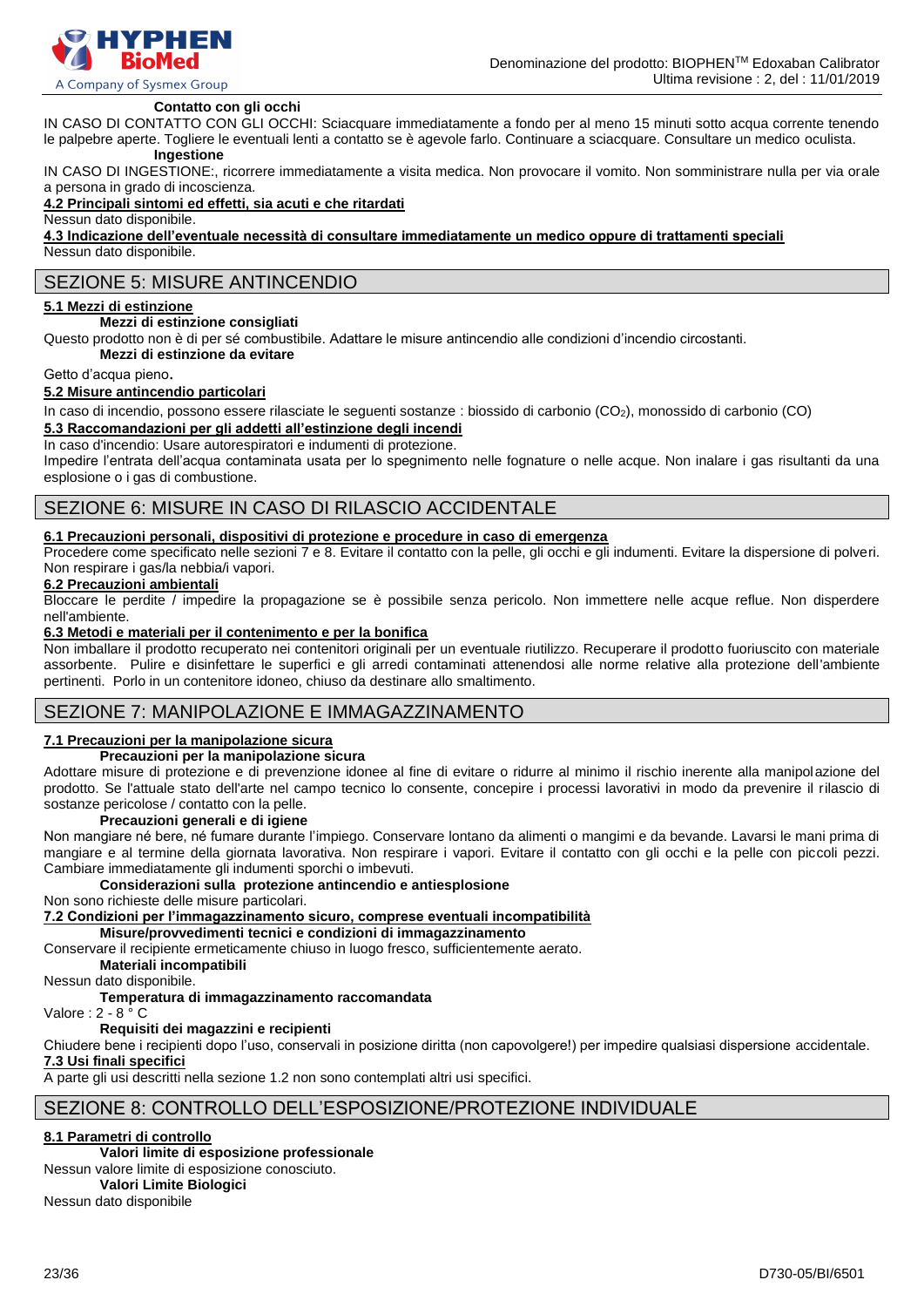

A Company of Sysmex Group

# **8.2 Controllo dell'esposizione ambientale**

### **Controlli tecnici idonei**

L'utilizzo di misure tecniche e metodi di lavoro adeguati dovrebbe sempre avere la priorità rispetto ai dispositivi di protezione individuale. Adottare misure di prevenzione ai sensi della buona prassi igienica.

#### **Misure di protezione individuale**

Usare solo indumenti di protezione individuale a norma delle disposizioni in vigore.

#### **Protezione respiratoria**

Non è necessario portare dispositivi di protezione delle vie respiratorie. Usare filtri antipolvere e respiratori con filtro antipolvere di classe N95 (stati uniti) / del tipo P1 (EN143) per proteggere dalla particelle solide in caso di formazione di polvere. Utilizzare respiratori e componenti testati e approvati dai competenti organismi di normazione, quali il NIOSH (USA) il CEN (UE).

#### **Protezione delle mani/della pelle**

Indossare guanti protettivi idonei durante la manipolazione. Prima di usare i guanti, verificare la loro idoneità al lavoro specifico. Usare una tecnica adeguata per la rimozione dei guanti (senza toccare la superficie esterna del guanto) per evitare il contatto della pelle con questo prodotto. Smaltire i guanti contaminati dopo l'uso in accordo con lanormativa vigente e le buone pratiche di laboratorio. Lavare e asciugare le mani.

I guanti di protezione selezionati devono essere testate e approvate a norma EN374.

Sostituire e eliminare subito guanti deteriorati o lesionati.

#### **Protezione per gli occhi/facciale**

Utilizzare dispositivi per la protezione degli occhi testati eapprovati secondo i requisiti di adeguate norme tecnichecome NIOSH (USA) o EN 166 (UE).

#### **Protezione fisica**

Il tipo di attrezzatura di protezione deve essere selezionato infunzione della concentrazione e la quantità di prodottoal posto di lavoro. **Altre misure di protezione**

Nessun dato disponibile.

#### **Controllo dell'esposizione ambientale**

Bloccare le perdite / impedire la propagazione se è possibile senza pericolo. Non immettere nelle acque reflue. Non disperdere nell'ambiente.

# SEZIONE 9: PROPRIETÀ FISICHE E CHIMICHE

#### **9.1 Informazioni sulle proprietà fisiche e chimiche fondamentali**

| Proprietà                                           | CAL <sub>1</sub>     | CAL <sub>2</sub>     | CAL <sub>3</sub>     |
|-----------------------------------------------------|----------------------|----------------------|----------------------|
| <b>Stato fisico</b>                                 | Polvere liofilizzata | Polvere liofilizzata | Polvere liofilizzata |
| <b>Colore</b>                                       | Bianco / Giallo      | Bianco / Giallo      | Bianco / Giallo      |
| <b>Odore</b>                                        | <b>ND</b>            | <b>ND</b>            | <b>ND</b>            |
| Valore pH                                           | <b>ND</b>            | <b>ND</b>            | ND                   |
| Punto di ebollizione                                | <b>ND</b>            | <b>ND</b>            | <b>ND</b>            |
| Punto di fusione                                    | <b>ND</b>            | <b>ND</b>            | <b>ND</b>            |
| Punto di decomposizione                             | <b>ND</b>            | <b>ND</b>            | <b>ND</b>            |
| Punto di infiammabilità                             | <b>ND</b>            | <b>ND</b>            | ND                   |
| Temperatura di autoaccensione                       | <b>ND</b>            | <b>ND</b>            | <b>ND</b>            |
| Proprietà ossidanti                                 | <b>ND</b>            | <b>ND</b>            | <b>ND</b>            |
| Proprietà esplosive                                 | <b>ND</b>            | <b>ND</b>            | <b>ND</b>            |
| Infiammabilità (solidi, gas)                        | <b>ND</b>            | <b>ND</b>            | <b>ND</b>            |
| Limiti inferiore di infiammabilità o di esplosività | <b>ND</b>            | <b>ND</b>            | <b>ND</b>            |
| Limiti superiore di infiammabilità o di esplosività | <b>ND</b>            | <b>ND</b>            | <b>ND</b>            |
| Pressione di vapore                                 | <b>ND</b>            | <b>ND</b>            | ND                   |
| Densità relativa di vapore                          | <b>ND</b>            | <b>ND</b>            | <b>ND</b>            |
| Tasso di evaporazione                               | <b>ND</b>            | <b>ND</b>            | ND                   |
| Densità relativa                                    | <b>ND</b>            | <b>ND</b>            | <b>ND</b>            |
| <b>Idrosolubilità</b>                               | <b>ND</b>            | <b>ND</b>            | <b>ND</b>            |
| Altre proprietà solubili                            | <b>ND</b>            | <b>ND</b>            | <b>ND</b>            |
| Coeff. di ripartizione n-ottanolo/acqua             | <b>ND</b>            | <b>ND</b>            | ND                   |
| <b>Viscosità</b>                                    | <b>ND</b>            | <b>ND</b>            | <b>ND</b>            |
| Altre informazioni                                  | <b>ND</b>            | <b>ND</b>            | <b>ND</b>            |

ND : Nessun dato disponibile.

#### **9.2 Altre informazioni**

Nessun dato disponibile

# SEZIONE 10: STABILITÀ E REATTIVITÀ

#### **10.1 Reattività**

Nessuna reazione pericolosa se manipolato e immagazzinato secondo le disposizioni. **10.2 Stabilità chimica** Il preparato è stabile se manipolato e stoccato nelle condizioni raccomandate (vedi sez.7). **10.3 Possibilità di reazioni pericolose** Nessuna se usato secondo le norme. **10.4 Condizioni da evitare**

Nessuna se usato secondo le norme.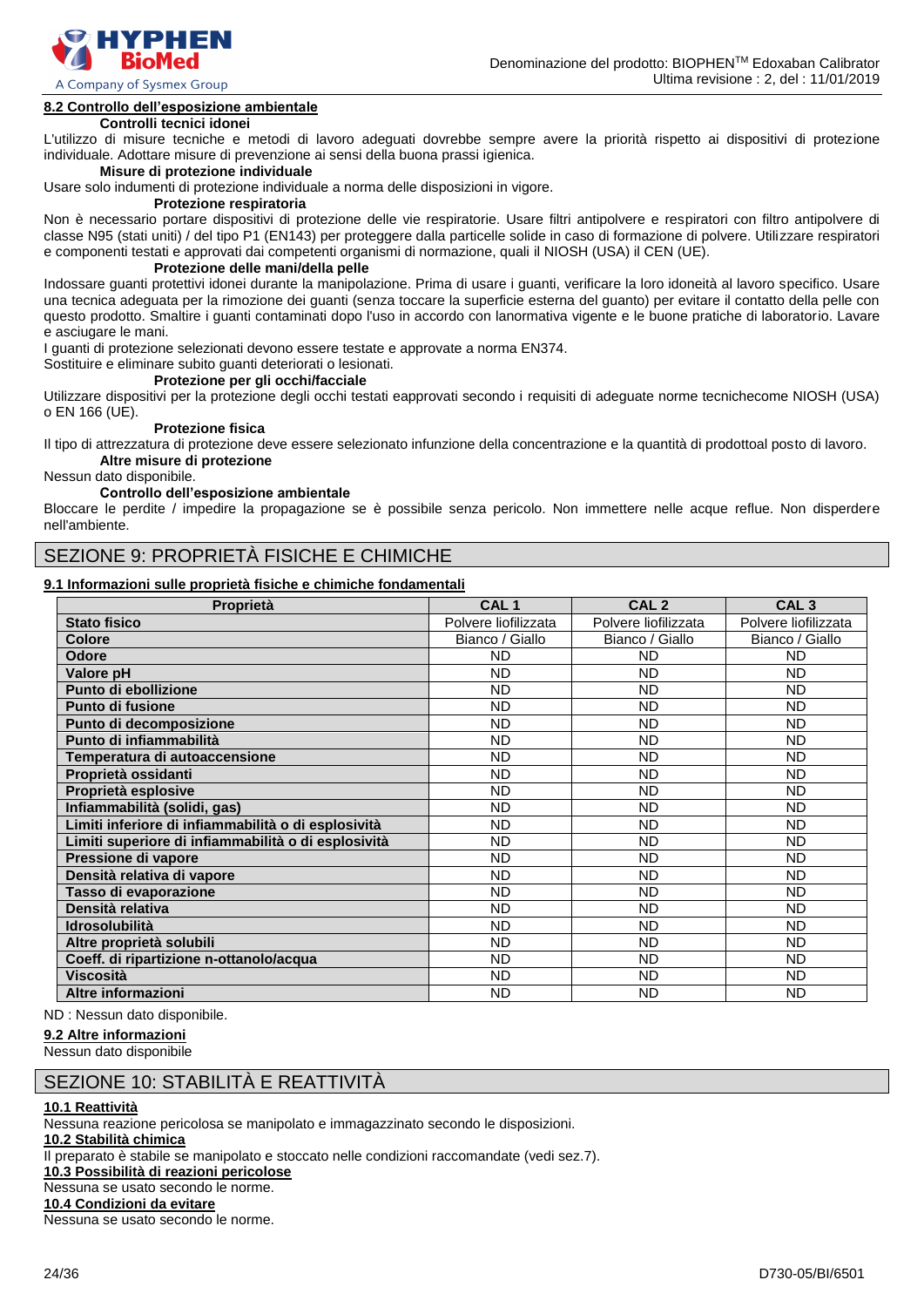

# **10.5 Materiali incompatibili**

Nessun dato disponibile. **10.6 Prodotti di decomposizione pericolosi**

Nessuna se usato secondo le norme.

# SEZIONE 11: INFORMAZIONI TOSSICOLOGICHE

#### **11.1 INFORMAZIONI sugli effetti tossicologici**

| <b>Effetti</b>                                                                          | CAL <sub>1</sub> | CAL <sub>2</sub> | CAL <sub>3</sub> |
|-----------------------------------------------------------------------------------------|------------------|------------------|------------------|
| Tossicità acuta per via orale                                                           | ND.              | ND.              | ND.              |
| Tossicità acuta per via cutanea                                                         | <b>ND</b>        | ND.              | ND.              |
| Tossicità acuta per inalazione                                                          | ND.              | ND.              | ND.              |
| Corrosione/irritazione della pelle                                                      | <b>ND</b>        | ND.              | ND.              |
| Gravi danni oculari/irritazione oculare                                                 | <b>ND</b>        | <b>ND</b>        | ND.              |
| Sensibilizzazione della pelle, delle vie<br>respiratorie                                | ND               | ND               | ND.              |
| Mutagenicità sulle cellule germinali                                                    | <b>ND</b>        | <b>ND</b>        | ND.              |
| Cancerogenicità                                                                         | <b>ND</b>        | ND.              | ND.              |
| Tossicità per la riproduzione                                                           | ND               | ND.              | ND.              |
| Tossicità specifica per organi bersaglio<br>esposizione singola<br>esposizione ripetuta | <b>ND</b>        | <b>ND</b>        | ND.              |
| Pericolo in caso di aspirazione                                                         | ND               | <b>ND</b>        | ND.              |

#### ND : Nessun dato disponibile.

Nessun componente presente nel prodotto in concentrazione ≥ 0,1 % è riconosciuto come potenzialmente cancerogeno o accertato come cancerogeno per l'uomo.

# SEZIONE 12: INFORMAZIONI ECOLOGICHE

#### **12.1 Tossicità**

| <b>Tossicità</b>                    | CAL <sub>1</sub> | CAL <sub>2</sub> | CAL <sub>3</sub> |
|-------------------------------------|------------------|------------------|------------------|
| Tossicità su pesci                  |                  |                  |                  |
| Acuta<br>$\overline{\phantom{a}}$   | ND.              | <b>ND</b>        | <b>ND</b>        |
| Cronica<br>۰.                       |                  |                  |                  |
| Tossicità su dafnie                 |                  |                  |                  |
| Acuta<br>$\blacksquare$             | ND.              | <b>ND</b>        | <b>ND</b>        |
| Cronica<br>٠                        |                  |                  |                  |
| Tossicità su alghe                  |                  |                  |                  |
| Acuta<br>$\blacksquare$             | ND.              | <b>ND</b>        | <b>ND</b>        |
| Cronica<br>$\overline{\phantom{a}}$ |                  |                  |                  |
| Tossicità sui batteri               |                  |                  |                  |
| <b>Acuta</b><br>$\blacksquare$      | ND.              | <b>ND</b>        | <b>ND</b>        |
| Cronica<br>٠                        |                  |                  |                  |

ND : Nessun dato disponibile.

#### **12.2 Persistenza e degradabilità**

# Nessun dato disponibile.

# **12.3 Potenziale bioaccumulativo**

Nessun dato disponibile.

# **12.4 Mobilità nel suolo**

Nessun dato disponibile.

#### **12.5 Risultati della valutazione PBT e vPvB**

| Val<br>utazione               | CAI       | C NI J<br>UAL. | C A F<br>$\sqrt{2}$ |
|-------------------------------|-----------|----------------|---------------------|
| <b>Valutazione</b><br>$.$ PBT | <b>ND</b> | <b>ND</b>      | ND                  |
| Valutazione vPvB              | ND        | <b>ND</b>      | <b>ND</b>           |

#### ND : Nessun dato disponibile.

### **12.6 Altri effetti avversi**

Nessun dato disponibile.

#### **12.7 Altre informazioni**

Non far pervenire il prodotto NELL'AMBIENTE in modo incontrollato.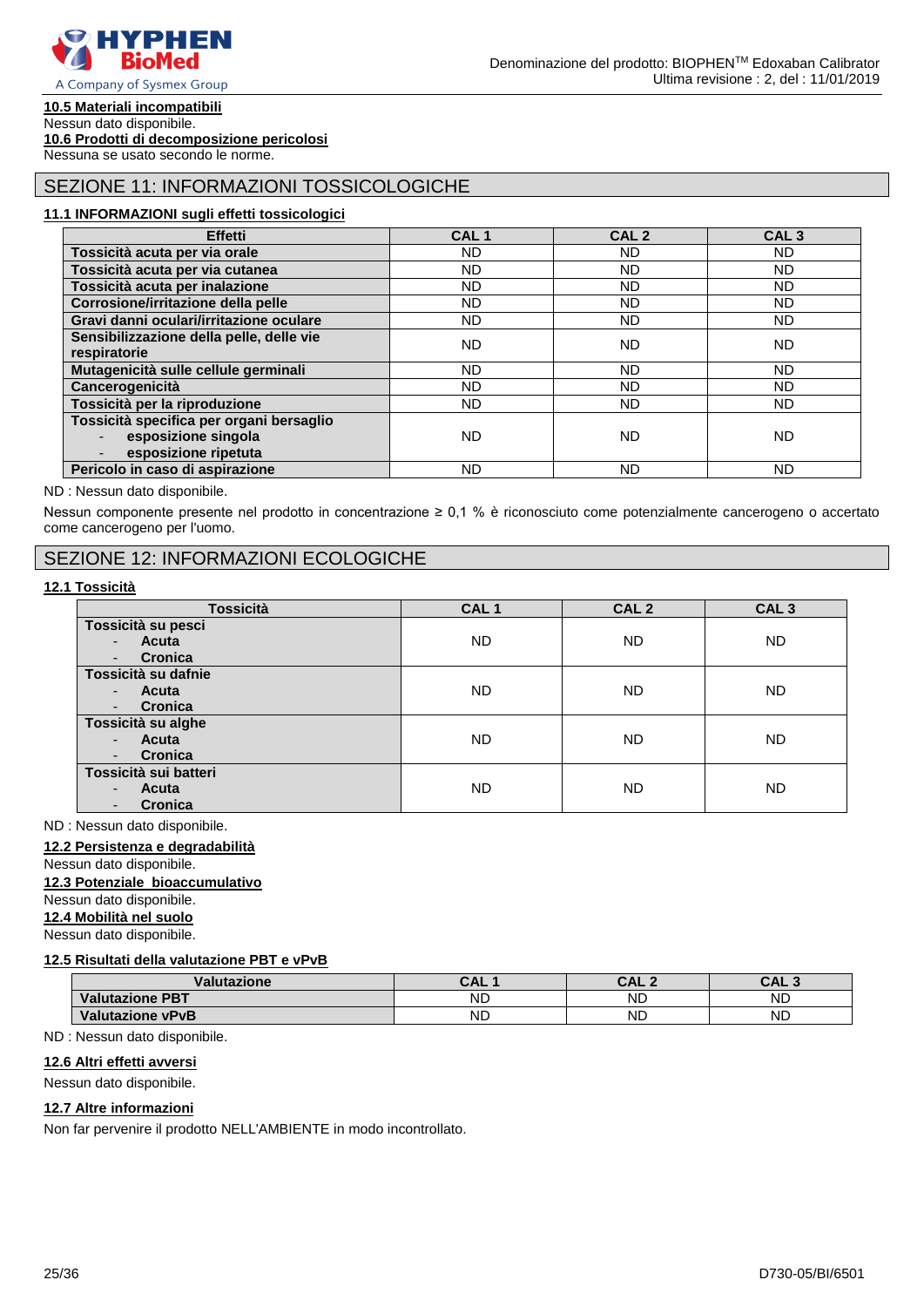

# SEZIONE 13: CONSIDERAZIONI SULLO SMALTIMENTO

#### **13.1 Metodi di trattamento dei rifiuti**

#### **Prodotto**

Conferire rifiuti (non riciclabili / eccedenze) allo smaltimento conformemente alle specifiche nazionali e sopo consultazione dei servizi per la gestione ambientale. Assegnare il codice di rifiuto appropriato rivolgendosi alle autorità competenti / allo smaltitore regionale.

#### **Imballaggio**

Svuotare completamente l'imballo Conferire imballaggi vuoti e imballaggi con residui del contenuto ad un adeguato smaltimento rivolgendosi alle autorità competenti / allo smaltitore regionale.

# SEZIONE 14: INFORMAZIONI SUL TRASPORTO

Il prodotto non è una merce pericolosa ai sensi dei Regolamenti in materia di trasporto di merci pericolose (ADR, RID, IATA, IMDG).

# SEZIONE 15: INFORMAZIONI SULLA REGOLAMENTAZIONE

#### **15.1 Norme e legislazione relativa alla salute, sicurezza e l'ambiente specifiche per la sostanza o la miscela**

La presente scheda dati di sicurezza soddisfa i requisiti stabiliti nel Regolamento (CE) n. 1907/2006 (REACH) e 1272/2008 (CLP).

#### **15.2 Valutazione della sicurezza chimica**

Nessun dato disponibile.

# SEZIONE 16: ALTRE INFORMAZIONI

#### **16.1 Principali riferimenti bibliografici e fonti di dati**

Regolamento (CE) 1907/2006 (REACH), Regolamento 1272/2008 (CLP) nella rispettiva versione modificata e aggiornata attualmente in vigore.

Norme sul trasporto secondo ADR, RID, IMDG, IATA nella versione rispettiva attualmente in vigore.

Le fonti di dati utilizzate per la determinazione dei dati fisici, tossicologici ed ecotossicologici sono indicate nei capitoli rispettivi.

Le informazioni qui contenute si basano sul livello attuale delle nostre conoscenze ed esperienze. I dati riportati in alto non rappresentano tuttavia alcuna garanzia delle caratteristiche del prodotto e non costituiscono alcun rapporto giuridico contrattuale.

HYPHEN BioMed e i suoi rappresentanti/distributori o partner OEM declinano ogni responsabilità per qualsiasi danno consecutivo al contatto con un reagente contenuto nel kit.

#### **16.2 Abbreviazioni e acronimi**

ADR: European Agreement concerning the International Carriage of Dangerous Goods by Road (Accordo europeo sul trasporto internazionale di merci pericolose su strada)

CLP: Regulation on Classification, Labelling and Packaging of Substances and Mixtures (Regolamento relativo alla classificazione, all'etichettatura e all'imballaggio delle sostanze e delle miscele; regolamento (CE) n. 1272/2008)

CMR : cancerogen mutagen reprotoxic (Cancerogene, mutagene e tossiche per la riproduzione)

IATA-DGR: International Air Transport Association - Dangerous Goods Regulations (Regolamento sul trasporto di merci pericolose della IATA (Associazione per il trasporto aereo internazionale))

IMDG: International Maritime Dangerous Goods (Code) (Codice marittimo internazionale per le merci pericolose)

NIOSH: Istituto federale statunitense responsabile per la ricerca nel settore degli infortuni e delle malattie nei luoghi di lavoro PBT: Sostanza persistente (P), bioaccumulabile (B) e tossica (T)

REACH: Registrazione, valutazione, autorizzazione e restrizione delle sostanze chimiche Regolamento (CE) n. 1907/2006

RID: Regolamenti sul trasporto internazionale di merci pericolose su ferrovia

vPvB: very Persistent and very Bioaccumulative (molto persistente e molto bioaccumulabile)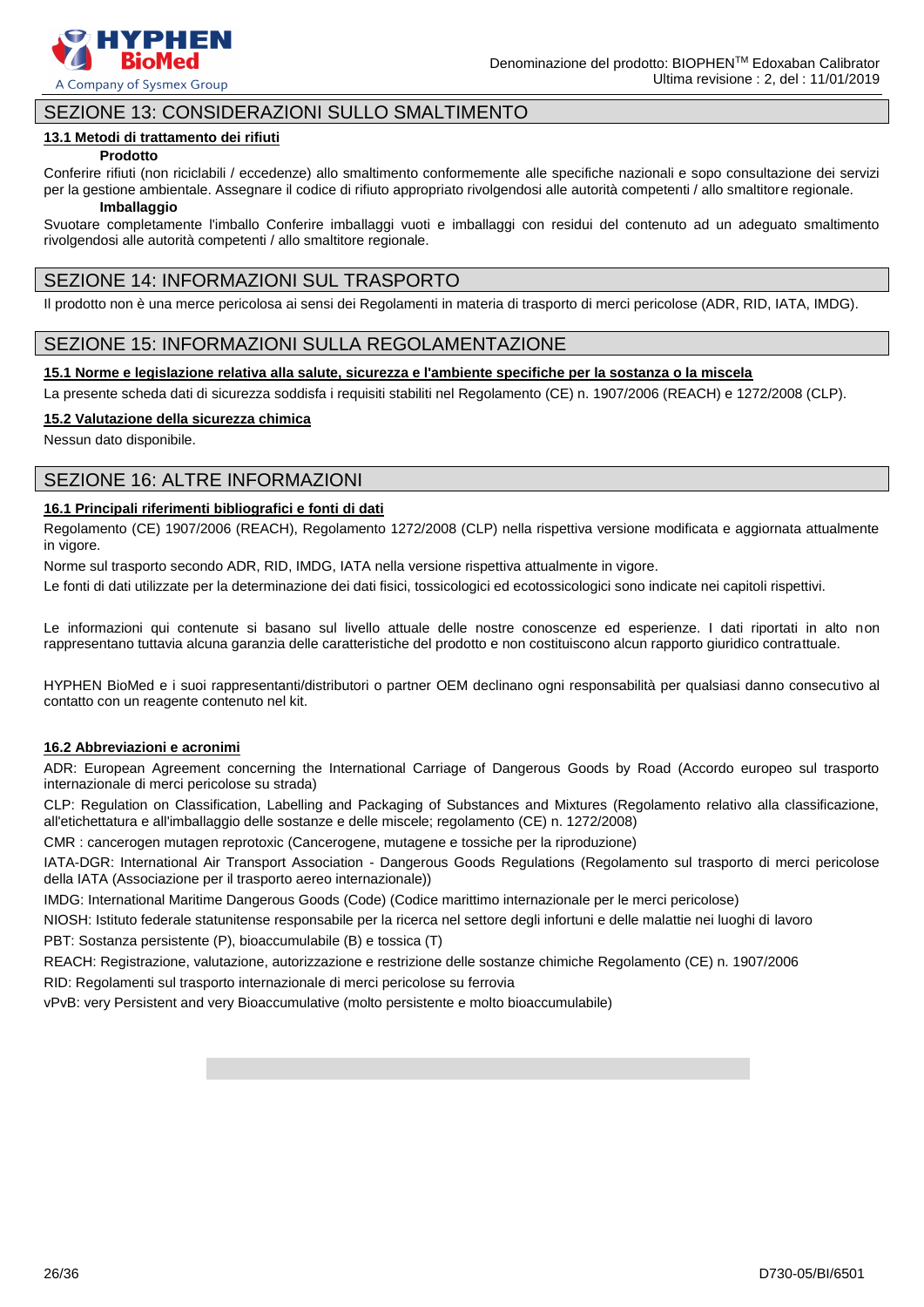

# **SICHERHEITSDATENBLATT**

# <span id="page-26-0"></span>**DEUTSCH**

# ABSCHNITT 1: BEZEICHNUNG DES PRODUKTS UND DES UNTERNEHMENS

#### **1.1 Produktidentifikator:**

| Artikelbezeichnung           | <b>Artikelnummer</b> |
|------------------------------|----------------------|
| BIOPHEN™ Edoxaban Calibrator | 226501               |

**1.2 Relevante identifizierte Verwendungen des Stoffs und Verwendungen, von denen abgeraten wird**

Medizinprodukt zur In-vitro-Verwendung

**1.3 Einzelheiten zum Hersteller und Lieferant, der das Sicherheitsdatenblatt bereitstellt Hersteller :** HYPHEN BioMed 155 rue d'Eragny 95000 Neuville-sur-Oise

France Tel: +33.1.34.40.65.10 Fax: +33.1.34.48.72.36

E-Mail: [info@hyphen-biomed.com](mailto:info@hyphen-biomed.com)

#### **1.4 Notrufnummer**

Tel: +33.1.34.40.65.10 (Diese Nummer ist nur zu Bürozeiten besetzt) **Frankreich** Tel.: +33.1.45.42.59.59 (Giftinformationszentrale in Frankreich) **Ausland** 

Sich an die zuständige(n) Behörde(n) wenden

# ABSCHNITT 2: MÖGLICHE GEFAHREN

#### **2.1 Einstufung des Stoffs oder Gemischs**

#### **Hinweise zur Einstufung**

Dieses Produkt erfüllt nicht die in der Verordnung (EG) 1272/2008 - auch CLP-Verordnung genannt - definierten Kriterien zur Einstufung und Kennzeichnung.

#### **2.2 Kennzeichnungselemente**

Gemäß EG-Richtlinien bzw. geltender nationaler Gesetzgebung ist für dieses Produkt keine Kennzeichnung erforderlich.

#### **2.3 Sonstige Gefahren**

Keine

ABSCHNITT 3: ZUSAMMENSETZUNG / ANGABEN ZU BESTANDTEILEN

#### **3.1 Stoffe**

Nicht zutreffend. Das Produkt ist kein Stoff.

#### **3.2 Gemische**

#### **Gefährliche Inhaltsstoffe**

Das Produkt enthält keine gefährlichen Stoffe, die gemäß der Verordnung (EG) 1907/2006, Anhang II.

#### **3.3 Sonstige Angaben**

Nicht injizieren oder einnehmen.

Das Produkt enthält Material menschlicher Herkunft welches zum Zeitpunkt der Spende untersucht wurde und für nicht reaktiv befunden wurde gegenüber Antikörper gegen HIV, Hepatitis-B-Oberflächenantigenen und Hepatitis-C-Virus (HCV). Wie bei allen Proben menschlichen Ursprungs sollte dieses Produkt unter Verwendung geeigneter Labortechniken gehandhabt werden.

# ABSCHNITT 4: ERSTE-HILFE-MAßNAHMEN

### **4.1 Beschreibung der Erste-Hilfe-Maßnahmen**

#### **Allgemeine Hinweise:**

Bei Auftreten von Symptomen oder in Zweifelsfällen Arzt hinzuziehen. Niemals einer bewusstlosen Person etwas durch den Mund verabreichen. Betroffene Person betreuen bzw. nicht unbeobachtet lassen.

#### **Nach Einatmen**

BEI EINTAMEN: Die Person an die frische Luft bringen. Betroffenen in Ruhelage bringen und warm halten. Bei Reizung der Atemwege Arzt hinzuziehen.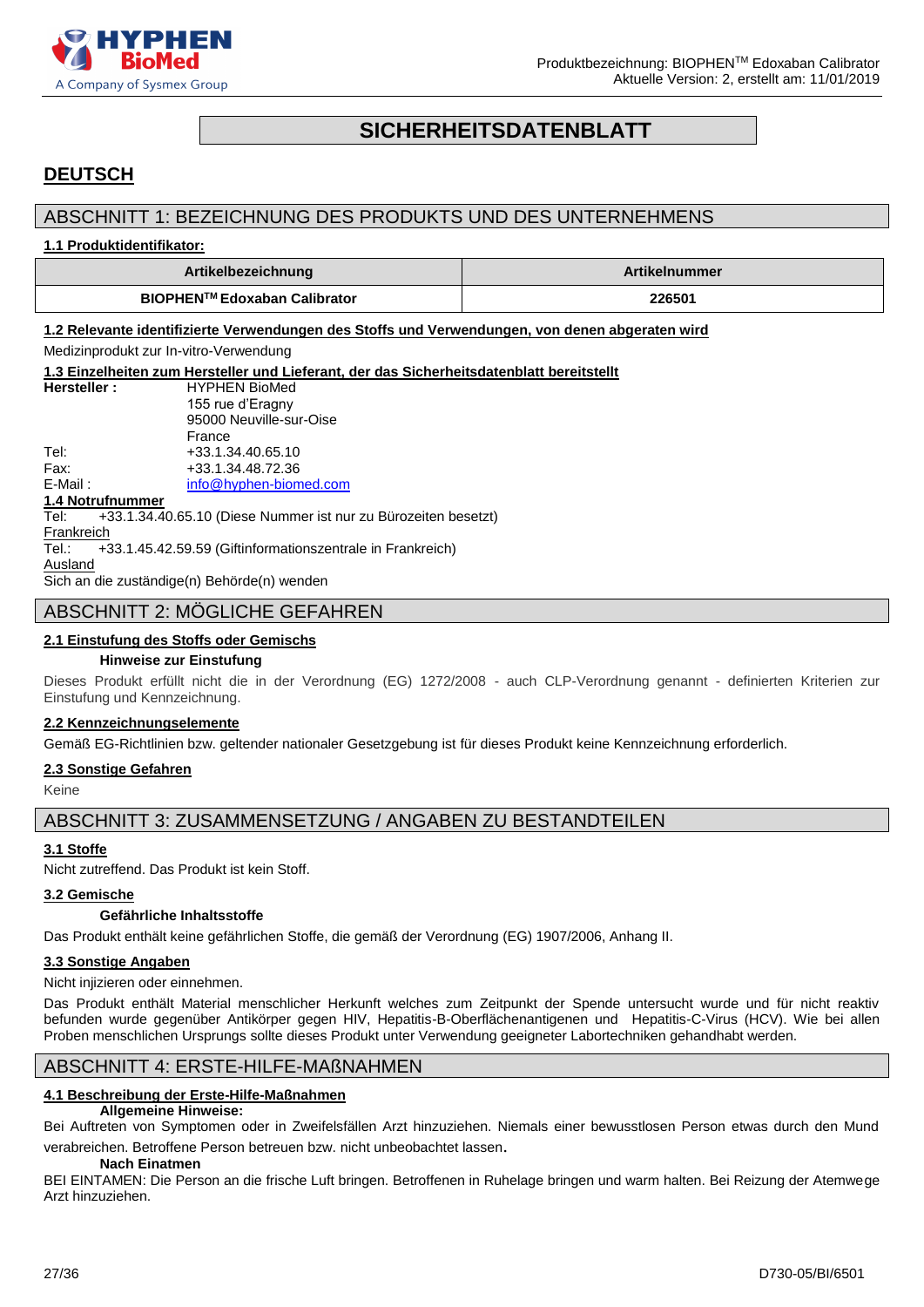

#### **Nach Hautkontakt**

BEI KONTAKT MIT DER HAUT: Sofort mit viel Wasser und Seife waschen. Alle beschmutzten, getränkten Kleidungsstücke sofort ausziehen. Vor erneutem Tragen gründlich waschen. Bei Hautreaktionen Arzt hinzuziehen.

#### **Nach Augenkontakt**

BEI KONTAKT MIT DEN AUGEN: Sofort unter fließendem Wasser bei gespreiztem Lid unter Schutz des unverletzten Auges mind. 15 min spülen. Eventuell Vorhandene Kontaktlinsen nach Möglichkeit entfernen. Weiter ausspülen. Augenarzt aufsuchen.

#### **Nach Verschlucken**

BEI VERSCHLUCKEN, sofort Arzt hinzuziehen. Kein Erbrechen einleiten. Nichts über den Mund verabreichen, wenn die Person bewusstlos ist.

**4.2 Wichtige akute und verzögert auftretende Symptome und Wirkungen**

#### Keine Angaben verfügbar.

**4.3 Hinweise auf ärztliche Soforthilfe oder Spezialbehandlung**

Keine Angaben verfügbar.

### ABSCHNITT 5: MAßNAHMEN ZUR BRANDBEKÄMPFUNG BRAND

#### **5.1 Löschmittel**

#### **Geeignete Löschmittel**

Das Produkt selbst ist nicht brennbar. Löschmaßnahmen auf Umgebungsbrand abstimmen.

**Ungeeignete Löschmittel**

Wasservollstrahl

#### **5.2 Besondere Maßnahmen zur Brandbekämpfung**

Im Brandfall kann freigesetzt werden: Kohlendioxid (CO<sub>2</sub>), Kohlenmonoxid (CO)

**5.3 Hinweise für die Brandbekämpfung**

Bei Brand: Umluftunabhängigen Atemschutz und Schutzkleidung tragen.

Löschwasser darf nicht in die Kanalisation oder Gewässer gelangen. Explosions- und Brandgase nicht einatmen.

# ABSCHNITT 6: MAßNAHMEN BEI UNBEABSICHTIGTER FREISETZUNG

#### **6.1 Personenbezogene Vorsichtsmaßnahmen, Schutzausrüstung und in Notfällen anzuwendende Verfahren**

Vorgehen wie in Abschnitt 7 und 8 beschrieben. Berührung mit Haut, Augen und Kleidung vermeiden. Staubbildung vermeiden. Dampf/Nebel/Gas nicht einatmen.

#### **6.2 Umweltschutzmaßnahmen**

Verbreitung und Abfließen von freigesetzten Material verhindern, wenn gefahrlos möglich. Nicht ins Abwasser gelangen lassen. Freisetzung in die Umgebung verhindern.

#### **6.3 Methoden und Material für Rückhaltung und Reinigung**

Verschüttetes Produkt nicht in seinen Originalbehälter zum Zweck einer Wiederverwendung zurück gießen. Verschüttetes Produkt mit saugfähigem Material aufnehmen. Verschmutzte Oberflächen und Gegenstände unter Einhaltung aller Umwelt relevanter Rechtsvorschriften besonders gründlich reinigen. In geeigneten, geschlossenen Behältern aufbewahren und der Entsorgung zuführen.

# ABSCHNITT 7: HANDHABUNG UND LAGERUNG

### **7.1 Schutzmaßnahmen zur sicheren Handhabung**

**Hinweise zur sicheren Handhabung**

Das Risiko beim Umgang mit dem Produkt ist durch Anwendung von Schutz- und.Vorbeugungsmaßnahmen auf ein Mindestmaß zu verringern. Arbeitsverfahren, sofern nach dem Stand der Technik möglich, so gestalten, dass gefährliche Stoffe nicht frei werden können bzw. ein Hautkontakt ausgeschlossen werden kann.

#### **Allgemeine Schutz- und Hygienemaßnahmen**

Bei der Arbeit nicht essen, trinken oder rauchen. Nahrungsmittel, Getränke und Futtermittel fernhalten. Vor den Pausen und bei Arbeitsende Hände und Haut waschen. Dämpfe nicht Einatmen. Augen- und Hautkontakt mit Scherben vermeiden. Beschmutzte, getränkte Kleidung sofort ausziehen

#### **Hinweise zum Brandschutz/Explosionsschutz**

Keine besondere Maßnahmen erforderlich.

**7.2 Bedingungen zur sicheren Lagerung unter Berücksichtigung von Unverträglichkeiten**

**Technische Maßnahmen und Lagerbedingungen**

Behälter dicht geschlossen halten und an einem kühlen, gut gelüfteten Ort aufbewahren.

**Unverträgliche Materialien**

Es sind keine Angaben vorhanden.

**Empfohlene Lagertemperatur**

Wert :  $2 - 8^\circ$  C

# **Anforderungen an Lagerräume und Behälter**

Einmal geöffnete Behälter sind sorgfältig wieder zu verschließen und müssen aufrecht stehen um Leckagen zu vermeiden.

# **7.3 Spezifische Endanwendungen**

Außer den in Abschnitt 1.2 genannten Verwendungen sind keine weiteren spezifischen Verwendungen vorgesehen.

# ABSCHNITT 8: BEGRENZUNG UND ÜBERWACHUNG DER EXPOSITION / PERSÖNLICHE **SCHUTZAUSRÜSTUNGEN**

# **8.1 Zu überwachende Parameter**

# **Grenzwerte für die Exposition am Arbeitsplatz**

Keine zu überwachende Grenzwerte bekannt.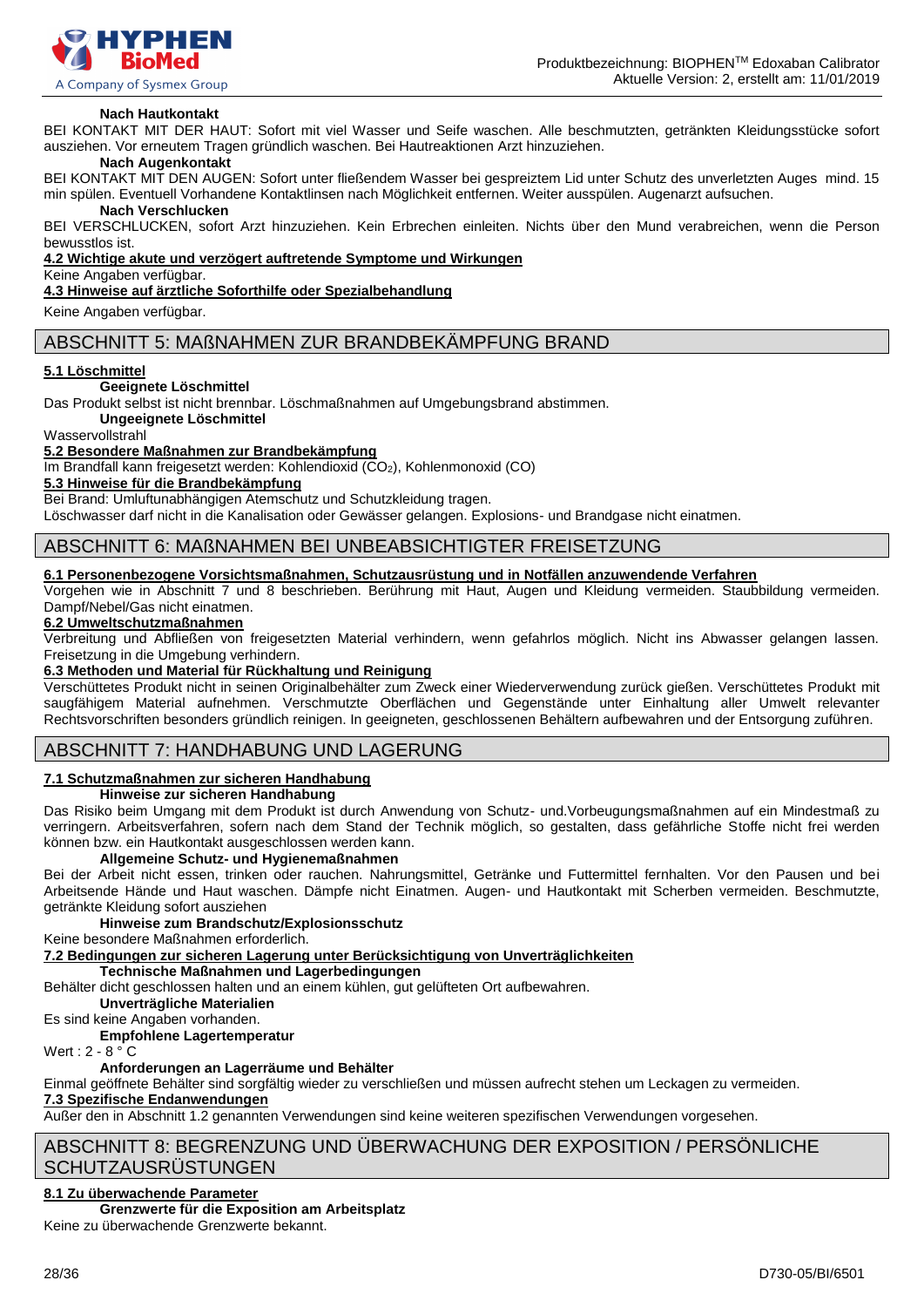

# **Biologische Grenzwerte**

### Keine Angaben verfügbar

# **8.2 Begrenzung und Überwachung der Exposition**

#### **Geeignete technische Steuerungseinrichtungen**

Technische Maßnahmen und die Anwendung geeigneter Arbeitsverfahren haben Vorrang vor dem Einsatz persönlicher Schutzausrüstung. Vorkehrungen im Sinne der guten Industriehygiene Praxis treffen.

#### **Persönliche Schutzausrüstung**

Bei der Handhabung der Produkte ausschließlich den geltenden Vorschriften entsprechende Schutzkleidung tragen.

#### **Atemschutz**

Atemschutz nicht erforderlich. Zum Schutz Staubbildung, Staubmaske Typ N95 (US) oder eine Atemschutzmaske mit Filtertyp P1(EN 143) verwenden. Verwendete Atemschutzgeräte müssen nach entsprechenden staatlichen Standards wie NIOHS (US) oder CEN (EU) geprüft und zugelassen sein.

#### **Hand-/Hautschutz**

Bei der Handhabung Schutzhandschuhe verwenden. Handschuhe vor dem Tragen auf ihre arbeitsplatzspezifische Eignung prüfen. Geeignete Methode zum Ausziehen der Schutzhandschuhe anwenden, um einen Hautkontakt mit dem Produkt zu vermeiden (z.B. Ausziehen, ohne die kontaminierte Außenfläche mit bloßer Hand zu berühren). Kontaminierten Handschuhe sind nachdem Tragen unter Beachtung der gesetzlichen Bestimmungen und im Sinne der guten Laborpraxis ordnungsgemäß zu entsorgen. Hände waschen und trocken.

Die einzusetzenden Schutzhandschuhe müssen nach EN374 geprüft und zugelassen sein.

Schutzhandschuhe müssen bei Beschädigung oder ersten Abnutzungserscheinungen sofort ersetzt werden.

# **Augen-/Gesichtsschutz**

Zum Augenschutz ausschließlich Ausrüstungen tragen, welche gemäß geltender Normen, wie NIOSH (US) oder EN 166 (EU), geprüft und zugelassen sind.

#### **Körperschutz**

Die Art der Schutzausrüstung muss je nach Konzentration und Menge des Produktes am Arbeitsplatz ausgewählt werden.

### **Sonstige Schutzmaßnahmen**

### Keine Angaben verfügbar

#### **Begrenzung und Überwachung der Umweltexposition**

Verbreitung und Abfließen von freigesetzten Material verhindern, wenn gefahrlos möglich. Nicht ins Abwasser gelangen lassen. Freisetzung in die Umgebung verhindern.

# ABSCHNITT 9: PHYSIKALISCHE UND CHEMISCHE EIGENSCHAFTEN

#### **9.1 Angaben zu den grundlegenden physikalischen und chemischen Eigenschaften**

| Eigenschaft                              | CAL <sub>1</sub>       | CAL <sub>2</sub>       | CAL <sub>3</sub>       |
|------------------------------------------|------------------------|------------------------|------------------------|
| <b>Form</b>                              | Lyophilisiertes Pulver | Lyophilisiertes Pulver | Lyophilisiertes Pulver |
| Farbe                                    | Weiß / Gelb            | Weiß / Gelb            | Weiß / Gelb            |
| Geruch                                   | <b>ND</b>              | <b>ND</b>              | <b>ND</b>              |
| pH-Wert                                  | <b>ND</b>              | <b>ND</b>              | <b>ND</b>              |
| <b>Siedepunkt</b>                        | <b>ND</b>              | <b>ND</b>              | <b>ND</b>              |
| <b>Schmelzpunkt</b>                      | <b>ND</b>              | <b>ND</b>              | <b>ND</b>              |
| Zersetzungspunkt                         | <b>ND</b>              | <b>ND</b>              | <b>ND</b>              |
| <b>Flammpunkt</b>                        | <b>ND</b>              | <b>ND</b>              | <b>ND</b>              |
| Selbstentzündungstemperatur              | <b>ND</b>              | <b>ND</b>              | <b>ND</b>              |
| <b>Oxidierende Eigenschaften</b>         | <b>ND</b>              | <b>ND</b>              | <b>ND</b>              |
| <b>Explosive Eigenschaften</b>           | <b>ND</b>              | <b>ND</b>              | <b>ND</b>              |
| Entzündbarkeit (fest, gasförmig)         | <b>ND</b>              | <b>ND</b>              | <b>ND</b>              |
| Untere Entzündbarkeit / Explosionsgrenze | <b>ND</b>              | <b>ND</b>              | ND.                    |
| Obere Entzündbarkeit / Explosionsgrenze  | <b>ND</b>              | <b>ND</b>              | ND.                    |
| <b>Dampfdruck</b>                        | <b>ND</b>              | <b>ND</b>              | ND.                    |
| <b>Relative Dampfdichte</b>              | <b>ND</b>              | <b>ND</b>              | <b>ND</b>              |
| Verdampfungsgeschwindigkeit              | <b>ND</b>              | <b>ND</b>              | <b>ND</b>              |
| <b>Relative Dichte</b>                   | <b>ND</b>              | <b>ND</b>              | <b>ND</b>              |
| Wasserlöslichkeit                        | <b>ND</b>              | <b>ND</b>              | <b>ND</b>              |
| Weitere Löslichkeitseigenschaften        | <b>ND</b>              | <b>ND</b>              | <b>ND</b>              |
| Verteilungskoeffizient n-Oktanol/Wasser  | <b>ND</b>              | <b>ND</b>              | ND.                    |
| <b>Viskosität</b>                        | <b>ND</b>              | <b>ND</b>              | ND.                    |
| <b>Sonstige Angaben</b>                  | <b>ND</b>              | <b>ND</b>              | <b>ND</b>              |

ND : Keine Angaben verfügbar.

#### **9.2 Sonstige Angaben**

Keine Angaben verfügbar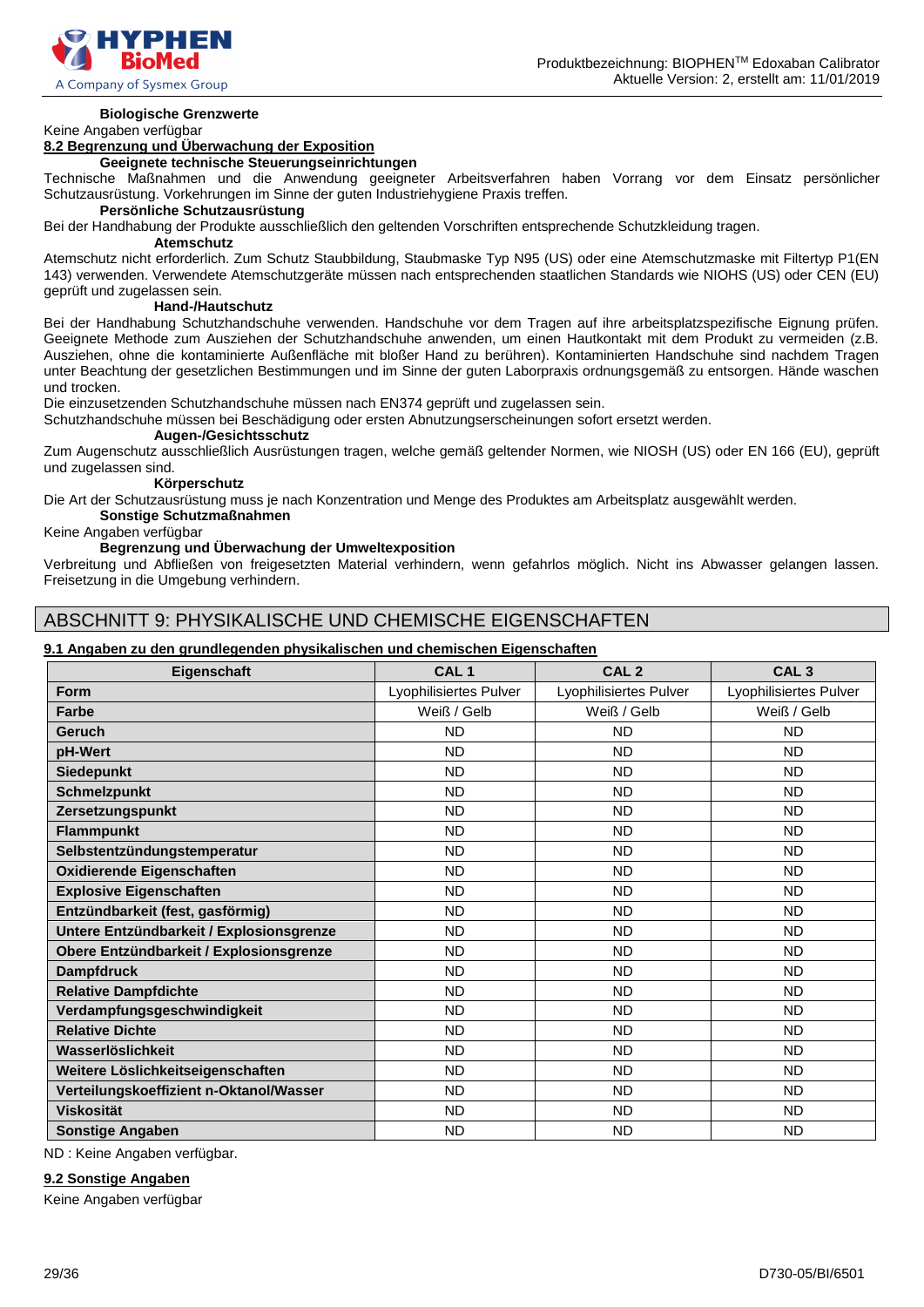

# ABSCHNITT 10: STABILITÄT /-REAKTIVITÄT

#### **10.1 Reaktivität**

Keine gefährlichen Reaktionen, wenn die Vorschriften/Hinweise für den Umgang beachtet werden.

**10.2 Chemische Stabilität**

Das Präparat ist stabil, wenn es, wie im Abschnitt 7 empfohlen, gehandhabt und gelagert wird.

**10.3 Möglichkeit gefährlicher Reaktionen**

Keine bei bestimmungsgemäßer Verwendung.

# **10.4 Zu vermeidende Bedingungen**

Keine bei bestimmungsgemäßer Verwendung.

**10.5 Unverträgliche Materialien**

Keine Daten verfügbar

#### **10.6 Gefährliche Zersetzungsprodukte**

Keine bei bestimmungsgemäßer Verwendung.

# ABSCHNITT 11: TOXIKOLOGISCHE ANGABEN

#### **11.1 ANGABENzu toxikologischen Wirkungen**

| Wirkungen                                                                           | CAL <sub>1</sub> | CAL <sub>2</sub> | CAL <sub>3</sub> |
|-------------------------------------------------------------------------------------|------------------|------------------|------------------|
| akuter oraler Toxizität                                                             | ND               | ND               | <b>ND</b>        |
| akuter dermaler Toxizität                                                           | <b>ND</b>        | <b>ND</b>        | <b>ND</b>        |
| akuter inhalativer Toxizität                                                        | <b>ND</b>        | <b>ND</b>        | <b>ND</b>        |
| Ätz-/Reizwirkung auf die Haut                                                       | <b>ND</b>        | <b>ND</b>        | <b>ND</b>        |
| Augenschädigung/Augenreizung                                                        | <b>ND</b>        | <b>ND</b>        | <b>ND</b>        |
| Sensibilisierung der Haut, der Atemwege                                             | ND               | <b>ND</b>        | <b>ND</b>        |
| Keimzellmutagenität                                                                 | <b>ND</b>        | <b>ND</b>        | <b>ND</b>        |
| Karzinogenität                                                                      | ND               | <b>ND</b>        | ND               |
| Reproduktionstoxizität                                                              | <b>ND</b>        | <b>ND</b>        | ND               |
| spezifische Zielorgan-Toxizität :<br>einmalige Exposition<br>wiederholte Exposition | <b>ND</b>        | ND               | <b>ND</b>        |
| Aspirationsgefahr                                                                   | ND               | <b>ND</b>        | ND               |

#### ND : Keine Angaben verfügbar.

Kein Bestandteil, der in diesem Produkt in einer Konzentration ≥ 0,1% enthalten ist, gilt als möglicherweise oder nachgewiesen krebserregend beim Menschen.

# ABSCHNITT 12: UMWELTBEZOGENE ANGABEN

#### **12.1 Toxizität**

| <b>Toxizität</b>                         | CAL <sub>1</sub> | CAL <sub>2</sub> | CAL <sub>3</sub> |
|------------------------------------------|------------------|------------------|------------------|
| <b>Fischtoxizität</b>                    |                  |                  |                  |
| <b>Akute</b><br>$\overline{\phantom{0}}$ | <b>ND</b>        | <b>ND</b>        | <b>ND</b>        |
| <b>Chronische</b><br>-                   |                  |                  |                  |
| Daphnientoxizität                        |                  |                  |                  |
| <b>Akute</b><br>$\overline{\phantom{0}}$ | <b>ND</b>        | <b>ND</b>        | <b>ND</b>        |
| <b>Chronische</b><br>-                   |                  |                  |                  |
| Algentoxizität                           |                  |                  |                  |
| <b>Akute</b><br>$\overline{\phantom{0}}$ | <b>ND</b>        | <b>ND</b>        | <b>ND</b>        |
| <b>Chronische</b><br>-                   |                  |                  |                  |
| <b>Bakterientoxizität</b>                |                  |                  |                  |
| <b>Akute</b><br>$\overline{\phantom{0}}$ | <b>ND</b>        | <b>ND</b>        | <b>ND</b>        |
| <b>Chronische</b><br>٠                   |                  |                  |                  |

ND : Keine Angaben verfügbar.

### **12.2 Persistenz und Abbaubarkeit**

Keine Angaben verfügbar.

### **12.3 Bioakkumulationspotenzial**

Keine Angaben verfügbar.

### **12.4 Mobilität im Boden**

Keine Angaben verfügbar.

#### **12.5 Ergebnisse der PBT- und vPvB-Beurteilung**

| <b>Beurteilung</b>     | CAL       | CAL.<br>$\sqrt{2}$ | <b>CAL</b> |
|------------------------|-----------|--------------------|------------|
| <b>PBT-Beurteilung</b> | ND        | ΝD                 | <b>ND</b>  |
| vPvB-Beurteilung       | <b>ND</b> | ΝD                 | <b>ND</b>  |

ND : Keine Angaben verfügbar.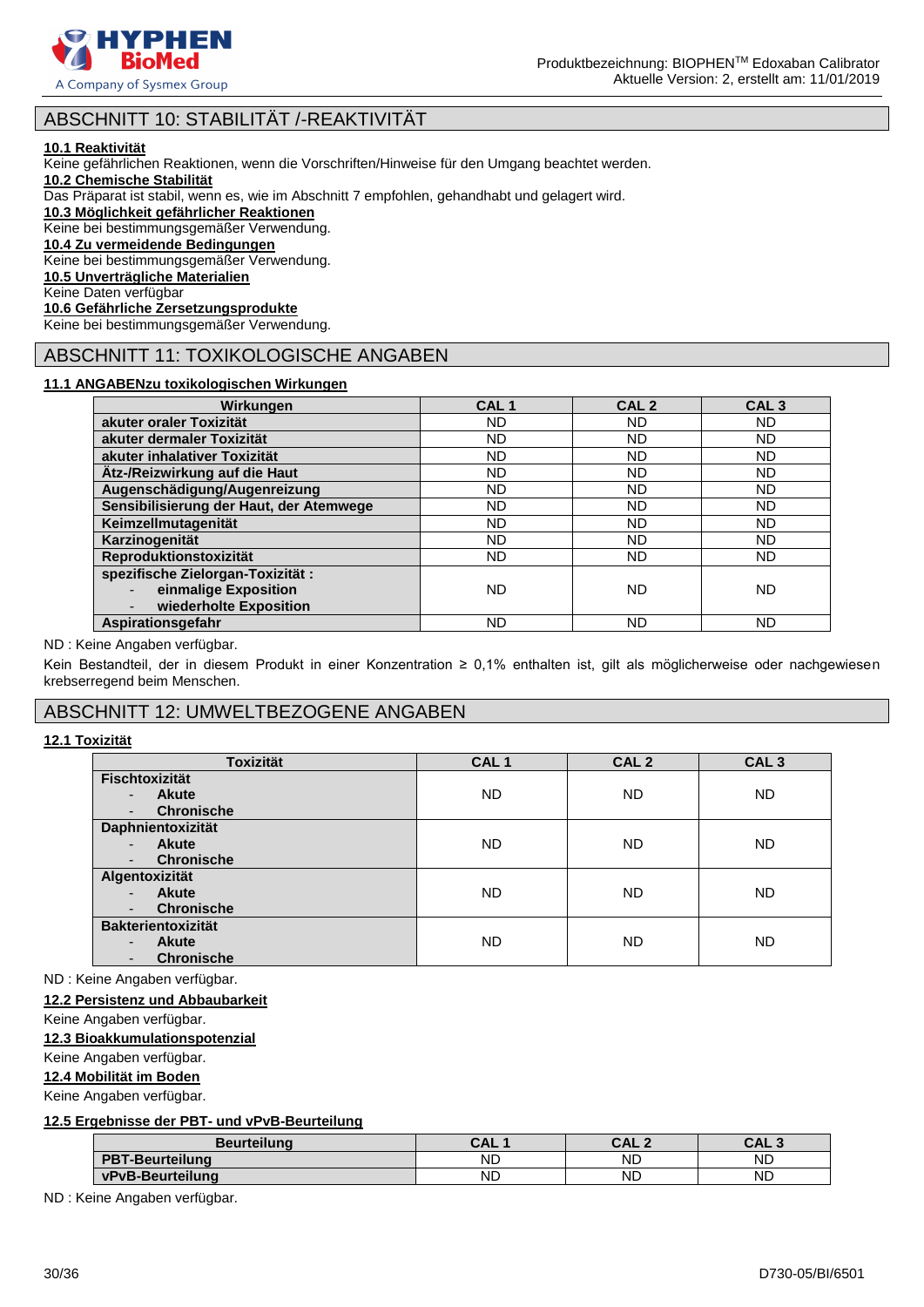

#### **12.6 Andere schädliche Wirkungen**

### Keine Angaben verfügbar.

#### **12.7 Sonstige Angaben**

Produkt nicht unkontrolliert in dieUMWELTgelangen lassen.

# ABSCHNITT 13: HINWEISE ZUR ENTSORGUNG

#### **13.1 Verfahren der Abfallbehandlung**

#### **Produkt**

Abfälle gemäß nationalen Vorschriften und in Absprache mit den Umweltschutzdiensten einer Entsorgung zuführen. Die Zuordnung einer Abfallnummer ist in Absprache mit dem regionalen Entsorger vorzunehmen.

#### **Verpackung**

Verpackungen restentleeren. Leere und nicht restentleerte Verpackungen, die noch Produktreste enthalten, sind in Absprache mit dem regionalen Entsorger einer ordnungsgemäßen Entsorgung zuführen.

# ABSCHNITT 14: ANGABEN ZUR TRANSPORT

Das Produkt ist kein Gefahrgut im Sinne der Transportvorschriften (ADR, RID, IATA, IMDG).

# ABSCHNITT 15: RECHTSVORSCHRIFTEN

#### **15.1 Vorschriften zu Sicherheit, Gesundheits- und Umweltschutz / spezifische Rechtsvorschriften für den Stoff oder das Gemisch**

Dieses Sicherheitsdatenblatt entspricht den Anforderungen der Verordnung (EG) Nr. 1907/2006 (REACH) und 1272/2008 (CLP).

#### **15.2 Stoffsicherheitsbeurteilung**

Keine Informationen verfügbar.

# ABSCHNITT 16: SONSTIGE ANGABEN

#### **16.1 Datenquellen, die zur Erstellung des Datenblattes verwendet wurden**

Verordnung (EG) Nr. 1907/2006 (REACH), 1272/2008 (CLP) in der jeweils gültigen Fassung.

Transportvorschriften gemäß ADR, RID, IMDG, IATA in der jeweils gültigen Fassung.

Datenquellen, die zur Ermittlung von physikalischen, toxikologischen und ökotoxikologischen Daten benutzt wurden, sind direkt in den jeweiligen Abschnitten angegeben.

Die Angaben stützen sich auf den heutigen Stand unserer Kenntnisse und Erfahrungen. Die Angaben haben nicht die Bedeutung von Eigenschaftszusicherungen und begründen kein vertragliches Rechtsverhältnis.

HYPHEN BioMed, deren Vertreter/Vertriebspartner bzw. OEM-Partner haften nicht für Schäden, die unmittelbar bzw. mittelbar auf den Kontakt mit einer Reagenz aus der Packung/Set zurück zu führen sind.

#### **16.2 Abkürzungen und Akronyme**

ADR: European Agreement concerning the International Carriage of Dangerous Goods by Road (EuropäischesÜbereinkommen über die internationale Beförderung gefährlicher Güter auf der Straße)

CLP: Regulation on Classification, Labelling and Packaging of Substances and Mixtures (EG Verordnung über die Einstufung, Kennzeichnung und Verpackung von Stoffen und Gemischen)

CMR : cancerogen mutagen reprotoxic (krebserregende, erbgutverändernde und fruchtbarkeitsgefährdende Stoffe)

IATA-DGR: = International Air Transport Association - Dangerous Goods Regulations ( IATA-Gefahrgutvorschriften im Luftverkehr)

IMDG: International Maritime Dangerous Goods code (Regelung für den Gefahrguttransport in der internationalen Seeschifffahrt)

NIOSH: Nationales Institut für Arbeitssicherheit und Gesundheit (USA)

PBT: persistent (P), bioakkumulierend (B) und toxisch (T)

REACH: EU-Verordnung zur Registrierung, Bewertung, Zulassung und Beschränkung chemischer Stoffe

RID: Regelung zur internationalen Beförderung gefährlicher Güter im Schienenverkehr im Schienenverkehr

vPvB: 0 very Persistent and very Bioaccumulative (sehr persistent und sehr bioakkumulierbar)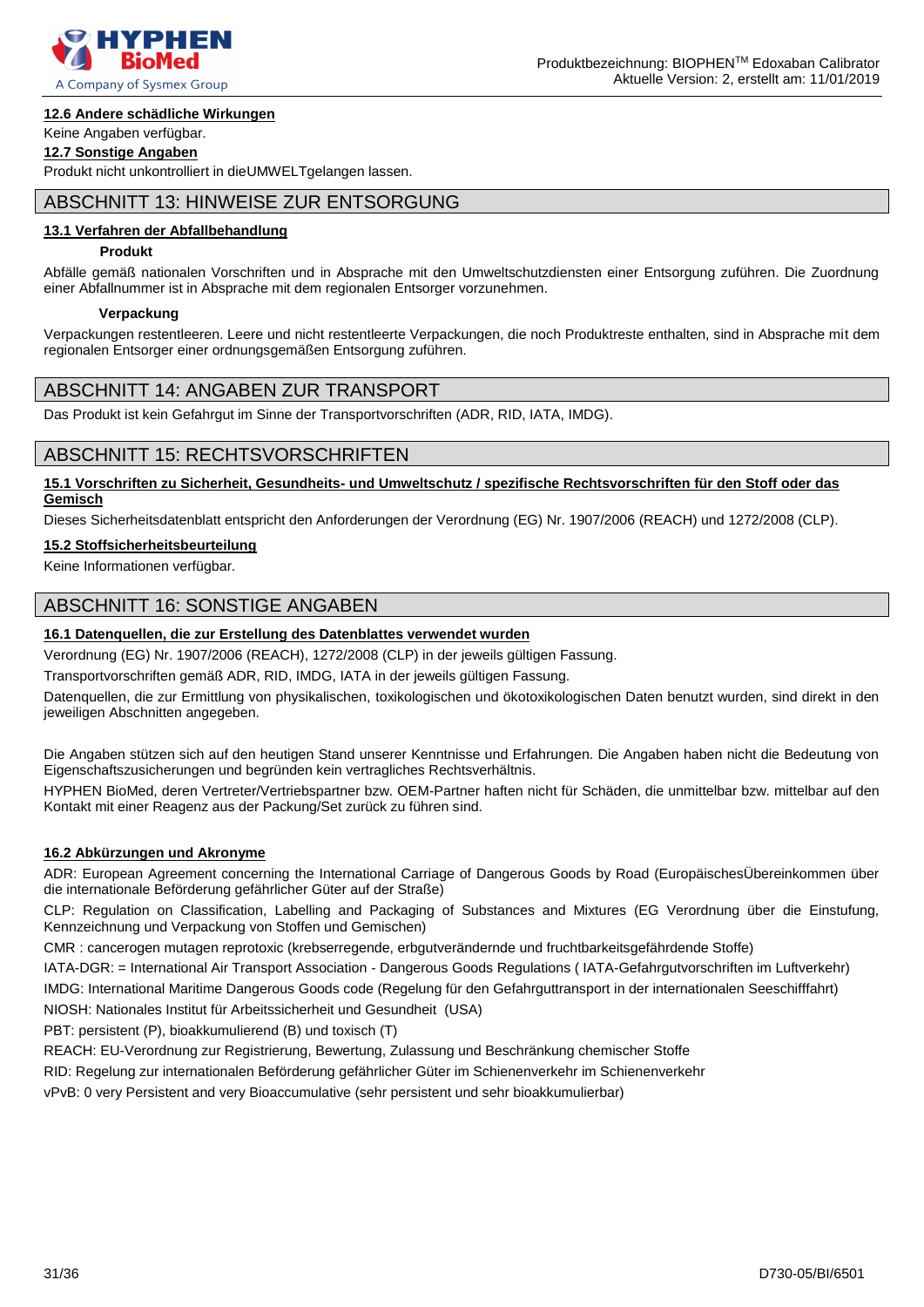

# **ПАСПОРТ БЕЗОПАСНОСТИ МАТЕРИАЛА**

# <span id="page-31-0"></span>**РУССКИЙ**

# РАЗДЕЛ 1: ИДЕНТИФИКАЦИЯ ПРОДУКЦИИ И СВЕДЕНИЯ О ПРОИЗВОДИТЕЛЕ

#### **1.1 Идентификатор продукта**

| Название                     | Номер продукта |
|------------------------------|----------------|
| BIOPHEN™ Edoxaban Calibrator | 226501         |

**1.2 Соответствующие установленные области применения вещества или смеси и рекомендуемые ограничения**  Медицинское изделие для лабораторных целей

**1.3 Подробные сведения об изготовителе и о поставщике паспорта безопасности**

|               | <b>HYPHEN BioMed</b>    |
|---------------|-------------------------|
|               | 155 rue d'Eragny        |
|               | 95000 Neuville-sur-Oise |
|               | Франция                 |
| Тел.:         | +33.1.34.40.65.10       |
| Факс:         | +33.1.34.48.72.36       |
| Адрес E-mail: | info@hyphen-biomed.com  |

#### **1.4 Номер телефона экстренной службы**

Тел.: +33.1.34.40.65.10 (этот номер отвечает только в рабочее время)

Франция

Тел.: +33.1.45.42.59.59 (информационный центр по ядовитым веществам во Франции)

За рубежом

Обратиться в компетентный(е) орган(ы).

### РАЗДЕЛ 2: ИДЕНТИФИКАЦИЯ ОПАСНОСТЕЙ

#### **2.1 Классификация вещества или смеси**

#### **Информация о классификации**

Этот продукт не выполняет определенные в Постановлении (EС) 1272/2008, – которое называют также Регламентом CLP, критерии по классификации и маркировке.

#### **2.2 Элементы маркировки**

Согласно директивам ЕС или, соотв., действующему национальному законодательству данный продукт не нуждается в маркировке.

#### **2.3 Другие опасности**

нет

РАЗДЕЛ 3: СОСТАВ / ИНФОРМАЦИЯ О КОМПОНЕНТАХ

#### **3.1 Вещества**

Не применимо, так как продукт не является веществом.

#### **3.2 Смеси Опасные ингредиенты**

Данный продукт не содержит веществ, подлежащих упоминанию согласно Регламенту ЕС 1907/2006 (REACH), Приложение II. **3.3 Дополнительная информация**

Не использовать для инъекций или приема внутрь.

Продукт содержит материал человеческого происхождения, который был исследован на момент донорства и который был установлен как не реакционноспособный по отношению к антителам против ВИЧ, поверхностным антигенам гепатита B и вирусу гепатита C (HCV). Как и в отношении всех проб человеческого происхождения, необходимо обращаться с данным продуктом применяя подходящие лабораторные методы.

# РАЗДЕЛ 4: МЕРЫ ПЕРВОЙ ПОМОЩИ

# **4.1 Описание мер первой помощи**

#### **Общая информация**

При возникновении cимпотомов или в случае сомнений обратиться к врачу. Строго запрещается вводить что-либо через рот человеку, находящемуся без сознания. Обеспечить уход за пострадавшим человеком или, соотв., не оставлять его без присмотра.

#### **После вдыхания**

ПРИ ВДЫХАНИИ: поместить человека на свежий воздух. Привести пострадавшего человека в положение покоя и держать его в тепле. При раздражении дыхательных путей вызвать врача.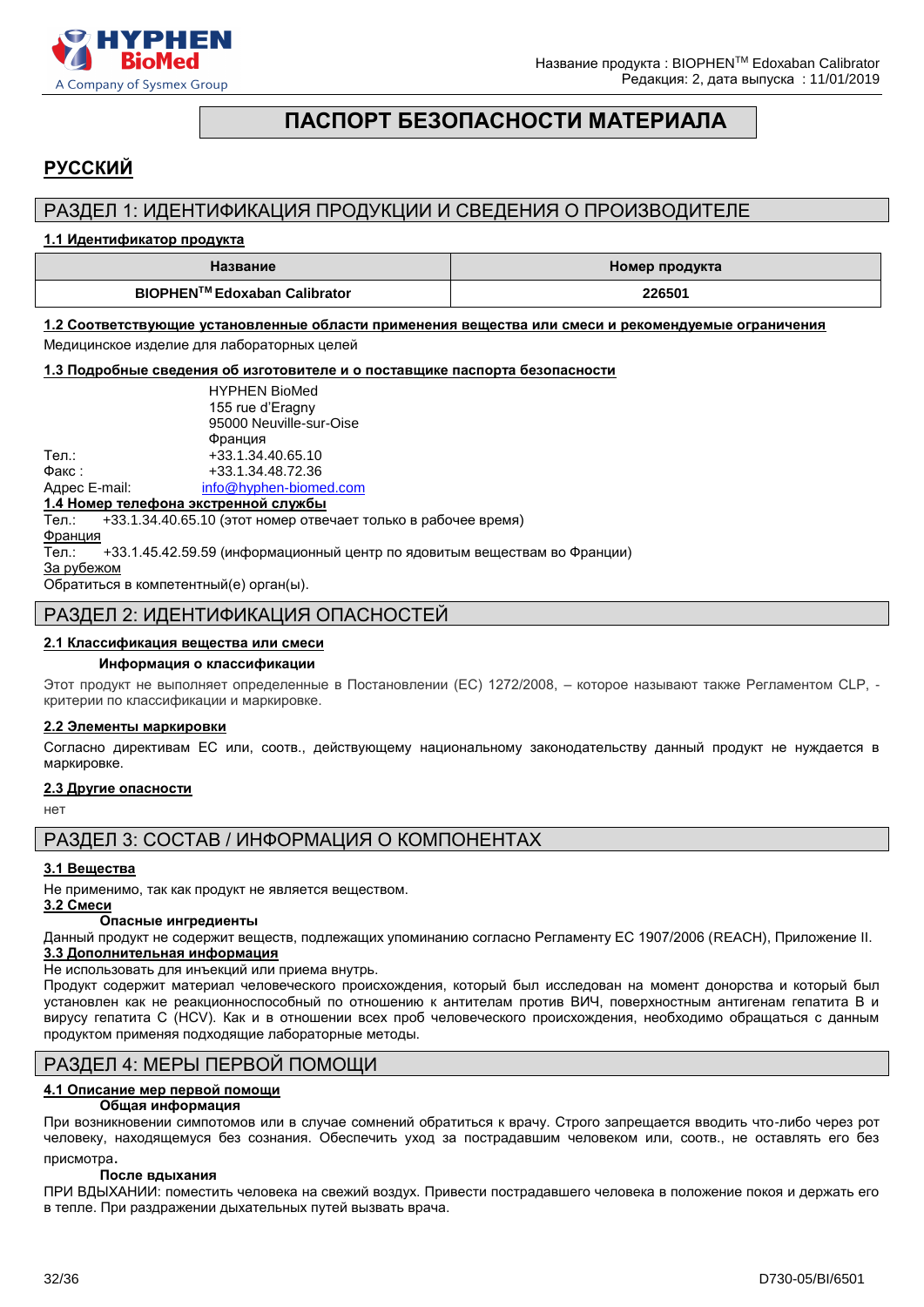

#### **После контакта с кожей**

ПРИ КОНТАКТЕ С КОЖЕЙ: немедленно смыть обильным количеством воды с мылом. Немедленно снять все загрязненные, пропитанные предметы одежды. Тщательно постирать, прежде чем одевать их опять. При появлении кожных реакций обратиться к врачу.

#### **После контакта с глазами**

ПРИ КОНТАКТЕ С ГЛАЗАМИ: немедленно промывать проточной водой в течение как минимум 15 минут, отведя веко и защитив неповрежденный глаз. По возможности удалить возможно имеющиеся контактные линзы. Продолжить промывание. Обратиться к глазному врачу.

#### **После проглатывания**

ПРИ ПРОГЛАТЫВАНИИ, hемедленно вызвать врача. Не вызывать рвоту. Строго запрещается вводить что-либо через рот человеку, находящемуся без сознания.

#### **4.2 Наиболее важные симптомы и воздействия, как острые, так и замедленные**

Данные отсутствуют.

**4.3 Указание на необходимость немедленной медицинской помощи и специального лечения**

Данные отсутствуют.

#### РАЗДЕЛ 5: МЕРЫ ПРОТИВОПОЖАРНОЙ ЗАЩИТЫ

#### **5.1 Огнетушащие средства**

#### **Приемлемые огнетушащие средства**

Сам продукт является негорючим; выбирать огнетушащие меры с учетом прилегающей зоны.

**Неприемлемые огнетушащие средства**

Сплошная водная струя

**5.2 Особые факторы риска, источником которых является вещество или смесь**

В случае возникновения пожара может иметь место выброс следующих веществ: диоксид углерода (CO2); моноксид углерода (CO)

#### **5.3 Рекомендации для пожарных**

При пожаре: носить изолирующий противогаз / респиратор и защитную одежду.

Не допускать проникновение воды для тушения пожара в канализацию или в водоемы. Не вдыхать газы, образовавшиеся в результате взрыва или пожара.

# РАЗДЕЛ 6: МЕРЫ ПРИ САМОПРОИЗВОЛЬНОМ ВЫБРОСЕ

#### **6.1 Меры предосторожности для персонала, защитное снаряжение и чрезвычайные меры**

Ознакомиться с мерами защиты, перечисленными в разделах 7 и 8. Избегать контакта с кожей, глазами и одеждой. Избегать образование пыли. Не вдыхать пар/туман/газ.

#### **6.2 Меры по обеспечению защиты окружающей среды**

Предупреждать распространение и сток вышедшего наружу материала, если это возможно без возникновения опасности. Не допускать попадания в сточные воды. Предупредить выброс в окружающую среду.

#### **6.3 Методы и материалы для локализации и очистки**

Не вливать пролитый продукт обратно в его оригинальную тару в целях повторного использования. Подобрать пролитый продукт гигроскопичным материалом. Особенно тщательно очистить загрязненные поверхности и предметы с соблюдением всех правовых предписаний, касающихся защиты окружающей среды. Хранить продукт в подходящих, закрытых емкостях и направлять в них на удаление в качестве отходов.

# РАЗДЕЛ 7: МЕРЫ ПРЕДОСТОРОЖНОСТИ, ПРИНИМАЕМЫЕ ПРИ ОБРАЩЕНИИ И ХРАНЕНИИ

#### **7.1 Меры предосторожности для обеспечения безопасного обращения**

#### **Рекомендации по обеспечению безопасного обращения**

Снизить до минимума риск при обращении с продуктом за счет принятия мер по обеспечению защиты и профилактики. Если это допускает уровень техники, спланировать методы работы так, чтобы не могли высвобождаться опасные вещества или, соотв., чтобы был исключен контакт с кожей.

#### **Общие меры по обеспечению защиты и гигиены**

Во время работы не принимать пищу, не пить и не курить. Держать продукт вдали от продовольствия, напитков и корма для животных. Мыть руки и кожу перед перерывами и после окончания работы. Не вдыхать пары. Избегать контакта с глазами и кожей. Немедленно снимать загрязненную или пропитавшуюся одежду.

#### **Рекомендации по защите от возгорания и взрыва**

Специальные меры не требуются.

#### **7.2 Условия для безопасного хранения с учетом любых несовместимостей**

**Технические меры и условия хранения**

Держать емкости плотно закрытыми и хранить их в прохладном, хорошо проветриваемом месте.

**Несовместимые материалы**

Данные отсутствуют.

#### **Рекомендованная температура хранения**

Значение: 2 - 8°C

#### **Требования в отношении складских помещений и тары**

Вскрытые емкости необходимо тщательно закупоривать и хранить в вертикальном виде во избежание утечки.

### **7.3 Специфические случаи конечного применения**

За исключением указанных в пункте 1.2 случаев применения не предусмотрены другие специфические случаи применения.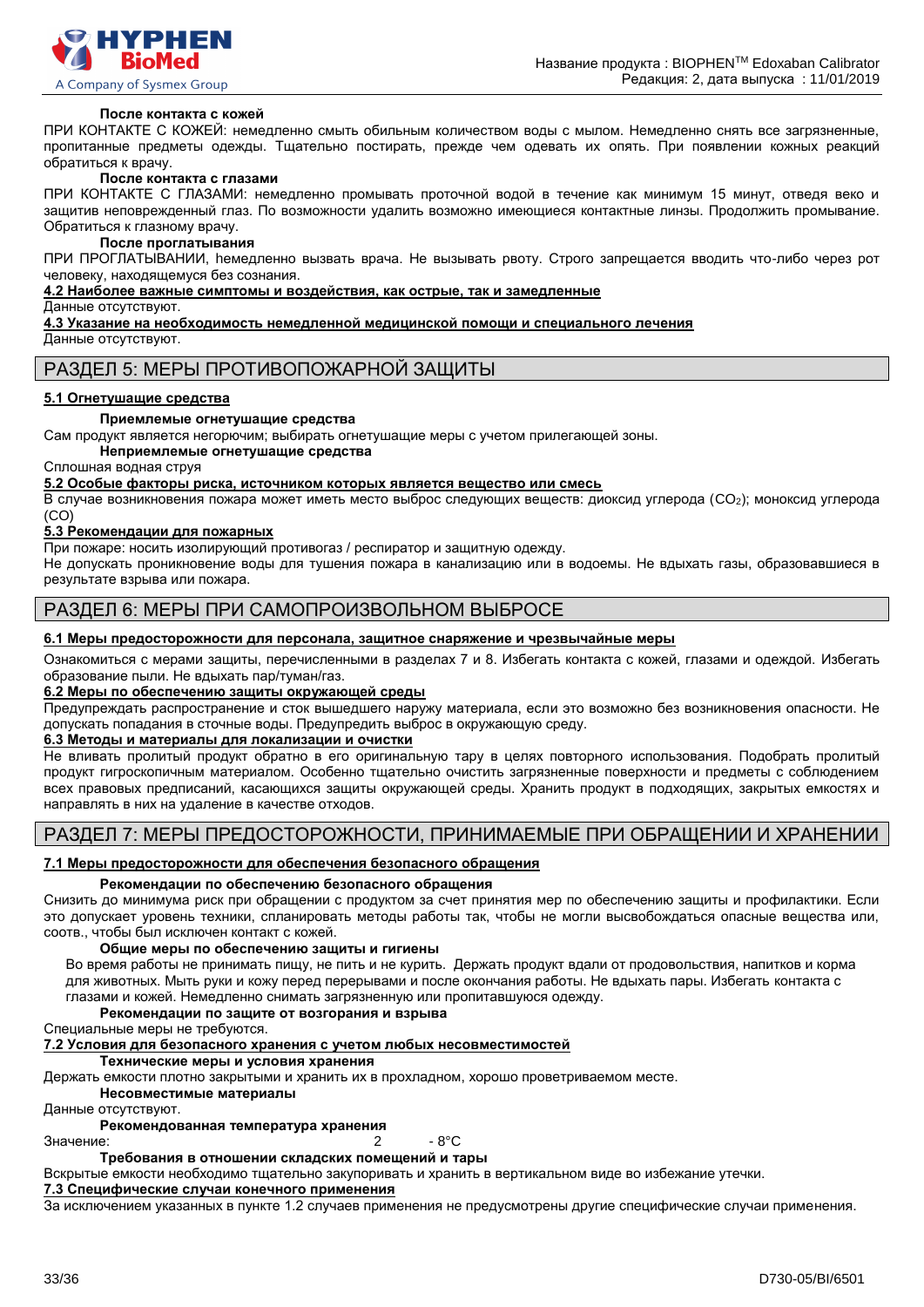

# РАЗДЕЛ 8: СРЕДСТВА КОНТРОЛЯ ЗА ОПАСНЫМ ВОЗДЕЙСТВИЕМ И СРЕДСТВА ИНДИВИДУАЛЬНОЙ ЗАЩИТЫ

#### **8.1 Параметры контроля**

**Предельные значения для воздействия на рабочем месте**

Отсутствуют параметры для мониторинга.

**Биологические предельные значения**

#### Данные отсутствуют

**8.2 Контроль за воздействием**

#### **Надлежащие инженерно-технические средства контроля**

Технические меры и применение подходящих методов работы имеют приоритет по отношению к использованию средств индивидуальной защиты. Принять меры в соответствии с передовыми способами обеспечения промышленной гигиены на практике.

#### **Средства индивидуальной защиты**

При обращении с продуктами носить исключительно защитную одежду, соответствующую действующим предписаниям. **Защита органов дыхания**

Не требуется защищать органы дыхания. Для защиты от образующейся пыли носить пылезащитную маску типа N95 (США) или респиратор с фильтром типа P1 (EN 143). Используемые дыхательные маски должны быть проверены и допущены согласно соответствующим государственным стандартам , например, NIOHS (США) или CEN (EС).

#### **Защита рук**

В процессе обращения использовать защитные перчатки. Перед тем как носить перчатки, поверить их на их пригодность с учетом специфики рабочего места. Применять подходящий способ для того, чтобы снимать защитные перчатки в целях предупреждения контакта продукта с кожей (напр., снимать без соприкосновения голой руки с загрязненной наружной поверхностью перчаток). После использования надлежащим образом удалять загрязненные перчатки с соблюдением предписаний закона и в соответствии с передовыми методами работы в лабораториях. Помыть и просущить руки.

Используемые защитные перчатки должны быть проверены и допущены согласно стандарту EN374. При повреждении или появлении первых признаков износа необходимо немедленно заменить защитные перчатки.

#### **Защита глаз / лица**

Для защиты глаз носить исключительно средства, которые проверены и допущены согласно действующим стандартам, напр., NIOSH (США) или EN 166 (EС).

#### **Защита тела**

Тип защитного снаряжения необходимо подбирать в зависимости от концентрации и объема продукта на рабочем месте.

#### **Дополнительная информация**

Данные отсутствуют

#### **Контроль за экологическим воздействием**

Предупреждать распространение и сток вышедшего наружу материала, если это возможно без возникновения опасности. Не допускать попадания в сточные воды. Предупредить выброс в окружающую среду.

#### РАЗДЕЛ 9: ФИЗИКО-ХИМИЧЕСКИЕ СВОЙСТВА

#### **9.1 Информация об основных физико-химических свойствах**

| Свойство                                            | Cal 1                        | Cal <sub>2</sub>             | Cal <sub>3</sub>             |
|-----------------------------------------------------|------------------------------|------------------------------|------------------------------|
| Внешний вид                                         | Лиофилизированный<br>порошок | Лиофилизированный<br>порошок | Лиофилизированный<br>порошок |
| цвет                                                | Белый / Желтый               | Белый / Желтый               | Белый / Желтый               |
| Запах                                               | <b>ND</b>                    | <b>ND</b>                    | <b>ND</b>                    |
| Значение рН                                         | <b>ND</b>                    | <b>ND</b>                    | <b>ND</b>                    |
| Точка кипения                                       | <b>ND</b>                    | <b>ND</b>                    | <b>ND</b>                    |
| Точка плавления                                     | <b>ND</b>                    | <b>ND</b>                    | <b>ND</b>                    |
| Точка разложения                                    | <b>ND</b>                    | <b>ND</b>                    | <b>ND</b>                    |
| Температура вспышки                                 | <b>ND</b>                    | <b>ND</b>                    | <b>ND</b>                    |
| Температура самовоспламенения                       | <b>ND</b>                    | <b>ND</b>                    | <b>ND</b>                    |
| Окислительные свойства                              | <b>ND</b>                    | <b>ND</b>                    | <b>ND</b>                    |
| Взрывчатые свойства                                 | <b>ND</b>                    | <b>ND</b>                    | <b>ND</b>                    |
| Воспламеняемость                                    | <b>ND</b>                    | <b>ND</b>                    | <b>ND</b>                    |
| Нижний предел воспламеняемости или взрываемости     | <b>ND</b>                    | <b>ND</b>                    | <b>ND</b>                    |
| Верхний предел воспламеняемости или<br>взоываемости | <b>ND</b>                    | <b>ND</b>                    | <b>ND</b>                    |
| Давление пара                                       | <b>ND</b>                    | <b>ND</b>                    | <b>ND</b>                    |
| Плотность пара                                      | <b>ND</b>                    | <b>ND</b>                    | <b>ND</b>                    |
| Скорость испарения                                  | <b>ND</b>                    | <b>ND</b>                    | <b>ND</b>                    |
| Относительная плотность                             | <b>ND</b>                    | <b>ND</b>                    | <b>ND</b>                    |
| Растворимость в воде                                | <b>ND</b>                    | <b>ND</b>                    | <b>ND</b>                    |
| Растворимость                                       | <b>ND</b>                    | <b>ND</b>                    | <b>ND</b>                    |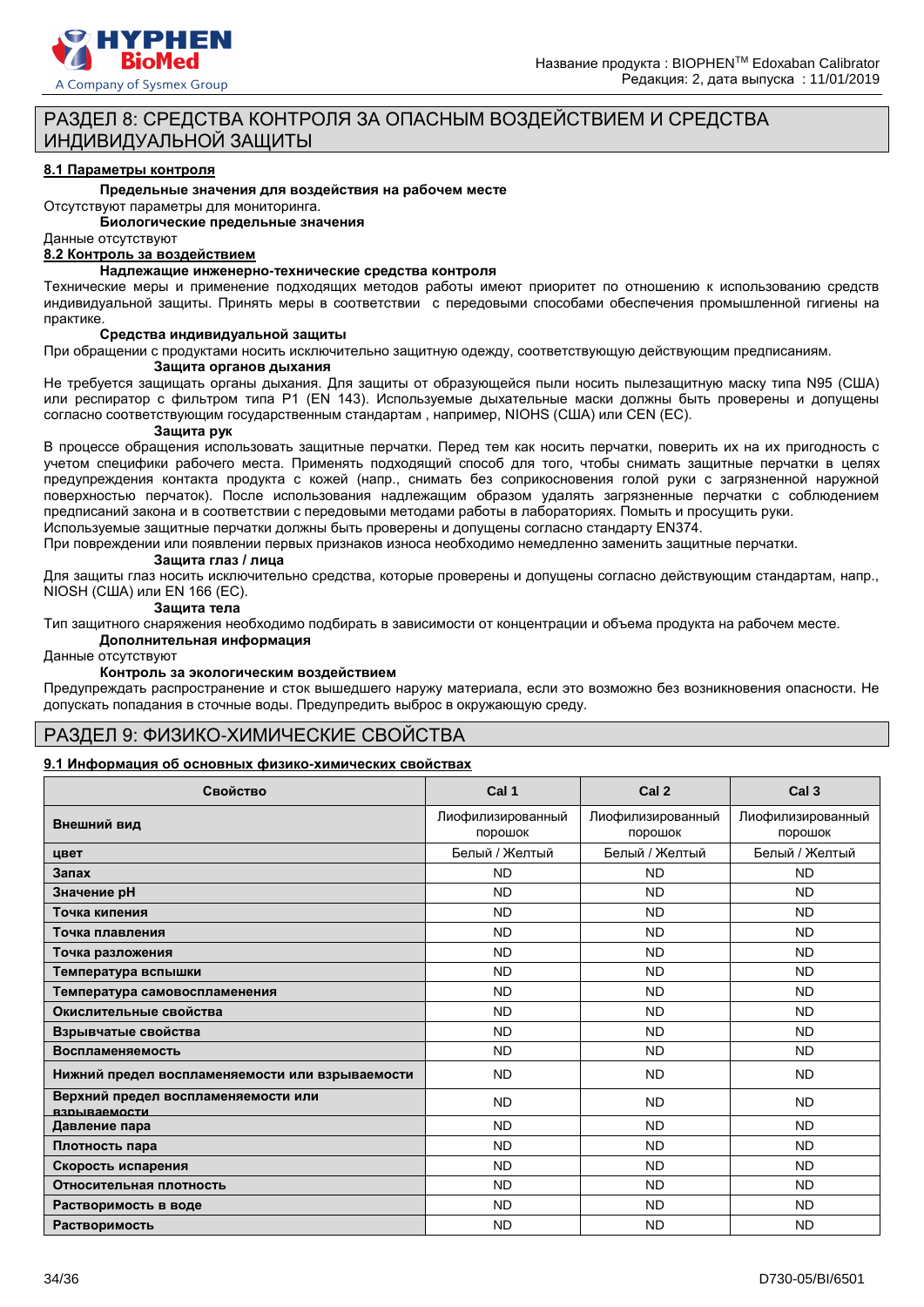

A Company of Sysmex Group

| Свойство                                  | Cal 1     | Cal <sub>2</sub> | Cal <sub>3</sub> |
|-------------------------------------------|-----------|------------------|------------------|
| Коэффициент распределения: n-октанол/вода | <b>ND</b> | <b>ND</b>        | <b>ND</b>        |
| Вязкость                                  | <b>ND</b> | <b>ND</b>        | <b>ND</b>        |
| Дополнительная информация                 | ND        | <b>ND</b>        | <b>ND</b>        |

ND : Данные отсутствуют.

**9.2 Прочие сведения**

# Данные отсутствуют

# РАЗДЕЛ 10: СТАБИЛЬНОСТЬ И РЕАКЦИОННАЯ СПОСОБНОСТЬ

#### **10.1 Реакционная способность**

Без опасных реакций, если соблюдаются предписания/указания по обращению.

#### **10.2 Химическая устойчивость**

Препарат стабильный, если с ним обращаются и хранят его так. как рекомендовано в разделе 7.

#### **10.3 Возможность опасных реакций**

Отсутствует при условии применения в соответствии с назначением.

**10.4 Условия, которых следует избегать**

Отсутствует при условии применения в соответствии с назначением.

#### **10.5 Несовместимые материалы**

Неизвестны.

#### **10.6 Опасные продукты разложения**

Отсутствует при условии применения в соответствии с назначением.

# РАЗДЕЛ 11: ИНФОРМАЦИЯ О ТОКСИЧНОСТИ

#### **11.1 Информация о токсикологическом воздействии**

| Воздействие                                                                         | Cal 1     | Cal <sub>2</sub> | Cal <sub>3</sub> |
|-------------------------------------------------------------------------------------|-----------|------------------|------------------|
| Острая оральная токсичность                                                         | ND.       | ND.              | ND.              |
| Острая кожная токсичность                                                           | ND.       | <b>ND</b>        | ND.              |
| Острая ингаляционная токсичность                                                    | ND.       | <b>ND</b>        | ND.              |
| Разъедание/раздражение кожи                                                         | ND.       | <b>ND</b>        | <b>ND</b>        |
| Серьезное повреждение/раздражение глаз                                              | ND.       | <b>ND</b>        | <b>ND</b>        |
| Респираторная или кожная сенсибилизация                                             | ND.       | <b>ND</b>        | <b>ND</b>        |
| Мутагенность половых клеток                                                         | ND.       | ND               | ND.              |
| Репродуктивная токсичность                                                          | ND.       | <b>ND</b>        | <b>ND</b>        |
| Канцерогенность                                                                     | ND.       | ND.              | ND.              |
| Специфическая токсичность для отдельного органа мишени<br>при однократном действии  | ND.       | <b>ND</b>        | <b>ND</b>        |
| Специфическая токсичность для отдельного органа мишени<br>при многократном действии | ND.       | ND.              | <b>ND</b>        |
| Опасность развития аспирационных состояний                                          | <b>ND</b> | ND               | <b>ND</b>        |

ND : Данные отсутствуют.

Ни один из компонентов, содержащихся в данном продукте с концентрацией ≥ 0,1%, считается обладающим потенциальным или доказанным канцерогенным воздействием на человека.

# РАЗДЕЛ 12: ИНФОРМАЦИЯ О ВОЗДЕЙСТВИИ НА ОКРУЖАЮЩУЮ СРЕДУ

#### **12.1 Токсичность**

| Токсичность                | Cal 1 | Cal 2     | Cal 3 |
|----------------------------|-------|-----------|-------|
| Токсичность для рыб        | ND    | <b>ND</b> | ND    |
| Токсичность для дафний     | ND    | <b>ND</b> | ND    |
| Токсичность для водорослей | ND    | <b>ND</b> | ND    |
| Токсичность для бактерий   | ND    | <b>ND</b> | ND    |

ND : Данные отсутствуют.

#### **12.2 Стойкость и разлагаемость**

Данные отсутствуют. **12.3 Потенциал биоаккумуляции** Данные отсутствуют. **12.4 Мобильность в почве** Данные отсутствуют.